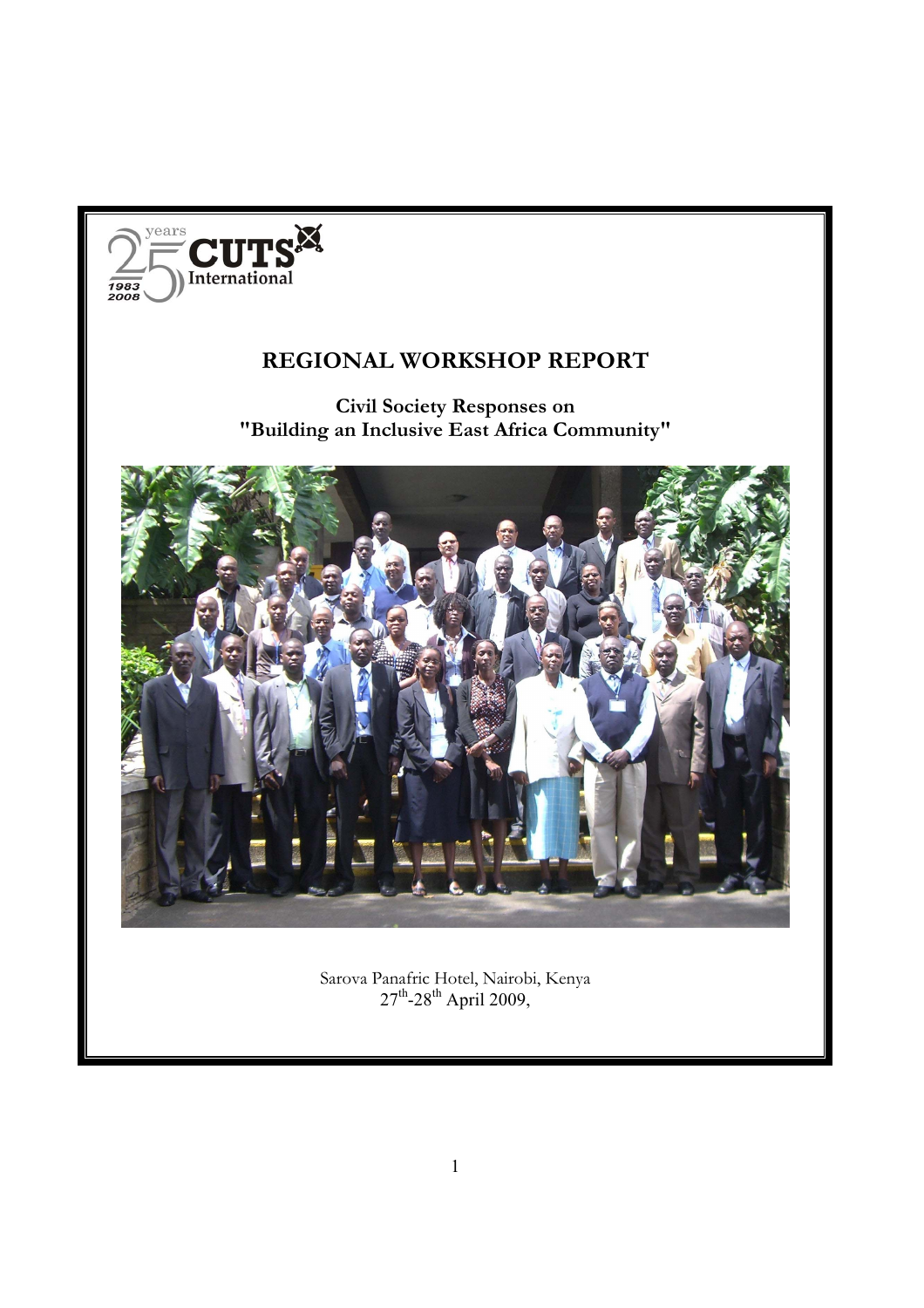# **LIST OF ABBREVIATIONS AND ACRONYMS**

| <b>ACP</b>    | African, Caribbean and Pacific Group of States                     |
|---------------|--------------------------------------------------------------------|
| AfT           | Aid for Trade                                                      |
| AU            | African Union                                                      |
| <b>BIEAC</b>  | Building an Inclusive East African Community                       |
|               | CARIFORUM Caribbean Forum of African, Caribbean and Pacific States |
| <b>CEMAC</b>  | Communauté Economique et Monétaire d'Afrique                       |
| <b>CET</b>    | Common External Tariff                                             |
| <b>CITEE</b>  | Centre for International Trade, Economics and Environment          |
| <b>COMESA</b> | Common Market for East and Southern Africa                         |
| <b>CPA</b>    | Cotonou Partnership Agreement                                      |
| <b>CSO</b>    | Civil Society Organizations                                        |
| CU            | Customs Union                                                      |
| <b>CUTS</b>   | <b>Consumer Unity Trust Society</b>                                |
| <b>DFQF</b>   | Duty Free Quota Free                                               |
| EAC           | East African Community                                             |
| EC            | European Commission                                                |
| <b>ECOWAS</b> | Economic Community for West African States                         |
| <b>EDF</b>    | European Development Fund                                          |
| <b>EPA</b>    | Economic Partnership Agreement                                     |
| <b>ESA</b>    | Eastern and Southern Africa                                        |
| EU            | European Union                                                     |
| <b>FTA</b>    | Free Trade Area                                                    |
| <b>GDP</b>    | <b>Gross Domestic Product</b>                                      |
| <b>IGAD</b>   | Inter-Governmental Authority on Development                        |
| <b>MFN</b>    | Most Favoured Nation                                               |
| <b>NGO</b>    | Non-Governmental Organization                                      |
| <b>NSA</b>    | Non-State Actor                                                    |
| <b>NTB</b>    | Non-Tariff Barrier                                                 |
| PACP          | Pacific ACP                                                        |
| <b>PTA</b>    | Preferential Trade Area                                            |
| <b>REC</b>    | Regional Economic Community                                        |
| RI            | Regional Integration                                               |
| <b>RIO</b>    | Regional Integration Organization                                  |
| <b>RNF</b>    | Regional Negotiation Forum                                         |
| <b>SPS</b>    | Sanitary and Phyto-sanitary measures                               |
| <b>SSM</b>    | Special Safeguard Mechanism                                        |
| <b>SADC</b>   | South Africa Development Community                                 |
| VAT           | Value Added Tax                                                    |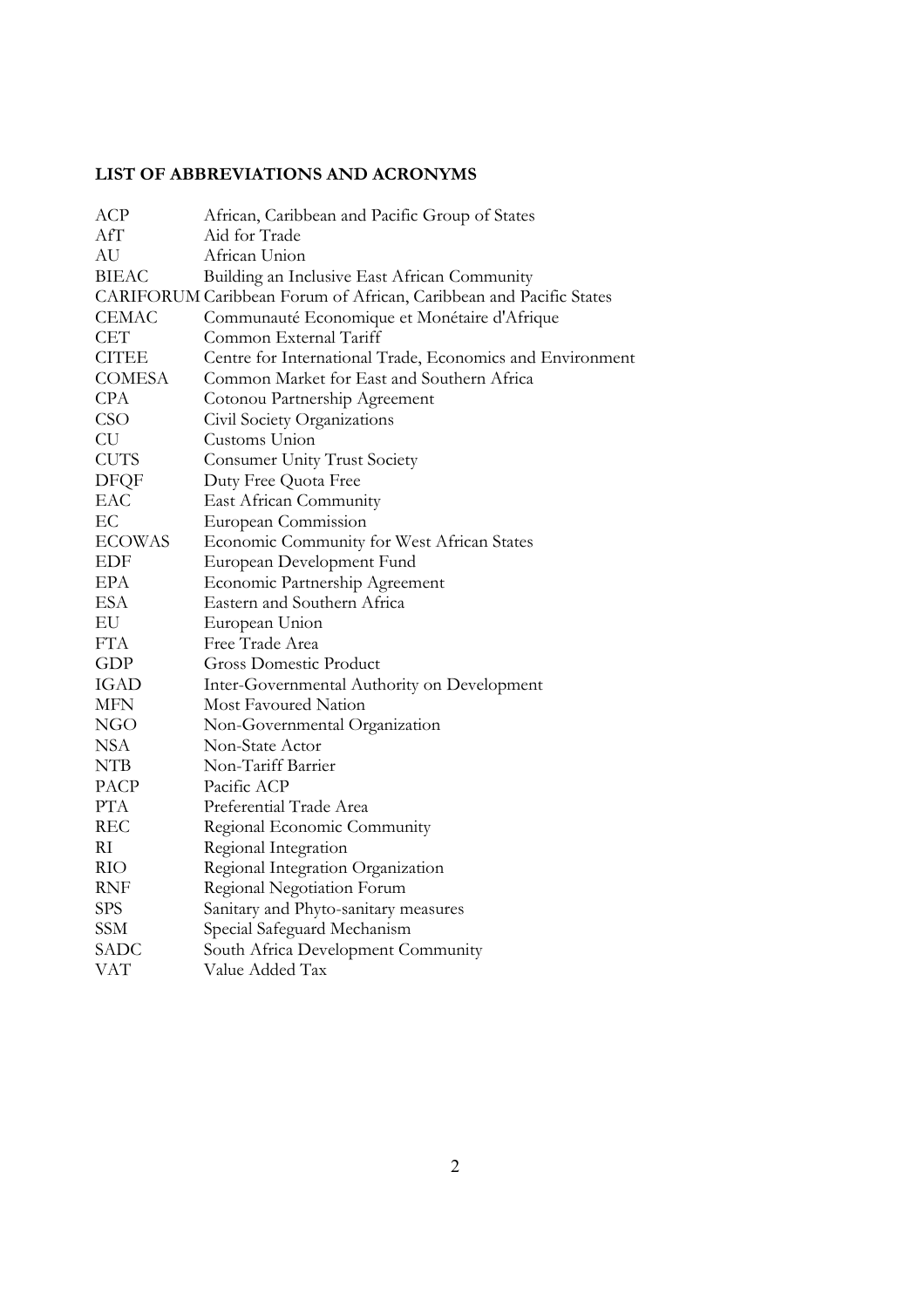# **TABLE OF CONTENTS**

Page No.

| LIST OF ABBREVIATIONS AND ACRONYMS                                                                                                  | 2  |
|-------------------------------------------------------------------------------------------------------------------------------------|----|
| <b>INTRODUCTION</b>                                                                                                                 | 4  |
| <b>OPENING REMARKS</b>                                                                                                              | 6  |
| PLENARY SESSION: Overview of Building Inclusive East Africa Community                                                               | 7  |
| Paper 1: Status of EAC-EC Economic Partnership Agreements (EPA) Tanzanian                                                           | 7  |
| An assessment of Revenue and Development implications: Tanzanian case                                                               | 11 |
| Paper 2: Safeguarding the EAC Agricultural Sector in Relation to the EAC-EU<br>Economic Partnership Agreement (EPA): Case of Rwanda | 13 |
| Paper 3: A critical Analysis of Implications of the Most Favoured-Nation<br>provision in the EAC-EC Economic partnership Agreements | 16 |
| Paper 4: Standards and Market access under the EPAs:<br>Implications and Way Forward for the EAC                                    | 17 |
| Paper 5: An Analysis of EAC-EC SPS Agreement:<br>What are the Challenges and Opportunities for EAC Trade and Value-Additions?       | 19 |
| Paper 6: Trade in Services and EPAS:<br>What is at stake for the East African Community?                                            | 21 |
| Paper 7: Export Taxes and EPAS: Another<br>trade policy tool under threat from the EU?                                              | 25 |
| PLENARY SESSION: Discussions of Next Steps and Closing Remarks                                                                      | 26 |
| <b>Workshop Program</b>                                                                                                             | 30 |
| <b>List of Participants</b>                                                                                                         | 33 |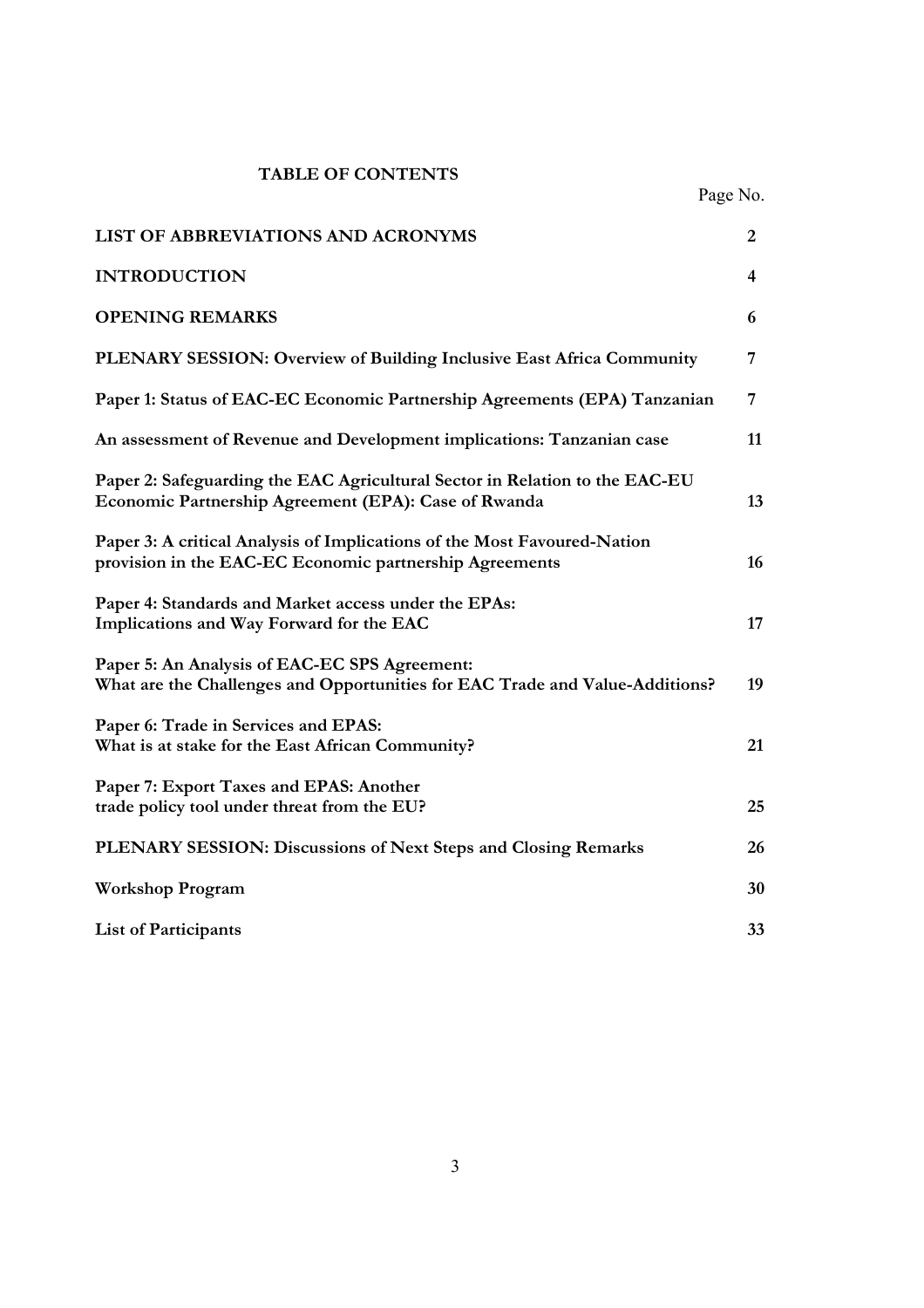# **INTRODUCTION**

 $\overline{a}$ 

Between 27<sup>th</sup> and 28<sup>th</sup> of April, 2009, Sarova Panafric hosted stakeholders from all over East Africa and CUTS Geneva representatives. Fifty participants (see appendix 1) honoured the invitation to attend the workshop on "Building an Inclusive East African Community" (The BIEC project). The two (2) day conference, organized by the Nairobi and Geneva offices of Consumer Unity Trust Society (CUTS) discussed the research findings on the BIEAC project from all the five (5) East African community partner states and provided insights on how EAC countries could better integre in the global economy.

This report provides a summary of the seven presentations offered during the proceedings which included: *Status of EAC-EC Economic Partnership Agreements (EPAS) and Assessment of Revenue and Development Implications Case of Tanzania, Safeguarding the EAC Agricultural Sector in relation to the EAC-EU Economic Partnership Agreement (EPA) Case of Rwanda, A critical Analysis of implications of MFN provisions in the EC-EAC Economic Partnership Agreements, Standards and Market Access Under EPAS: Implications and Way Forward for EAC, Analysis of EAC-EC SPS Agreement: What are the challenges and Opportunities for EAC Trade and Value-Additions, Trade in Services and EPAs: What is at stake for the EAC Community? And Export taxes and EPAS: Another trade policy tool under threat from the EU?* 

The East African Community (EAC) exhibits vast potential in terms of its large population and market (127 million) despite its low GDP per capita (US\$63.4 billion) as of 2007. The EAC was "reborn" in 2001 after its collapse in 1977. One of the key objectives of the "new" EAC is to promote free trade, with an ultimate aim of forming a political union. Since its rebirth, there has been a speedy progress in cementing the integration of the region that culminated in a customs union in 2005. Currently, the EAC is engaged in negotiations to establish a common market by  $2010<sup>1</sup>$ 

The Community is currently negotiating with the European Commission (EC) an Economic Partnership Agreement (EPA). There are also other regions, one each in the Caribbean (CARIFORUM) and the Pacific (PACP) regions and four in Africa: Western Africa (ECOWAS), Central Africa (CEMAC), Eastern and Southern Africa (ESA), and Southern Africa (SADC) which are also negotiating the EPA with the EU. Of all the regions, only the Caribbean region has signed a full agreement; others have initialled only part of their agreements, covering mainly goods trade, and are negotiating the rest of issues to have a comprehensive trade agreement with the EU. A majority within these regions, mostly least-developed countries (LDCs), have opted not to initial anything at all. The EAC's agreement, containing trade in goods only, was initialled in November 2007 and the full agreement, which is still being negotiated, is expected to be concluded in July 2009. The Community countries comprising of Burundi, Kenya, Rwanda and Uganda (pulled out from ESA), and Tanzania (pulled out from SADC) regrouped towards the end of 2007 upon realization that they could only sign a common agreement if they belonged to the same customs territory.

The general objectives of the EAC-EC EPA (Article 2) are the following:

- establishing strong trade and development partnership to contribute to development
- promoting regional integration in EAC and integration of EAC in the global economy

*<sup>1</sup> The draft protocol is expected to be out in April 2009, after the last round of negotiations that occurred in Kampala in March 2009 (http://www.eac.int).*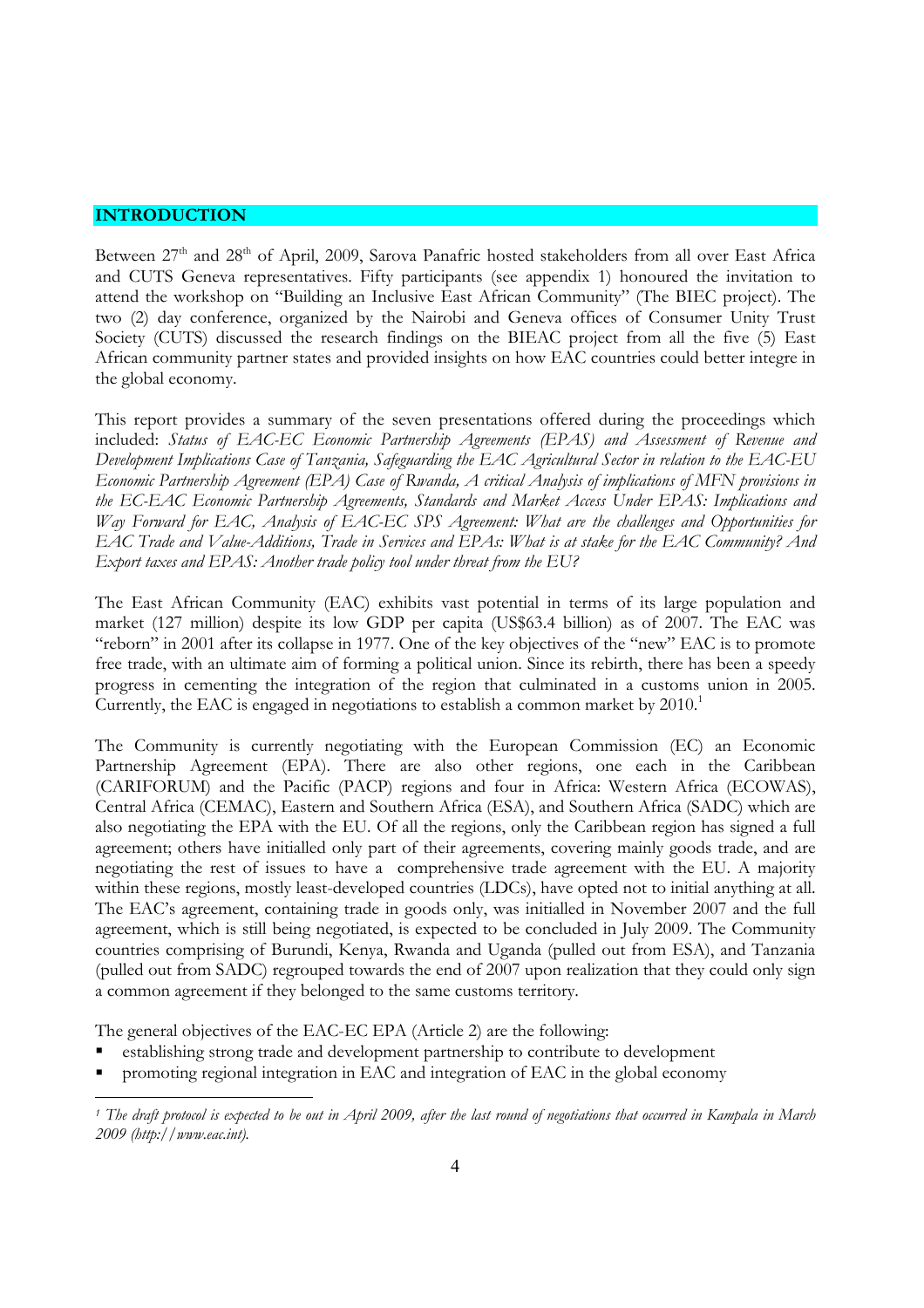- economic cooperation and good governance
- helping to build trade policy capacity
- developing the EAC's production and trade capacity
- establishing a transparent regulatory system that will attract investment, and
- strengthening relations that exist between the EU and the EAC

Key objective of the EPA is regional integration which is aimed at removing trade barriers and establishing a free trade area with the EU and with other ACP regions and eventually with the rest of the world economy. This process is expected to come with trade development measures that should eventually contribute immensely to poverty reduction and sustainable development in the EAC. The free trade area to be created with the EU (Article 5) is to be achieved through provision of full duty free and quota free market access for products from the EAC into the EU while EAC would allow full access into its market for 82.6 percent of imports from the EU. While the EU's DFQF commitments are to be achieved immediately, the EAC's commitments are to be implemented gradually through three phases. The EU's full DFQF provision is seen as an improvement over its previous trade regime under the Cotonou Partnership Agreement that allowed entry into EU market for just over 90 percent of EAC products. The market access conditions in the EPAs are an improvement over the Cotonou terms to make sure that the EAC countries are not worse off in the new dispensation.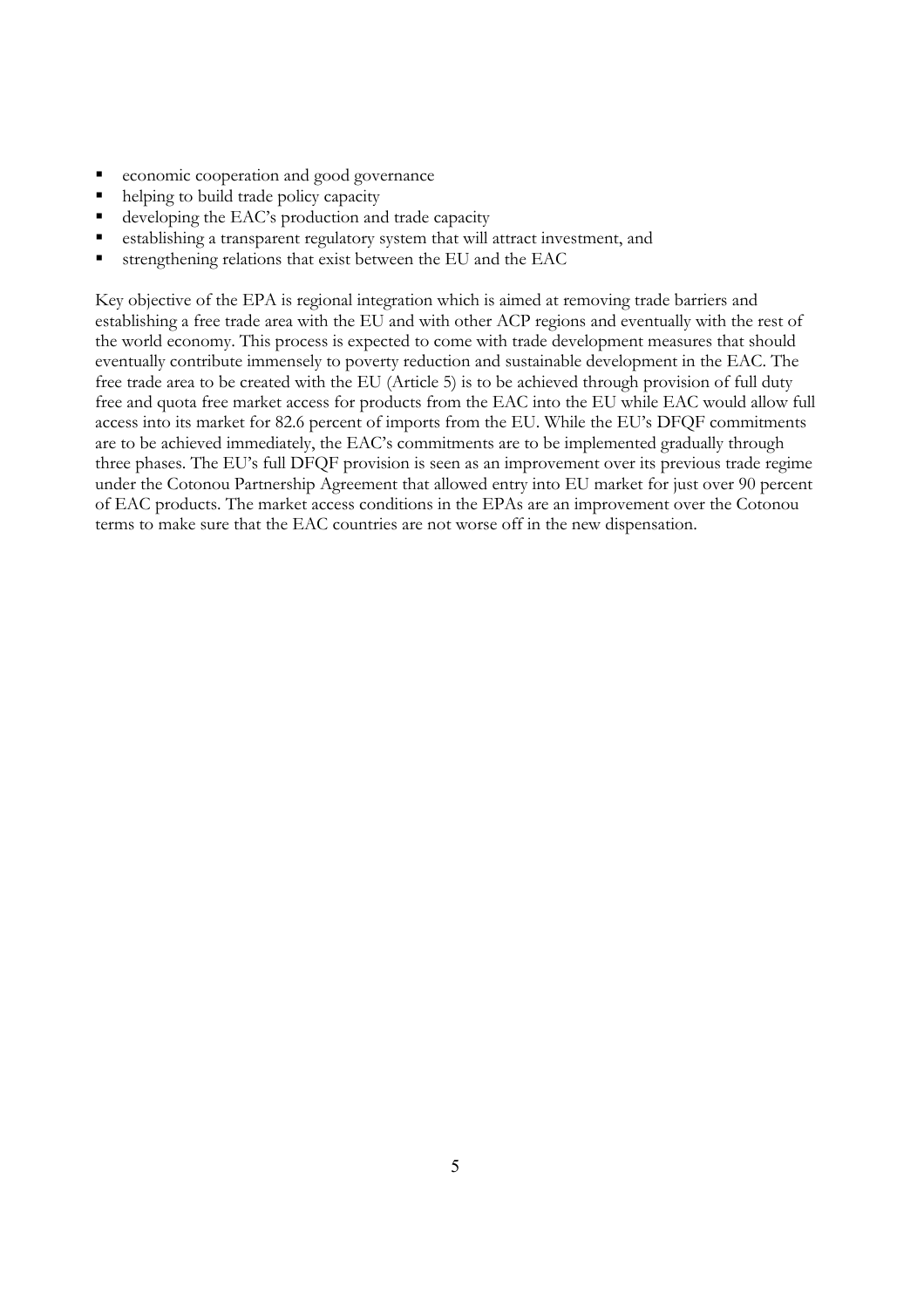# 2.0 OPENING REMARKS: 27<sup>th</sup> April 2009

Introductory remarks were provided by Clement Onyango, Centre Manager for CUTS Africa Resource Centre (CUTS-ARC), Nairobi and Clarisse Bukeyeneza, Civil Society Cooperation Officer of GTZ/EAC Secretariat. In their opening remarks, the organizers informed the participants that the workshop was an opportunity for the EAC stakeholders to share views and suggestions in the BIEAC project research.

### **2.1 Remarks by Clement Onyango, CUTS ARC, Nairobi**

Mr. Onyango informed the participants that the project aims to support a range of civil society organizations (CSOs) in the EAC member countries in the coming two years to examine the implications of external trade policies on the welfare and livelihood of people as well as provide a better understanding of challenges and opportunities of trade integration.

# **2.2 Remarks by Clarisse Bukeyeneza, GTZ/EAC**

Ms Bukeyeneza explained to participants how the EAC/GTZ Program has planned to support the regional integration of EAC starting with four components of their work since 2007. The four components of the GTZ work in the region focus on:

- the organizational development in the EAC Secretariat:
- strengthening the competencies of the EAC Secretariat to design economic and social policies;
- strengthening the capacities of regional business associations for representation of own interests;
- and on the enhancement of a dialogue regarding economic and social policy matters with representatives of civil society.

It is this last component on cooperation with civil society that had supported the BIEAC project that she wished to elaborate on. She explained that within the framework of the German Development Cooperation support to the EAC Secretariat, the civil society component aims at strengthening the role of civil society organizations in the decision making process while contributing to positive regional integration. She referred to the provisions of the EACT Treaty that "the Community will ensure the enhancement and strengthening of partnerships with Civil Society, so as to achieve sustainable socio-economic development" and "the Partner States undertake to promote a continuous dialogue with civil society at both national level and the Community level". Seeing the EAC as a people-driven Community, it welcomes the participation of the civil society.

Within the framework of the EAC/GTZ Program support, the main objective is to have a strong civil society that is able to act as the democratic voice of the East African people and to enhance the dialogue between the EAC Secretariat and representatives of the civil society.

The EAC/GTZ Program is currently reaching the end of its  $1<sup>st</sup>$  phase and among its early harvests during the period is the support to the organization of the East African Civil Society Forum which was held in Arusha last March with the full collaboration of the EAC Secretariat. This 3<sup>rd</sup> Annual Forum for civil society organizations brought together 100 civil society organizations, an effort which resulted in a series of recommendations which have been now incorporated in the Council report to the Summit which was being held that very week in Arusha.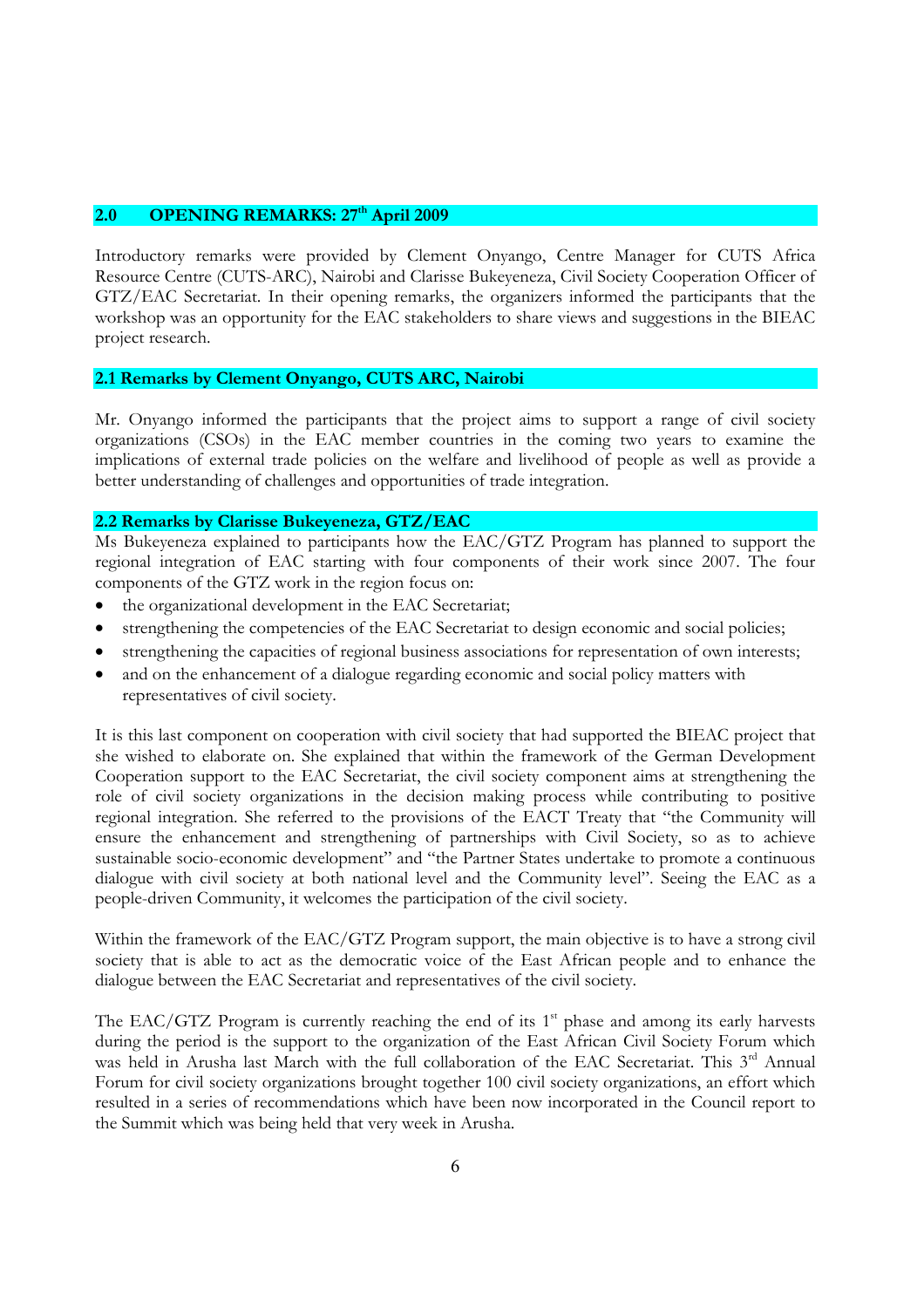However, despite this considerable achievement in the participation of the citizenry in the EAC regional integration process, the East African civil society has yet to be fully organized at the regional level and therefore is not fully participating in the decision making process, particularly in the trade negotiations, which was clearly emphasized during the 3rd Annual Forum.

In view of the above, the EAC/GTZ Program in its  $2<sup>nd</sup>$  phase intends to focus its support on:

- the development of a civil society strategy for the EAC Secretariat and doing so in close collaboration with CSOs;
- the institutionalization of the East African Civil Society Forum which will become an independent institution comprising of CSOs working in various thematic areas. It will be fully recognized by the EAC Secretariat and therefore they will be working hand in hand towards the same goal of ultimately creating a political federation;

Finally, she said that it is important for their program to build partnerships and create synergies with other organizations so as to ensure full participation of all key stakeholders. The GTZ vision is therefore to collaborate with organizations such as CUTS to ensure their efforts are recognized and the findings and recommendations originating from the various researches undertaken are presented at the regional level to the Council of Ministers through close collaboration with the EAC Secretariat.

# **2.3 Overview of the "Building an Inclusive East African Community"**

# *By Victor Ogalo, Programmes Officer, CUTS ARC, Nairobi*

The main aspects of the presentation made in this session are summarised at http://www.cutsgrc.org/pdf/GRC-BIEAC\_Backgroundpaper.pdf.

# **3.0 PRESENTATIONS**

# **3.1 Status of EAC-EC Economic Partnership Agreements (EPA)**

# *By Monica Hangi, ESRF, Tanzania*

#### *General Overview of the EPAs*

The Economic Partnership Agreements (EPAs) is an evolution of long historical ties between Europe and the African, Caribbean and Pacific (ACP) countries. They have come about due to a requirement to reformulate ACP-EU trade relations to be in conformity with World Trade Organisation rules. For over four decades ACP-EU trade relations had been conducted via unilateral preferential market access granted to ACP countries by the EU. This arrangement was challenged at the WTO by many non-ACP developing countries on the ground that it discriminated against them and therefore contravened a fundamental WTO principle that prohibits such discrimination among its members. A waiver was thus granted to the EU to change its trade preferences by January 2008 to bring them in conformity with the WTO rules.

# *Launch of the Negotiations*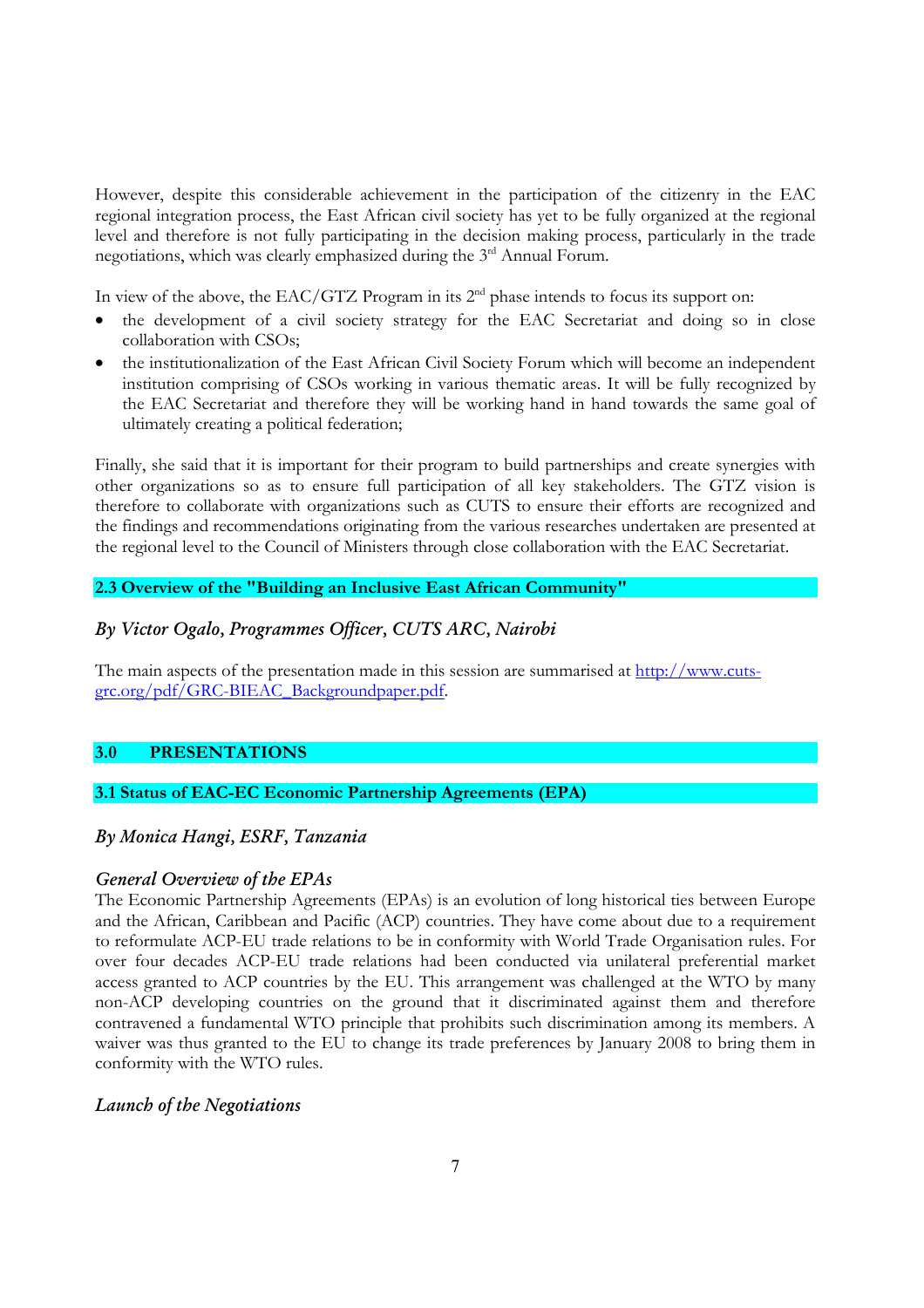Phase-1 of the negotiations of EPAs was launched in September 2002 in Brussels and took place between all ACP and the European Commission (EC) and was concluded in July 2003. Thereafter phase-2, which has continued to date, was initiated between the EC and different regional configurations. The EC put a demand that ACP form themselves into compatible regional configurations to hasten the negotiations and to be able to negotiate agreements that suited their varied needs. Six such regional blocs were formed, one each in the Caribbean (CARIFORUM) and the Pacific (PACP) regions and four in Africa: Western Africa (ECOWAS), Central Africa (CEMAC), Eastern and Southern Africa (ESA), and Southern Africa (SADC). Later, towards the end of 2007, as the deadline for the waiver approached another sub-group emerged from both the ESA and SADC configurations comprising of East African Community countries: Burundi, Kenya, Rwanda and Uganda (regrouped from ESA), and Tanzania (pulled out from SADC) upon realization that they could only sign a common agreement if they belonged to same customs territory.

### *Objectives and Principles of EPAs*

Generally, the EPAs are being negotiated to support reduction and eventual elimination of poverty in ACP countries in ways that should lead to their sustainable development. Enhancement of regional integration among ACP countries and with the EU is viewed as the main avenue through which ACP would gradually integrate with the rest of the world economy and that should contribute to poverty reduction and sustainable development in the ACP. The EPAs are thus supposed to aid the existing regional integration efforts in ACP countries and policy measures as well as programmatic activities that will support such integration of ACP into the world economy are at the centre stage of the EPA negotiations. Increase of productivity and supply capacities, support for trade development, and promotion of economic diversification of ACP are necessary for expanding trade and in supporting regional integration in ACP.

The negotiations of the EPAs are supposed to honour the following principles:

- *Be oriented to Sustainable Development needs by being consistent with ACP's development strategies;*
- *Support and improve the ongoing ACP Unity and Solidarity (Regional Integration);*
- *Preserve and improve preferential access of ACP exports to the European markets (Lome Acquis);*
- *Be compatible with WTO rules;*
- *Provide special and differential treatment to ACP countries based on their varied development status;*
- *Entail reciprocity in liberalisation but must provide flexibility for asymmetry in liberalisation and;*
- *Be sustainable and locally owned hence must mainstream the participation of other stakeholders such as private sector and civil society organisations other than central government officials as equal partners.*

## *Anticipated Implications of the EPAs*

The EPAs are certainly bound to bring benefits as well as costs to the negotiating parties. Benefits and costs will vary across parties to the EPAs as in some cases benefits may overweigh costs and vise versa and either result will depend on the negotiating capacity of either party. But, generally, the expected benefits include:

- *deepening integration within ACP and enhanced integration between ACP and EU thereby further enlarging the market for EAC countries;*
- *promotion of ACP economic liberalization; EU's access into ACP countries;*
- *promotion of stable, transparent and predictable framework for trade, which will bring the benefits associated with increased economies of scale, improvement in the levels of specialization, reduction in both production and transaction costs and altogether will help to increase ACP's competitiveness.*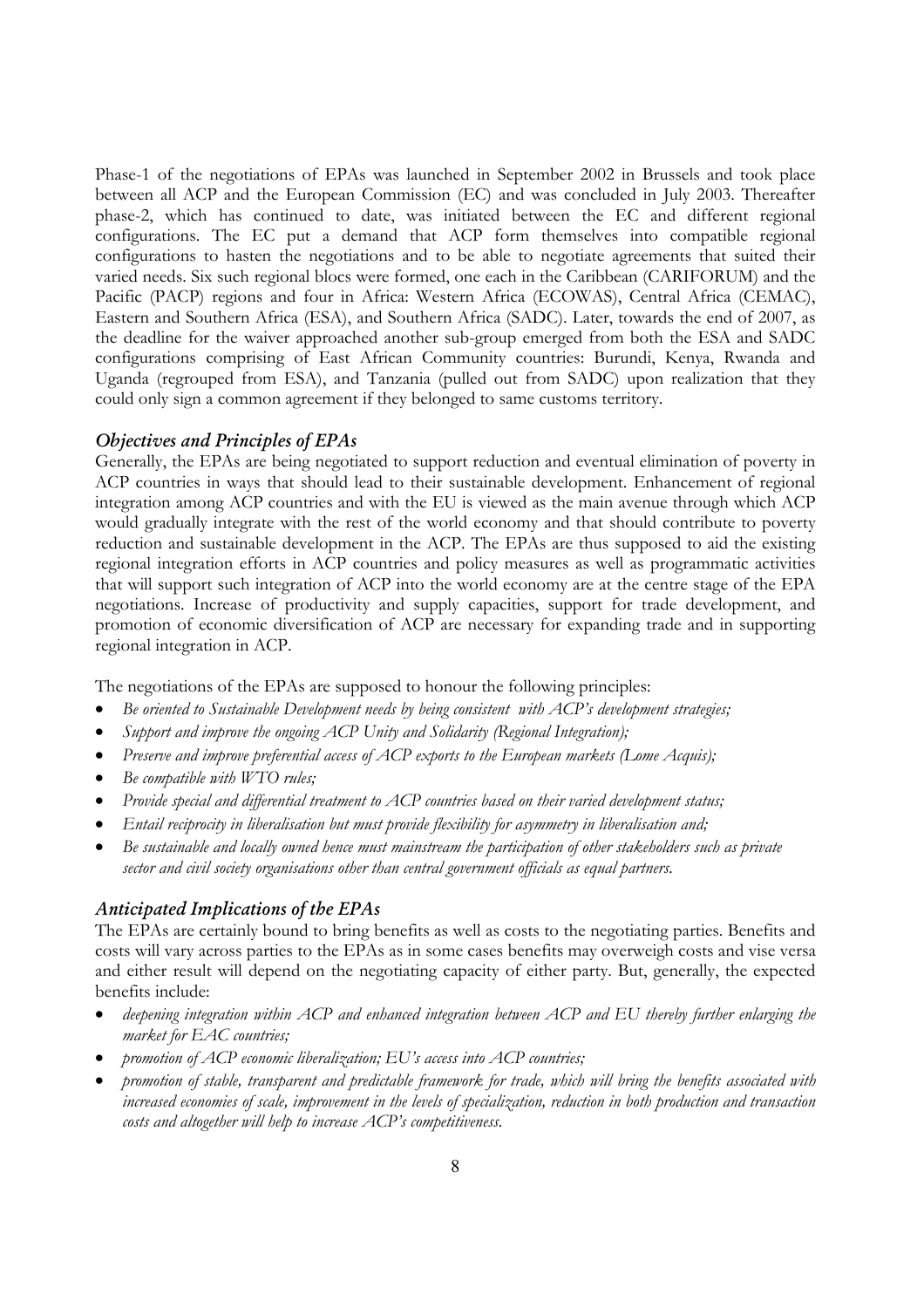• *Improved competitiveness will further influence positively trade flows, technology transfer, investment inflows, hence contributing to poverty reduction and sustainable development.* 

In EAC, it is evident that the EPA is already influencing trade policy reforms within the EAC member countries. The EPA process has helped to consolidate and lock-in some trade reforms in the EAC which would lead to creation of more predictable and less reversible policies, and increase openness as well as transparency in the EAC trade and investment environment which will win the investors' trust and hence help mobilize economic operators and foreign investment.

On the flip side, some of the expected costs of the EPA include:

- *Huge erosion in government revenue for countries with bigger shares of tariff revenues in their total revenue which may negatively affect many basic social programmes, particularly, provisioning of health, education and other basic social services. Low income groups, the peasants and the unemployed may find themselves less able to access than before such services because the services would become very expensive;*
- *Dumping of cheap agricultural surpluses from Europe could be experienced and this may disrupt agricultural activities in some ACP countries and economically displace many who depend on agriculture for their livelihoods;*
- *At the same time, unemployment rate could rise which when prolonged may provoke economic insecurity and political instability within the region.*
- *Particularly in Africa, the EPA may, instead of supporting, disrupt the ongoing integration processes where some EPA configurations do not tally with the ones recognised by the African Union or otherwise where membership in some of the economic blocs has been rearranged or multiplied;*
- *Productive systems in ACP could also be affected by the influx of cheap inputs and primary commodities coming from the EU and may lead to industrial restructuring oriented away from original production towards production of goods whose inputs can cheaply be obtained from Europe;*
- *Decline in industrial development mainly due to industrial closures that may arise as a result of overbearing competition from efficient EU imports of the same products produced locally;*
- *Hindrance to trade diversification when ACP countries are not able to add value to their productions.*

# *Status of the EAC EPA Negotiations*

The EAC-EC EPA was initialled on the  $27<sup>th</sup>$  November 2007 in Kampala Uganda as an interim agreement covering only goods trade but providing the framework for further negotiations in other areas. The parties agreed to provisionally apply the agreement until July 2009 when the comprehensive EPA would be agreed. The initialled agreement is made up of some key sections: general provisions, market access for goods, development cooperation, fisheries agreement, dispute settlement, and areas for further negotiations. Issues that have been left for further negotiations are listed in a Rendezvous clause in Article 37 of the initialled agreement as follows:

- *Customs and trade facilitation;*
- *Outstanding trade and market access issues including Rules of Origin:*
- *Technical barriers to trade and sanitary and phyto-sanitary measures;*
- *Trade in services;*
- *Trade related issues namely:* 
	- o *Competition policy;*
	- o *Investment and private sector development;*
	- o *Trade, environment and sustainable development;*
	- o *Intellectual property rights;*
	- o *Transparency in public procurement;*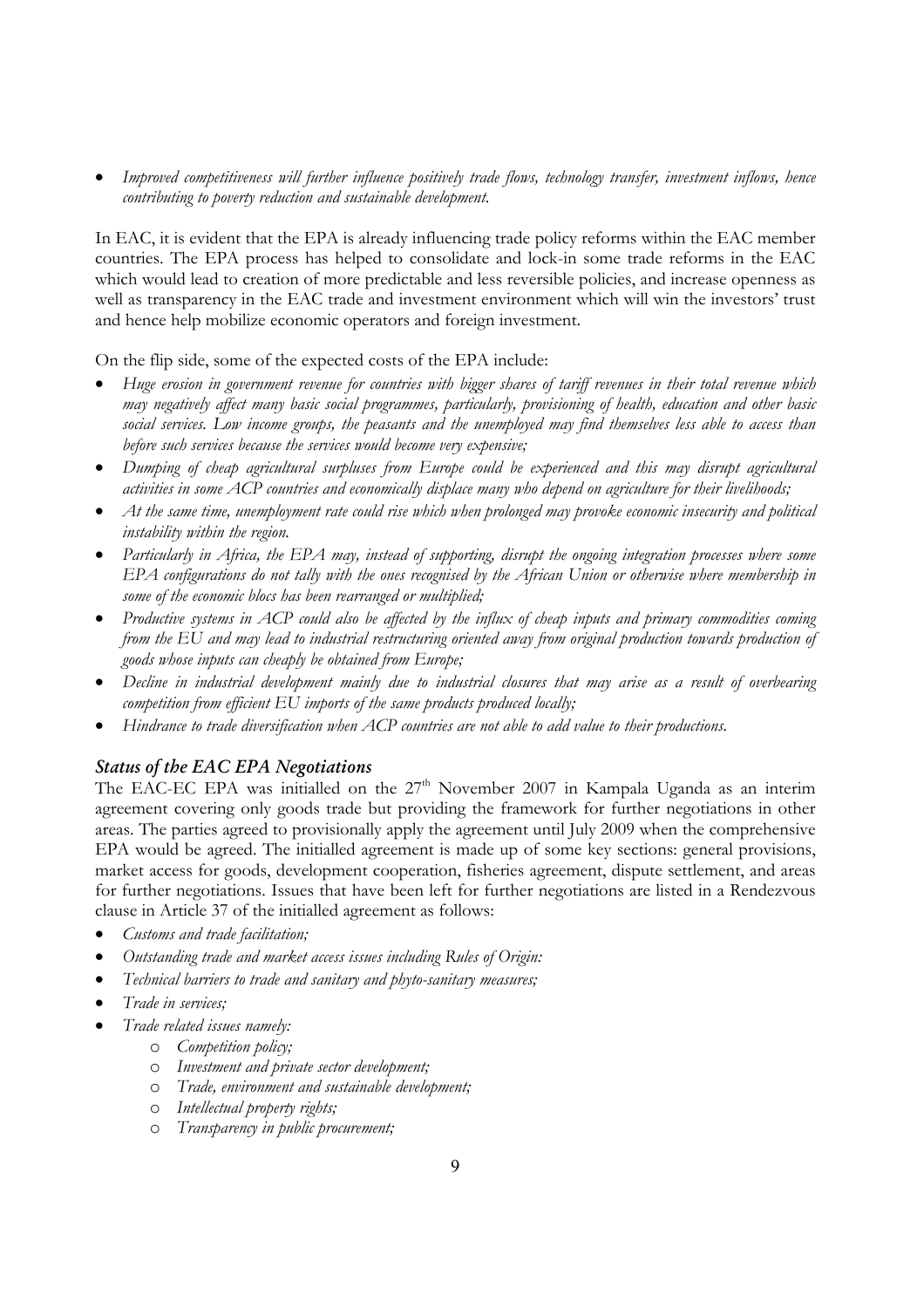- *Agriculture;*
- *An elaborated dispute settlement mechanism and institutional arrangements;*
- *Economic and Development Co-operation; and*
- *Any other areas that the Parties find necessary.*

The interim EPA also provides for flexibility for EAC to exclude sensitive agricultural and industrial sectors/products from liberalization in order to shelter their nascent industries, mostly agro-based, from external competition. Percent of trade liberalised is 82.6 while 17.4 percent of trade has been excluded as sensitive for a number of reasons. The rules of origin provided for clothing products is fairly simple and would allow EAC countries to be able to source fabrics from all over the world and export their products to the EU without duty or quota restrictions.

The new trade regime would be implemented in accordance with the EAC common external tariff structure which consists of three bands. Goods which have been zero-rated in the CET (65.4 percent), mostly raw materials and capital goods will be liberalised first, followed by intermediate products (14.6 percent) which are currently charged duties of 10% and final liberalisation will be in the consumer products (2.6 percent) which currently attract duties of 25 percent in the region.

In terms of progress, the EAC and EC last met in March 2009, during which areas such as Services and Agriculture were expected to be opened for negotiations for the first time. New issues were as well meant to be introduced in the negotiation. These are, competition policy, intellectual property rights and government procurement (the last idea is not shared by Tanzania). Concerning Development, a very brief discussion and at a technical level was anticipated during this meeting because most of the areas have been agreed upon.

#### *Way forward for the negotiations*

EAC region faces numerous challenges in the EPA process such as: inadequate human and technical resources/capacities to effectively engage in the remaining issues of the EPA negotiations; there is a major issue of adequate funds to ensure that enough studies on the remaining subjects are carried out, to raise awareness and even in organising meetings that should bring together negotiators and key stakeholders. Tight bureaucracy and cumbersome access procedures to funds are also a major challenge in making use of the available EDF funds. There is also the challenges of poor co-ordination between EU-SADC, EU-ESA and EU-EAC groups considering the issue of overlapping memberships in the three blocs and the ongoing Tripartite discussions between the three groups. The other challenge relates to the Everything But Arms (EBA) initiative which is the main reason for some LDCs not signing the EPAs, and which may further complicate the expected integration of the three blocs.

In conclusion the presentation cast doubt on the benefits of EPAs considering the enormity of the challenges it would bring to EAC countries. The issue of exclusion of views or participation of lower economic classes/grassroots in the negotiations, while focusing mainly on a small section of the economy engaged in export activities is also of major concern. Furthermore, the current global financial crisis raises concerns as to whether the EC will be forthcoming on their financial commitment. The presentation left unanswered the question of what options are available to EAC governments (second best option) should the EPAs not deliver on their development needs.

#### *Discussions on the Paper:*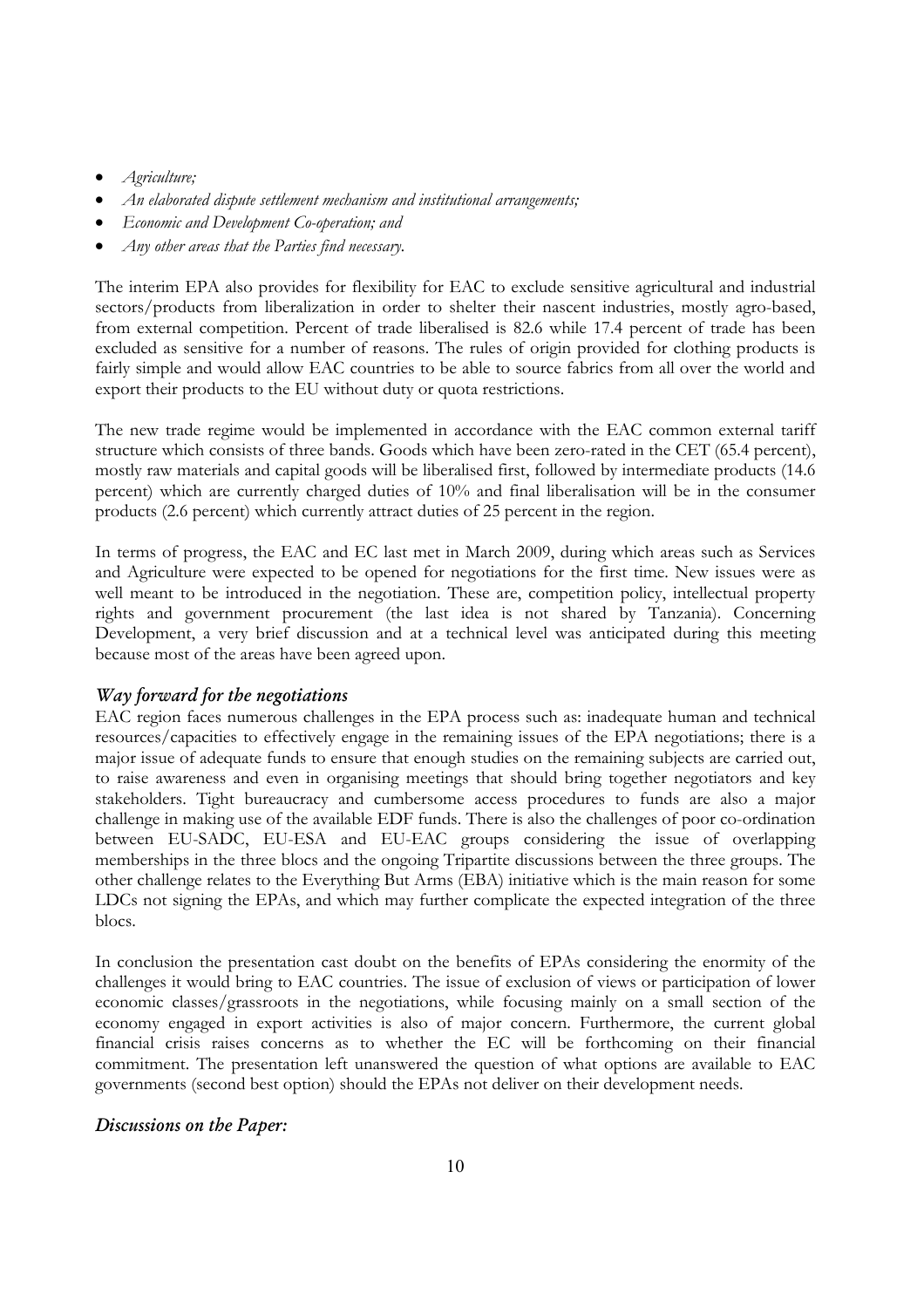- *Both objectives and principles* are fundamental but EC has, since phase-1 of the negotiations, deviated from them and manipulated the process, thus limiting the EAC chances of moving forward positively with the process.
- *Deadline of the FEPA.* This cannot be completed in time since there are a number of contentious issues yet to be completed before the set July 2009 deadline. There is need to take off the time pressure of having to meet negotiation deadlines and focus on developing a pro-poor content of the EPAs which should entail renegotiations of the all the contentious issues such as rules of origin, export taxes, and MFN.
- *In the case of Tanzania,* CSOs have been engaging the government through an approach that involves all the stakeholders in raising awareness on the interim EPA. A major challenge has however been limited capacity (both technical and financial) in analysing the market access (trade in goods) component where Tanzania has key interest.
- *Africa negotiating as one block under AU is a cumbersome effort.* This proved a huge challenge considering the dynamics involved in the different blocks thus all of them have to go regional.
- *Information sharing among the EAC CSOs is fundamental.* This is so as to address the gaps faced by the EAC partner states by making activities all inclusive, which calls for more research and advocacy activities.
- *Challenges relating to substantive issues such as MFN, Export taxes and SPS.* This could be resolved by tackling the in house setbacks within the EAC as stipulated in this project. Also, in the second phase of the project, more research and advocacy would be conducted on topical issues in the EAC integration where no current studies have been done.

# **3.2 Assessment of Revenue and Development Implications of EPAs: Tanzanian case**

# *By Dr. Beatrice Mkenda, University of Dar es Salaam, Tanzania*

Most EAC countries heavily rely on revenues from trade taxes which form a huge chunk of their total revenues (see table below); hence the EPA is expected to have significant revenue implications for EAC countries. This presentation sought to examine the revenue and the budgetary implications which would affect development in Tanzania.

|           | 2000    | 200 |
|-----------|---------|-----|
| Kenva     | 39<br>/ | 20  |
| Jganda    | 49.     | 50  |
| l anzanıa | ᠇…      |     |

*The Importance of Trade Taxes in Total Revenue (in percentage terms)* 

*Source: EAC Trade Report 2007.* 

# *Revenue Implications of EPAs: Tanzanian Case*

• Based on the current data of trade in 2008 collected from Tanzania Revenue Authority (TRA), after goods with positive tariffs (10 percent) start to be liberalised in the second phase (2015- 2023), Tanzania will lose revenue amounting to TSh 3.5 trillion. This amount is approximately 75 percent of the total customs revenue on trade from the EU.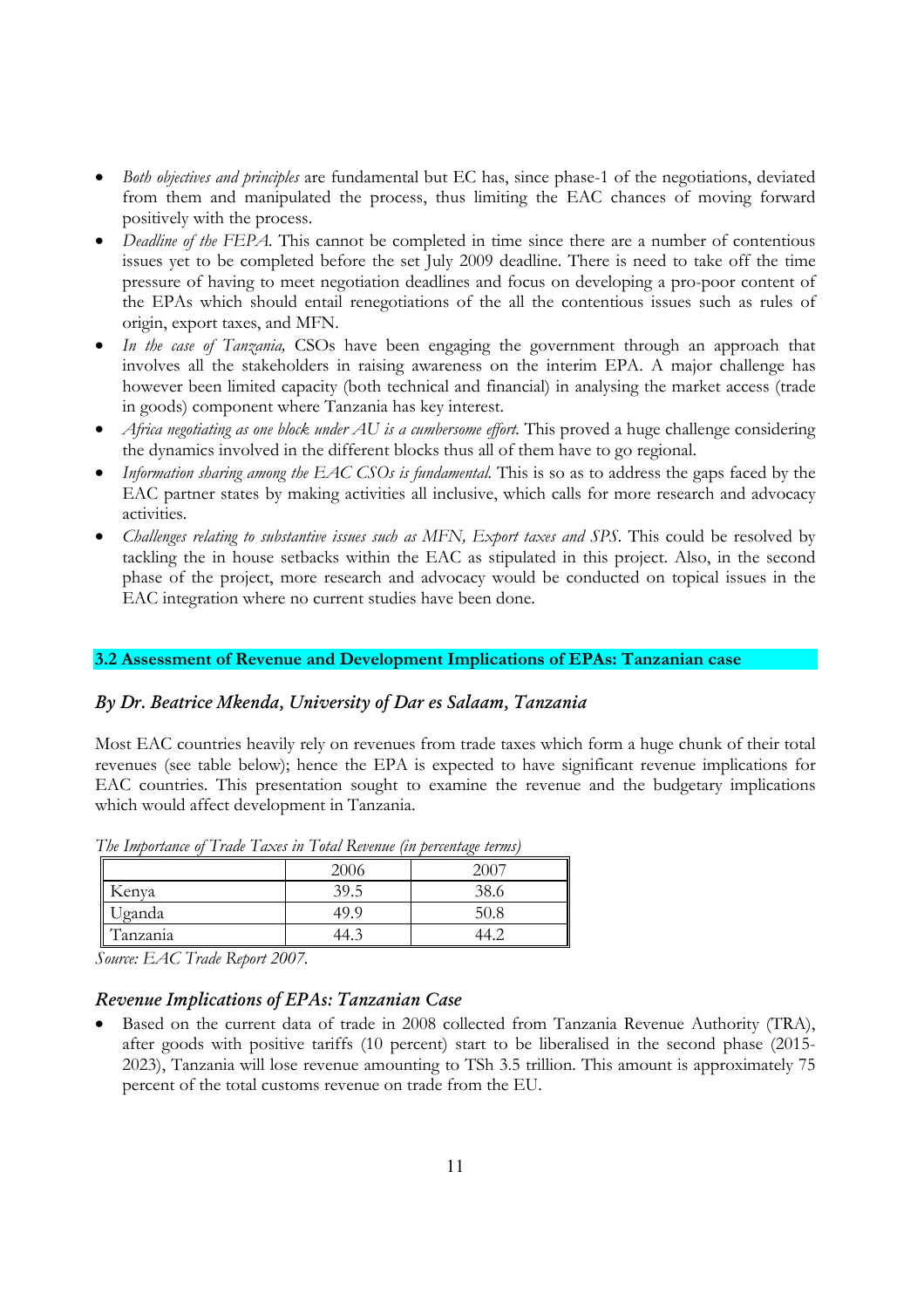- The next phase of tariff removal (2020-2033) will involve products that attract 25% duty and this will lead to revenue loss amounting to TSh 2.1 trillion which is currently approximately 45 percent of total customs revenue from trade with the EU.
- These revenue loses are likely to increase with a positive trade diversion.
- However, these estimates have been calculated using static data for 2008 which are likely to change as trade and growth of the Tanzanian economy changes and should merely be seen as indicative of the outcome.
- One way to make the estimates dynamic is to make projections of the growth of GDP and trade along the timelines of liberalisation schedules and then use the projected growth rate to project the growth in customs revenue losses.

# *Development Implications*

- The loss in customs duties means a loss in funds going to the government's budget which may permanently affect development objectives if it leads to government's inability to fund its development programmes.
- Given the huge reliance on customs revenue as a source of government revenue, it is quite possible that as a result of the loss in revenue, the government will cut back on expenditure on key social services which will result in declining quality and provision of such services.
- A reduction in critical social services such education will set back the objectives of providing free quality basic education and increasing gross and net enrolment rates that the government of Tanzania has been spearheading in its Primary Education Development Programme (PEDP). Such a setback will undoubtedly affect the long-run human resource development of the country.
- Another possibility is that the government might resort to increasing user fees on social services to counteract the revenue losses. Such a response will aggravate the already high cost of living that the citizens face, thus locking-out many more people from accessing such basic services.
- The development impact of EPAs, other than being looked at from the revenue loss perspective, should also be analysed from structural changes which will come about due to the EPAs and that could occasion huge employment effects. It is obvious that EU firms will out-compete the Tanzanian firms which will affect the local industries in terms of production activities, leading to closure of firms/industries as well as loss of employment levels.
- The fact raised by the presentation is that EU's industrial base is much more advanced in terms of technology, and that their products are of a higher quality than Tanzanian. Once tariffs are removed, revenue losses will be experienced but EU goods will additionally be cheaper, and it is this that will make the demand for local products to fall in favour of imports from EU; this will lead to closures of local industries and loss of employment.
- Furthermore, a number of EAC industries are likely to be out-competed and not likely to remain profitable owing to the many supply-side constraints that they face that limit their competitiveness. Unlike EU businesses and industries, those in Tanzania are less able to access inputs (e.g. electricity and finance) at a cheaper cost as EU firms are; EU producers are more heavily subsidized than their Tanzanian competitors; and it will not be automatic for Tanzanian firms to upgrade their production facilities or acquire technology to compete with EU.

The presenter concluded by posing the following questions to participants:

- *To what extent will the government mitigate the loss of revenue so that key aspects of its expenditure are not affected?*
- *Are there other ways the government can raise revenue so that important budgetary expenses are not cut?*
- *To what extent is the government prepared for the decline in government revenue?*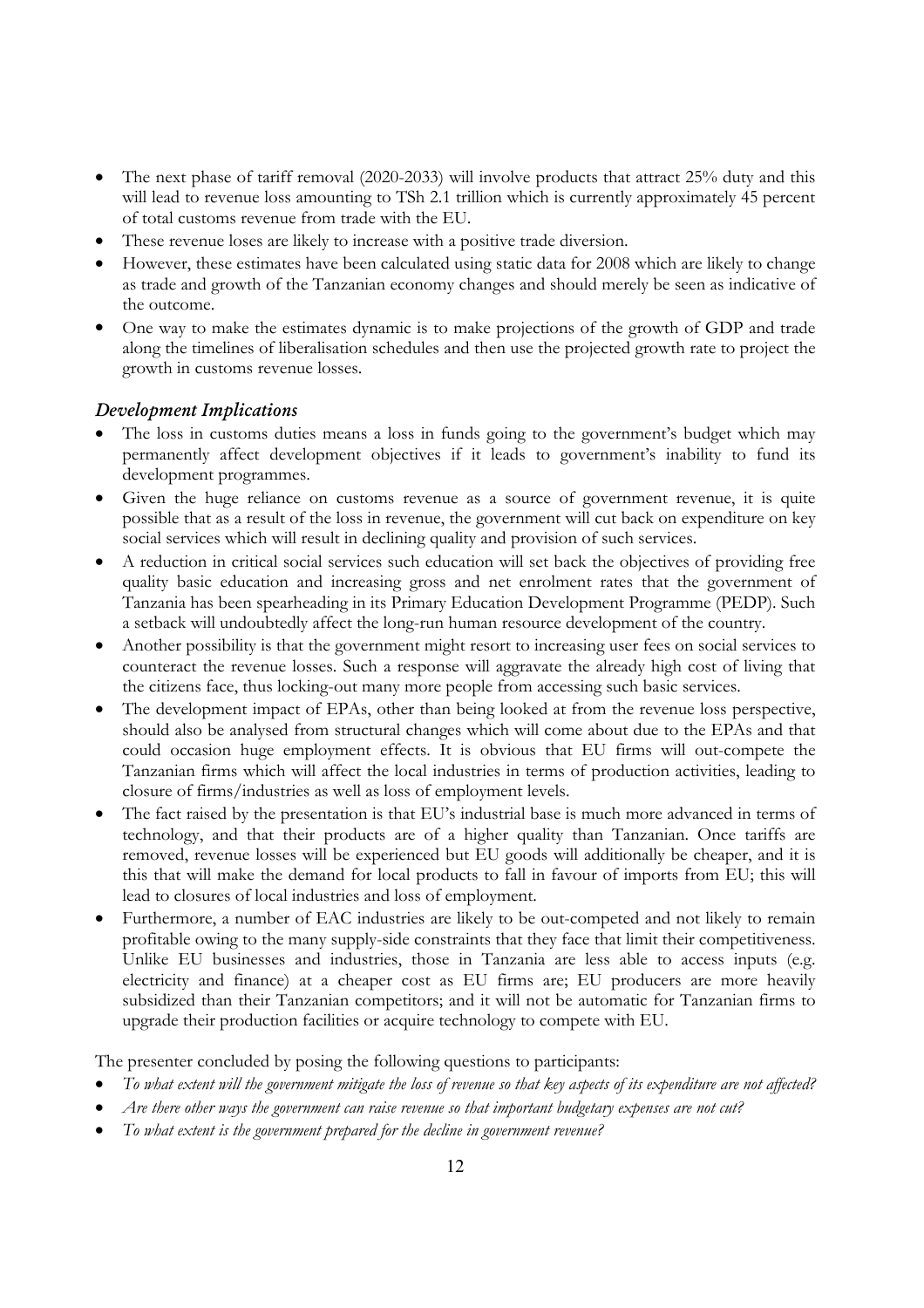- *Is the liberalization grace period sufficient to undertake fiscal reforms and devise other means of raising revenue?*
- *What compensation measures by the EU can be devised to counteract the revenue losses?*
- *To what extent can the government improve the tax base as a measure for capturing tax revenue?*

# *Discussion Points*

- *Revenue losses.* There should be mechanisms of raising revenue by expanding the tax bracket such as improving collection from the informal sectors to mitigate losses. These issues could be taken up at the negotiations level by policy makers. Also, policy measures should be taken into account to increase tax bases through increased efficiency in tax administration.
- *EU providing budgetary allocations,* to assist Tanzania mitigate revenue losses.
- *Liberalization*. For liberalization to take place it should address the supply side hurdles which could eventually increase exports to the EU. The focus of the study should be more on the implications of liberalising our economies in phases that probably could lead to loss in revenue. Strategies could also be taken up to counter the effects of liberalization by looking keenly at the schedules of liberalization.
- *GDP growth*. These issues have been raised in the LDCs as benchmarks in the growth index of any country. The challenge has been in capturing of the GDP figures in cases where those countries with low GPD growth have all the factors such as infrastructures, industries, thriving businesses while those with high GDP do not have such growth movers.
- *Private-public-partnerships.* This could be addressed in the negotiations by including all the stakeholders to influence the process.
- *Inequalities within the EAC region.* It is the experience that both human and technical capacity hampers the negotiations process a great deal.
- *Need for cooperation in regard to undertaking the studies.* The studies have to involve the revenue authorities and treasury departments which could help in the understanding the possible implication of EPAS on revenue collection.

# **3.3 Safeguarding the EAC Agricultural Sector in Relation to the EPAs: Case of Rwanda**

# *By John Bosco Kanyogoga, Trade Development Links, Rwanda*

This presentation served as a civil society input in the ongoing negotiations towards a comprehensive EPA. It was based on an ongoing research being undertaken by the presenter. In this respect, the presenter assessed the best ways and means of safeguarding the Agriculture sector as well as identified the potential opportunities to take advantage of. He also explained how farmers and exporters of agricultural and agro-based products will benefit in the EPA process focusing on Rwanda as a case study.

# *The importance of Agriculture in EAC and Key Challenges for Development*

Agricultural sector has been the key sector in the ACP-EU trade relations. The sector is important to ACP group, in terms of GDP contribution, income-generating activity and as a major source of food. The agriculture sector has been identified as an important pillar in the EAC Treaty for the region's economic development agenda; it is seen as key to ensuring food security in the region, and has influence on key economic variables such as employment, foreign currency, share of contribution to GDP and share of exports. About 80 percent of the population of the EAC Partner States lives in the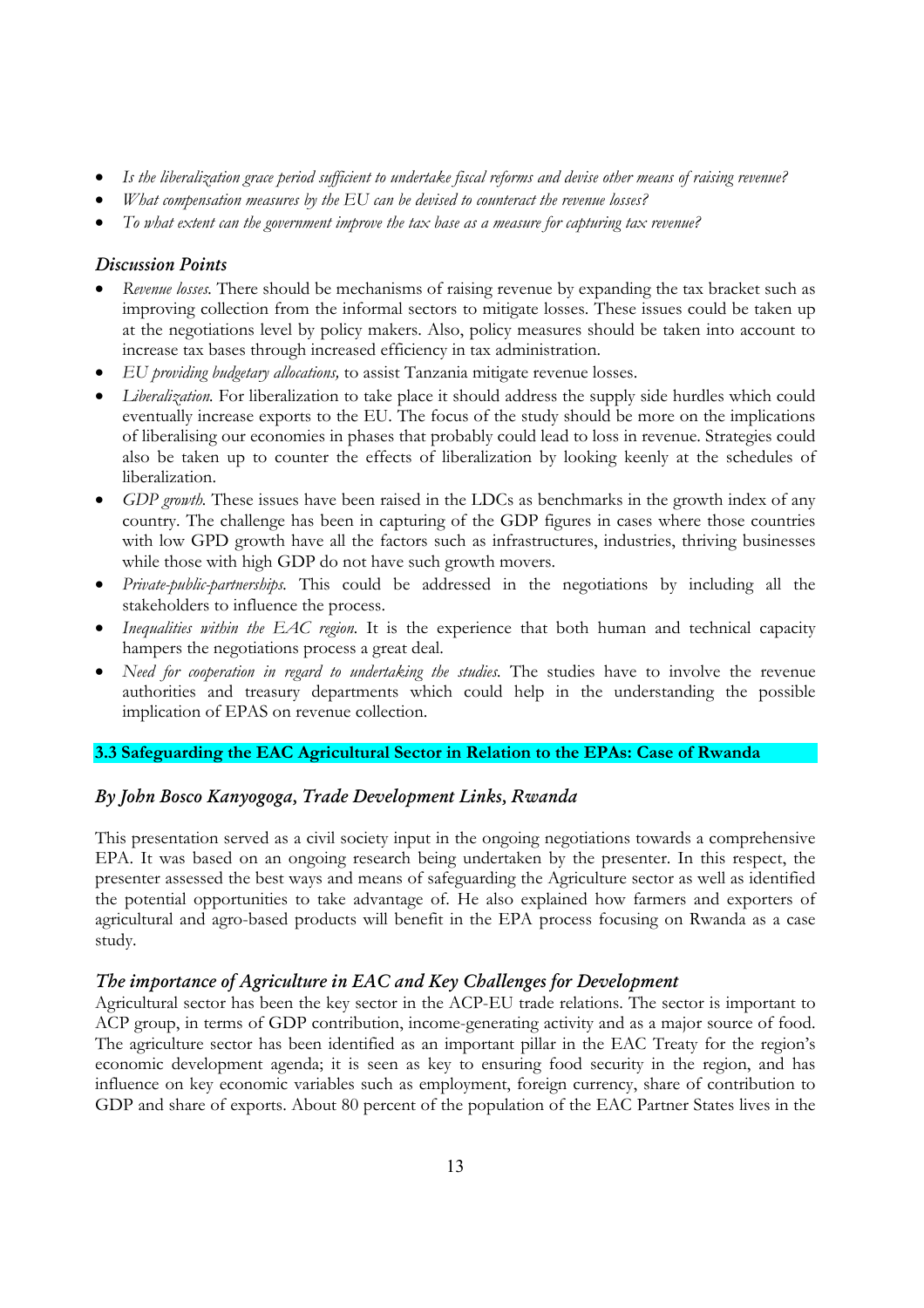rural areas and depends on agricultural for their livelihood; hence, agriculture is seen also as key to rural development.

However, public expenditure in the sector is still low in all the five EAC Partner States. For example, the budget allocations are currently at 5% for Rwanda, 4% for Kenya, 3.4% for Uganda and 6.4% for Tanzania which are all below the 10% requirement of the Maputo Declaration and NEPAD commitments to which EAC Partner States are a signatory. Growth in the sector and its ability to take advantage of the EU's preferential trading scheme provided under the EPAs will continue to be inhibited by common challenges related to market conditions and preference erosion:

- limited financing and inadequate new investments;
- outdated/inefficient agricultural health and food safety;
- inadequate research and development;
- fragmented and disorganized private sector
- inefficient land distribution and management systems;
- insufficient irrigation: e.g., in sub-Saharan Africa, only 4% of the arable surface area is irrigated, as opposed to 39% in South Asia and 29% in East Asia (World Bank, 2008);
- deficient and uncoordinated risk management measures;
- inadequate transportation (especially for perishables);
- Rudimental techniques of farming;
- weak and non-integrated information/intelligence systems;
- weak linkages/participation in markets; and
- lack of skilled human resources.

The key challenges are the result of a number of factors such as:

- policy factors, mainly governance, legal and regulatory framework, insecurity, inadequate access to productive resources, inadequate participation of local communities, poor physical infrastructure and utilities, weak institutional framework, low public expenditure; and unfavourable terms of trade;
- technology factors including mainly inadequate research, extension services and training; and prevalence of pests and diseases
- Nature related factors include degradation of natural resources; and climatic and weather unpredictability; and finally,
- cross-cutting constraints such as high incidence of poverty; inadequate social infrastructure; and gender imbalances

## *The Case of Rwanda: Importance and Constraints to Agricultural Development*

The sector's contribution to Rwanda's GDP is 31% in 2008 and contribution to per capita GDP is approximately \$272. It employs approximately 80% of Rwandese; 70% of export revenues is generated from the sector and it is the sole source (90%) to Rwanda's national food needs. The main challenges to development are scarcity of land; dominance of the sector by the production of low value food crops, although farmers are beginning to shift slightly towards higher-value crops, such as fruit and vegetables, rice, maize, groundnuts and soybeans; low share of production meant for exports (the main export crops are legumes, cereals, roots and tubers, bananas); traditional cash crops such as coffee, tea, and pyrethrum); and new export crops including fruits and vegetables, flowers, spices etc; and insufficient budgetary allocation to the sector.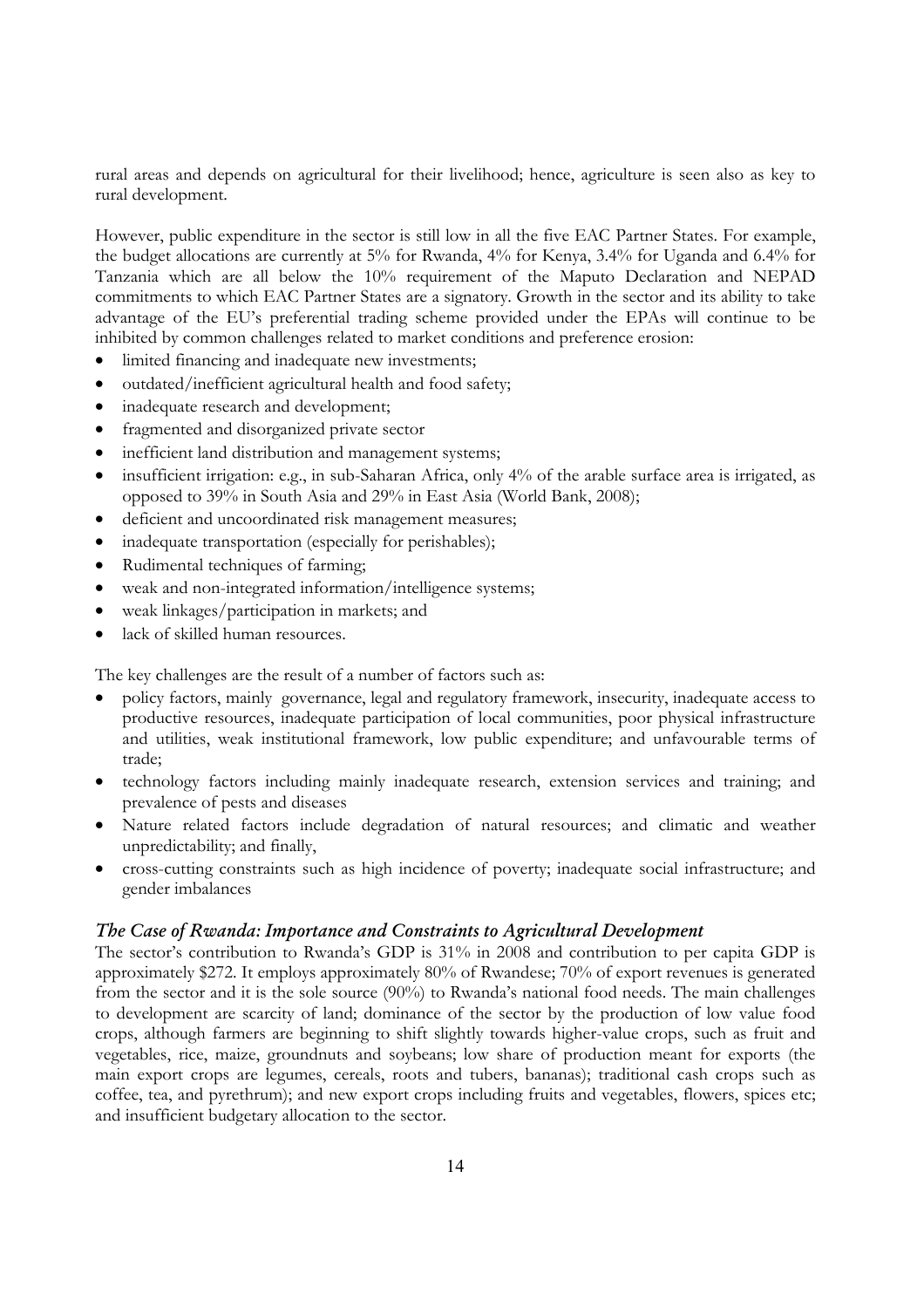Another issue that presents a big challenge is the fact that most Rwandan exporters do not export directly to the European market. Most of the exporters supply to buyers (middle-men) who get these products to the European market.

The main constraints for the development of the sector include

- lack of sufficient experience and entrepreneurial capacity in the country, especially in the areas of marketing and agro-processing;
- lack of sufficient awareness of international product quality standards and ability to comply with them;
- inadequate infrastructure for post-harvest management and agro-processing;
- an insufficient network of all-weather rural roads and insufficient rural electrification;
- inadequate international air transport linkages for export products;
- lack of sufficient research on non-traditional crops;
- insufficient finance for producers and insufficient investment capital for agro-processing and export development

# *State of Negotiations*

After the initialling of the EAC EPA further negotiations on the agriculture cluster have been based on a text developed by EAC. Key elements in the text include:

- ensuring food and nutrition security;
- rural development;
- development cooperation;
- removal of EU's subsidies & domestic support; and
- special safeguard measures.

# *The best ways and means of safeguarding the agriculture sector within the EPA context are;*

- having strong safeguard measures in the EPA agriculture text;
- putting in place a financing mechanism specifically for agricultural related activities, such as, an agricultural fund;
- the development cooperation chapter of the EPA must clearly include agriculture among the priority areas; and
- ensuring the effective implementation of the provisions of the agriculture chapter in the EPA text.

# *The main opportunities for the farmers and agro business in the region are;*

- The EPA has resulted to an open EU market (duty-free and quota-free) for all agricultural products;
- It has led to more awareness on what is going on in relation to the ACP-EU trade relations;
- EU's commitment on the development cooperation includes supporting agricultural related activities; and
- The regional governments are aware of the importance of the sector and can only work towards getting better concessions in the EPAs

# *The advocacy and awareness areas by the Civil Society*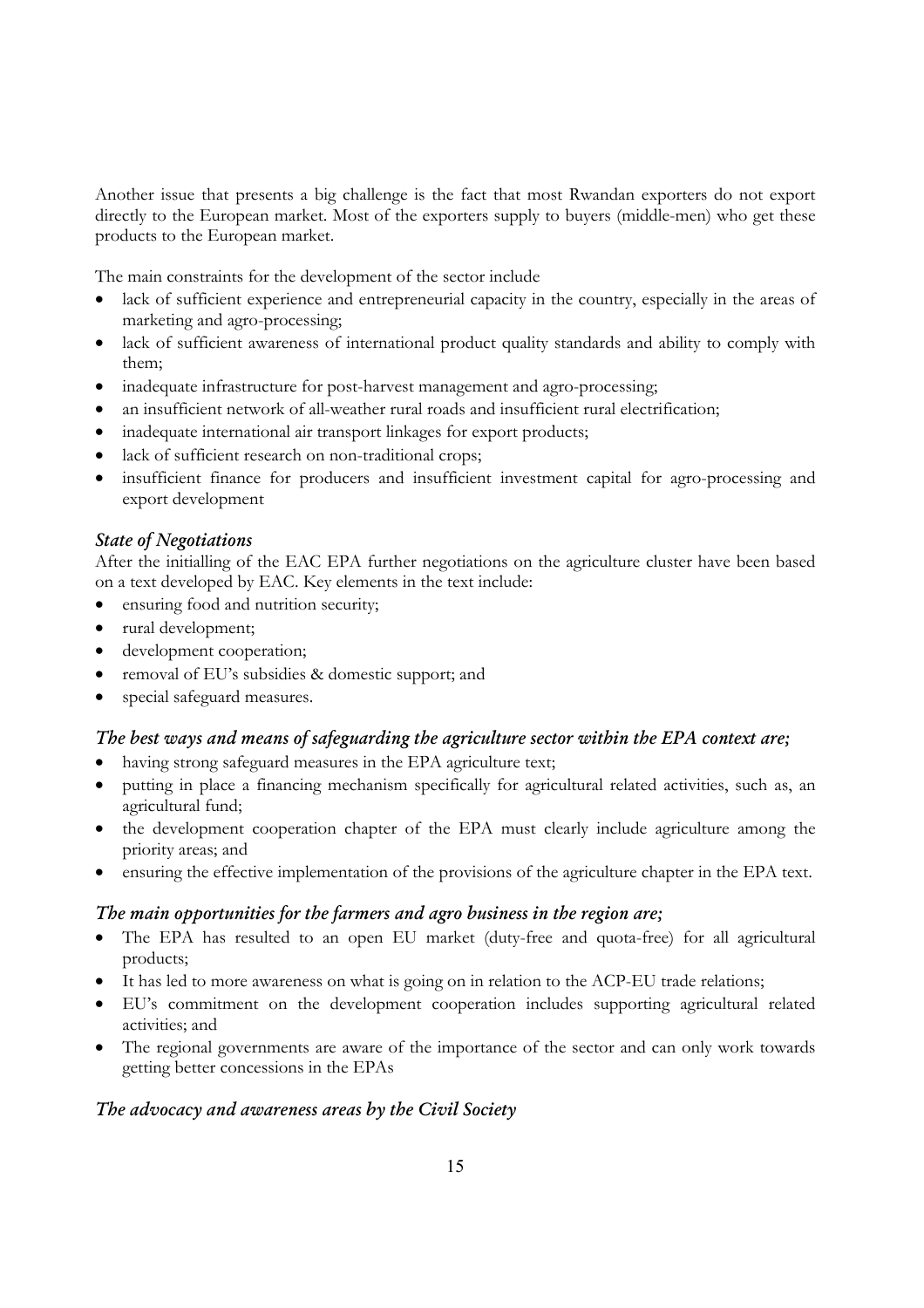These could include, for instance, lobbying with governments, negotiators and members of parliament; raising awareness and discussing the implications with trade unions, non-governmental organizations and business groups. CSOs also are part of stakeholders to be affected or to affect the implementation of EPAs, hence the need to involve them in all capacity building and awareness creation activities on these agreements including update on negotiations, commitments made in these negotiations, benefits of these negotiations and effects and the possible mitigation measures. In particular, the awareness creation and capacity building can help CSOs to:

- become familiar with the agreement including the rules of origin for agricultural products;
- articulate demand for technical assistance especially in the areas identified for co-operation in agriculture;
- utilize opportunities provided from provisions on liberalization;
- seek technical/development assistance to meet EC's market requirements: standards, technical regulations, food safety regulations;
- focus on developing and maintaining competitiveness on domestic, regional and external markets – based on cost, efficiencies, quality, marketing etc.
- advocate for appropriate and sufficient Financing Mechanisms;
- articulate demand for enhancement of competitiveness of the sectors by advocating for improved technologies, increasing productivity; promote export diversification; development of export marketing capabilities: market research; identification of options for the improvement of marketing infrastructure and transportation, identification of financing and cooperation options for producers and traders and improving access to rural financial services.

# *Points from Discussion on the Paper:*

- *Environmental and land issues.* In order to solve environmental issues, it is necessary for all EAC to take environmental protection measures. To achieve this, land and environmental policies could include environmental protection measures in the region.
- *Common Agricultural Policy in Europe.* This could be replicated in the EAC through deepening of integration agenda by up scaling the intra-EAC trade or rather south-south trade through removal of trade barriers. This could facilitate an EAC CAP
- Advocacy work. CUTS and its research partners could get more involved in this through awareness creation and more research in areas where critical areas have not been tackled.
- *Standards and harmonization.* In the NTBs, the EAC partner states should necessitate harmonization due to different levels of development. Technical issues could be resolved and envisage extension of negotiations beyond the July 2009 deadline
- *Political will and commitment.* This would help in enforcing recommendations after all the stakeholders have finalized an EPA
- *Agriculture fund.* The facilities such as the EDF should give a spotlight to increasing the scope within the EAC to include agriculture. EAC should get additional resources through pushing for more aid for trade (from sources such as the WB), revise aid disbursement and strengthen the institutions monitoring aid for trade. The region should also formulate strategies and programs for AfT in Agriculture. It should be specified who is to fund what between the EAC and the EU
- *Addressing the supply-side constraints in Agriculture.* This could be ensured through translating market access opportunities into market entry, overcoming technical barriers to entry through considering quality safety and technical conformity to standards.
- *Enhancing competitiveness.* This could be done through improving EAC technologies which will raise productivity and push the region in the global competitiveness.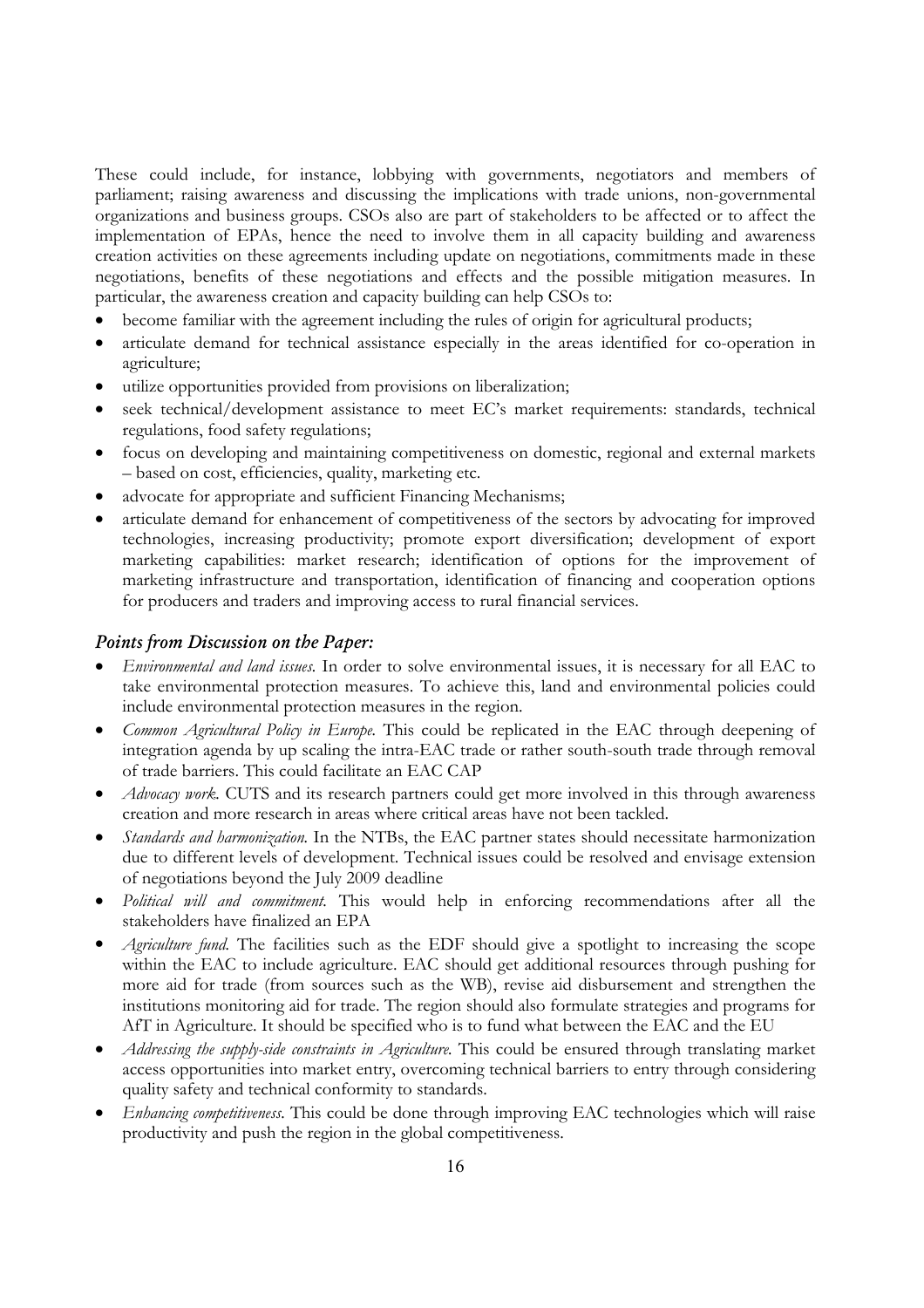- *CSOS in Rwanda* have done capacity building, research and advocacy in the area of their National trade policy through a joint forum who eventually take their issues at regional level.
- *Special safeguard measures.* Import surges could undermine agricultural production and consequently food security, livelihood security and rural development. EAC should consider applying SSM or SSM type protections against such import surges.
- *Text on agriculture and development chapter.* It should have a specific approach to be used in the advocacy by the EAC partner states. SSM is not an issue of the EAC but there is a prospect of the region (under article 37) of a safeguard measure which involves domestic capacity.

## **3.4 Implications of the Most Favoured-Nation provision in the EAC-EC EPA**

# *By Julian Mukiibi, CUTS Geneva Resource Centre*

#### *Implications of MFN on EAC*

The MFN clause as drafted in the interim EPA does not add much value to EAC integration because the market access offer by the EC is already free of duty and quota restrictions and therefore no better preferences are to be expected from their entering into trading arrangements with other parties. However, the EC will be able to trigger the clause if and when the EAC enters into a trade agreement offering better preferences to the major developing economies. To this extent their, trade policy making mandate is curtailed.

Inclusion of an MFN clause in the EPA is novel in that no other regional agreements have previously included a similar provision. Although advocates of the multilateral trading system see it as positive step towards "multilateralizing regionalism", the clause tampers with the policy space needed by developing countries, particularly LDCs as is the case of four of the EAC member states and may affect their capacity to enter into trade agreements with major developing economies offering better preferences/terms of trade than the EC. This stands in the way of the much coveted south-south trade promotion.

#### *Recommendation*

There is a critical need to carry out a thorough study of the future trade implications, if the MFN clause is included in the EC/EAC final EPA in its current form. This would inform the EAC member states on the trade opportunity foregone and whether the preferences obtained under the EPA are worth giving-up their policy space in this regard.

Further the EAC can still negotiate for an increase in the threshold of what should constitute a major developing economy, which could be defined at 3% and 6% share of world exports for a country and regional trading block respectively. This could be decided suitably going by the 2007 WTO trade statistics. The countries in the two categories proposed above are likely to be developed economies where other modes of preferences are already available to the EAC member states and therefore may not affect the region's capacity to expand their trade relations with the fast developing economies.

#### **Discussion on the Paper:**

*MFN Principle under the WTO.* The debate on this issue focused on two dimensions: recognition and application of international standards while developing national standard particularly in the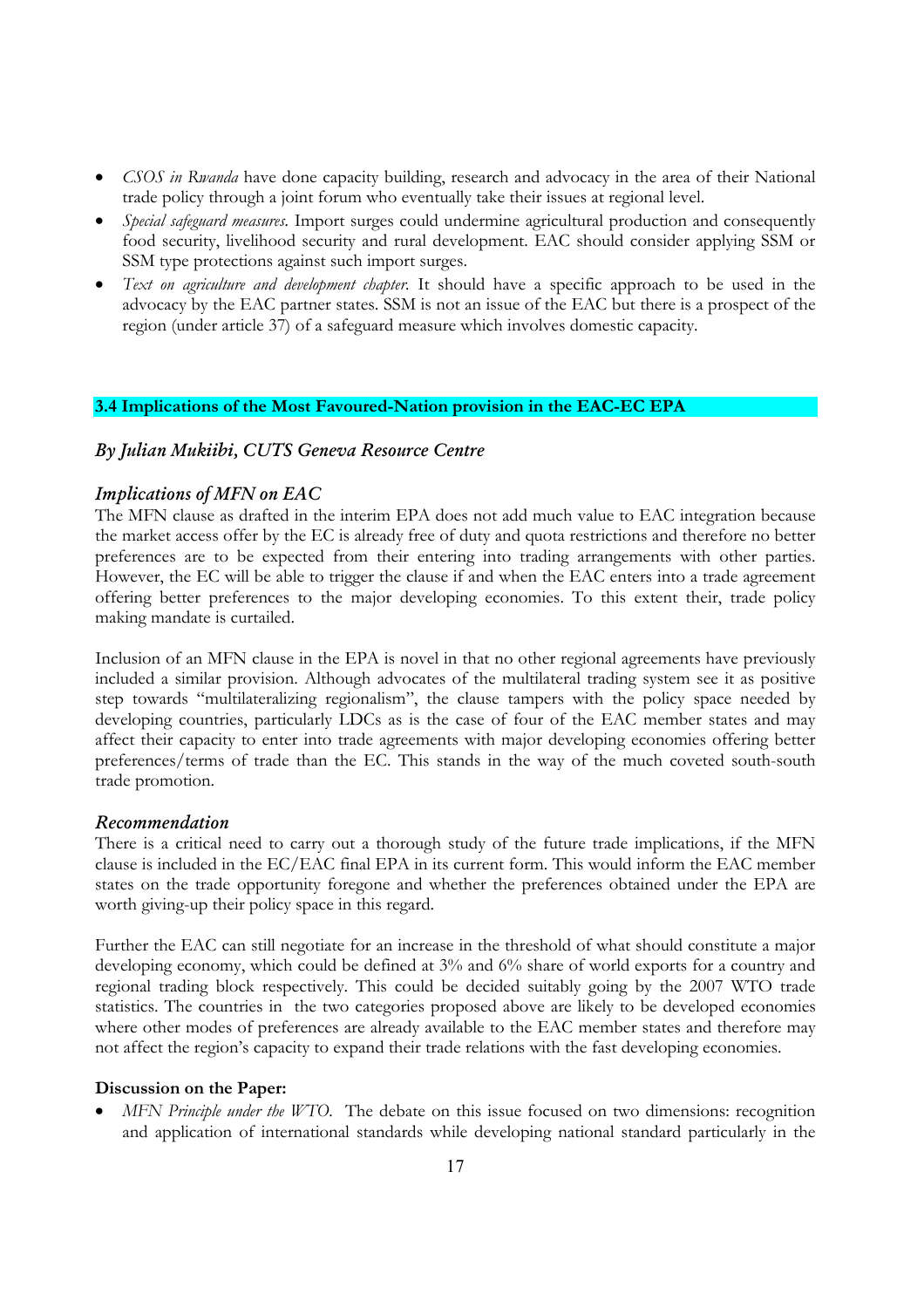EAC, and the use of unilateral measures that act as NTBs. Safety and technical regulations serve important objectives but are also prone to be used for protectionist purposes.

- It also emerged that most EAC countries *lack the resources and capacity* to keep up with the ever increasing standards in developed country markets that often nullify the market access gains through multilateral trade agreements.
- *Exceptions of MFN*. Under article 24 of GATT, it is allowed to violate MFN if a country is entering into an RTA.
- If EPA has a clause on liberalization, that is not a difficult threshold since it can be renegotiated. Under the FTA, states have to compete with EAC if negotiators refine more MFN provisions.
- Under article 24, all commitments under MFN are applied to all members. If a tariff commitment is lower, it will apply to imports from EC who provide support to the EC. This could be a disadvantage to the EAC region.
- A clearer understanding of the implications of the MFN clause is required before a cost-benefit analysis can be made.

# **3.5 Standards and Market access in the EPAs: Implications and Way Forward for EAC**

## *By Gloria Otieno, Institute of Social studies (ISS), Netherlands*

Tariffs are no longer the barriers to trade for EAC countries; an ever-increasing range of standards and other non-tariff barriers are the main barriers even into markets such as EU's that are already accessible to EAC free of customs charges or quota restrictions. Rising income leading to increased demand for high quality, health, and ethical standards are the main drivers for higher trade standards touching on food safety and other technical measures. But there are standards which are legally mandated by the WTO while there are also private standards which pass as voluntary but they are the main determinants whether EAC countries would be able to access the EU market because it is the private sector, after all, that conducts trade, not governments.

Standards therefore play numerous roles in a country's trade development policy: they are the prerequisite for exploiting tariff free market access; they therefore determine EAC's competitive advantage in the EU as lack of which may lead to their exclusion from trade with the EU; they are also instruments for EU's commercial policy; their demand spurs innovation and upgrading of production systems; and more recently (less researched) it has been argued that they are a precursor for institutional transformations or development.

International standards are divided into two: sanitary and phyto-sanitary (SPS) standards which is a separate agreement on food safety and animal and plant health standards and there is also technical barriers to trade (TBT) which applies to technical regulations (mandatory), standards (voluntary), and conformity assessment procedures.

The WTO SPS Agreement seeks to protect:

- Human or animal health from: risks arising from additives, contaminants, toxins or disease organisms in food, drink, or feedstuff. Types of SPS here may include limits on residues in fish and shellfish; limits on aflatoxin residues in nuts; and compliance with HACCP to limit risks from salmonella poisoning.
- Human life from: diseases that may be carried in plants or animals, e.g., requirement that susceptible animals such as dogs be vaccinated against rabies and chicken against avian influenza.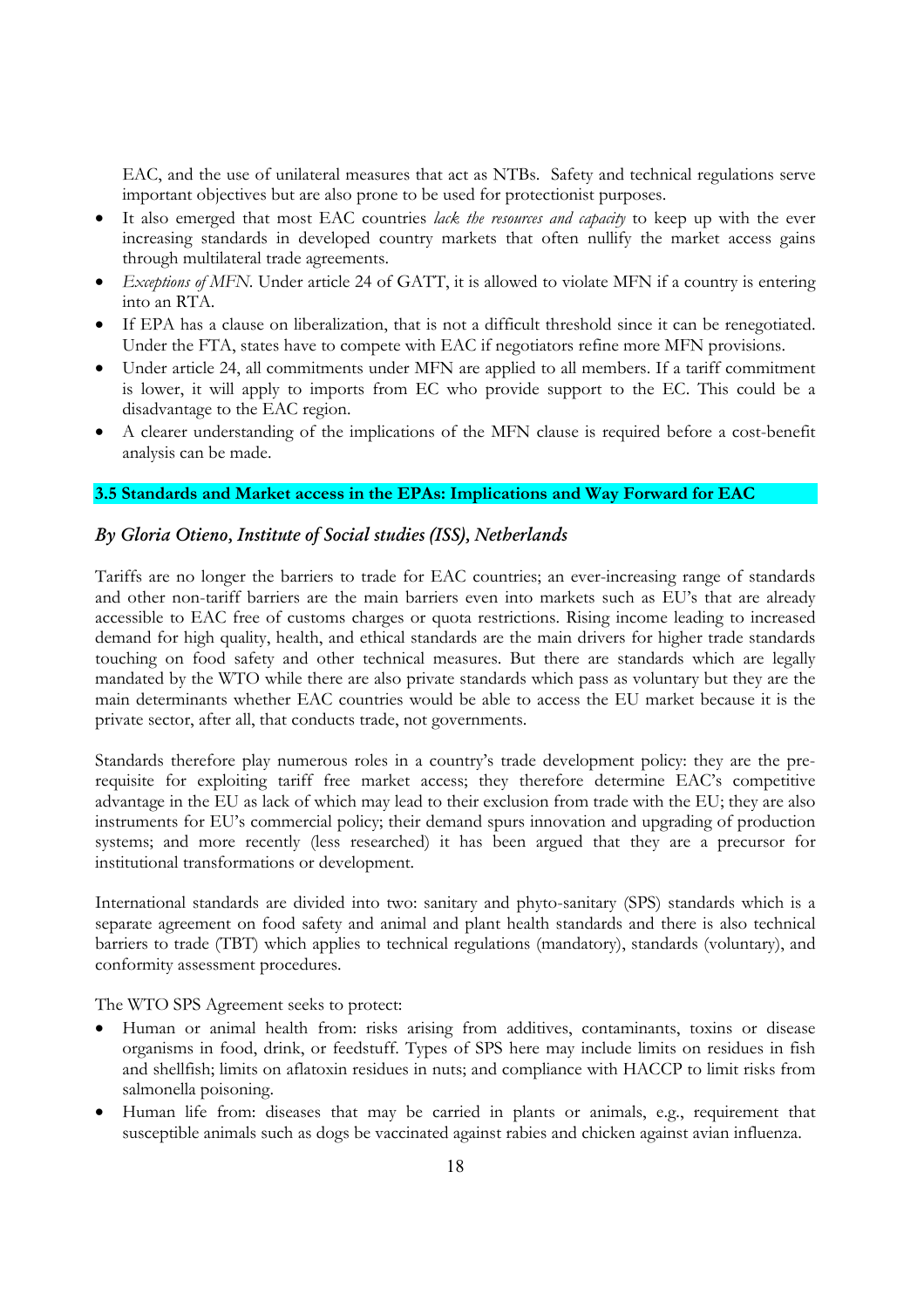- Animal or plant life from: pests, diseases, or disease-causing organisms where SPS measures that may be encountered include measure to prevent introduction of foot and mouth disease (FMD) to animals and measures to prevent introduction of fruit flies in the importing country.
- A country from other damage that may be caused by entry, establishment or spread of pests e.g., a measure to prevent introduction of zebra mussels through ballast water of ships or seed regulation to avoid introduction of exotic weeds into the importing nation.

Other standards measures are related to environment protection, consumer interests other than health related, and animal welfare. These are not covered by SPS agreement but by TBT Agreement.

But, then the WTO allows its member countries to stipulate even stricter SPS measures so long as they are aimed at meeting the above goals without causing unnecessary barriers to trade. It also allows its members the right to adopt technical regulations, standards and conformity assessment procedures as long as they do not constitute unnecessary obstacles to trade.

The constraints EAC countries face with regards to compliance with standards are the following:

- non-existent or obsolete infrastructure,
- inappropriate sanitary legislation,
- technology limitations (testing facilities)
- limited financial means
- lack of international standards
- participation in international organizations
- proliferation of private standards requirements are tougher than international standards

The major challenges with private standards are that:

- they often go beyond official food safety requirements and have since become de facto market access requirements for the concerned countries;
- different schemes of private requirements keep emerging haphazardly and sometimes contradict each other, lack in harmonization and have no equivalence to each other which makes it difficult for traders what and how to invest in the necessary standards infrastructure;
- Costs associated with private standards such as costs of compliance and certification are higher and may completely lock out small-and-medium-sized farmers and enterprises from trading.

Nonetheless, these private standards provide guarantee for access to higher-priced markets and those who can meet them face less competition in markets; they have become the precursor for driving supply chain modernization and investments, faster upgrading of production systems and for correcting underlying hygienic problems.

# *Conclusion and Recommendation*

In conclusion, the presenter opined that in order to meet the EU standards, upgrading of EAC standards would be important through value-addition by producers, manufacturers and exporters. Notably, the global value chain cannot allow EAC traders to keep off from meeting standards so the EAC partner states must participate in standards setting because as long as they are going to export to the world, they must participate at one or many levels of the global value chain which demands that standards be observed from 'farm to fork', i.e., throughout the production value-chain. Finally, the presenter recognised that although the majority of standards are not legal, they are nevertheless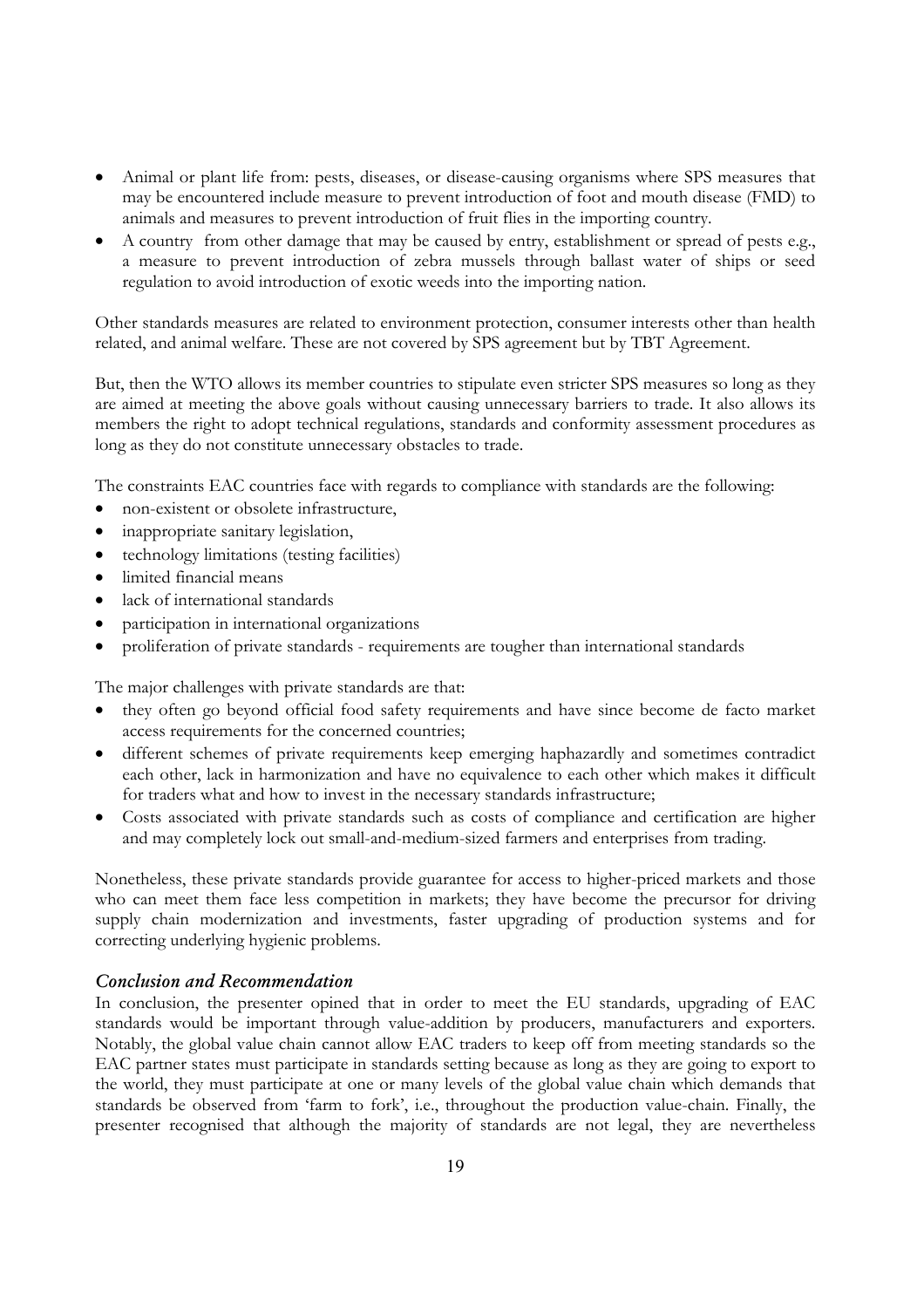beneficial as they guarantee market entry and higher prices so the nature of EAC exports should change to meet them however much stringent they may be. There is need for authorities that regulates standards in EAC to adopt and use the EU's "farm to fork approach".

# **3.6 Implications of EAC-EC SPS Agreement for EAC Trade**

## *By Ely Twineyo Kamugisha, Executive Director, ACTADE, Uganda*

In a synopsis, the WTO SPS Agreement emphasizes the right of member countries to install measures which may restrict trade in order to implement national laws protecting human, animal or plant life or health. In line with the national treatment and MFN principles of the GATT, such measures should apply to domestically-produced food or to local animal and plant diseases requirements, as well as to products coming from other countries, without unjustified discrimination among foreign sources of supply. The SPS Agreement recognizes, however, that the animal and plant disease status may differ among supplying countries, and this must be taken into consideration in the trade measures applied.

#### *The General Food Law 178/02*

This is one of the statements under the EU General Principles of food law and could be looked at as an *umbrella* under which all other legislation comes. The Regulation reinforces the concept of Farm to Fork (Traceability); drives traceability requirements down throughout the chain of supply by imposing responsibility for unsafe food imports directly on the importer; and establishes the concept of "equivalence" whereby third countries are allowed to demonstrate that their control systems provide the required level of food safety although different (from the EU) systems are employed to achieve this objective.

#### *On private sector influence on SPS*,

One of the main problems that private SPS standards pose is that they do not give stakeholders outside of the membership group a formal avenue to feed in their concerns to the standard-setting process. This poses a serious concern when the private standard setters have marketing control over the sector they are setting the standards for as they can use their market power to pass on the costs and risks of production to producers using strict quality standards.

### *Conclusion and Recommendations:*

- Agree a special package of support to develop internal capacity to meet the SPS standards and generally all EU standard requirements. This is because capacity to comply with standards has been identified as the single most hindrance to EAC access to the EU market under previous preferences schemes ( Lome, Cotonou, EBA);
- Agree to develop a mechanism for coordination, consultation and exchange of information as regards notification and application of planned new SPS measures, whenever these measures might affect EAC's interests. EAC should insist on EU to recognise equivalence in safety and safe use of agrochemicals, rather than insisting on it from EAC members as exporting partners to EU. The EAC should work together until the EAC have reached a level of equivalence that can be plausible.
- Agree on only those measures that are commensurate with internationally agreed standards or which have otherwise been proven to be justified. A pro forma policy of 'zero tolerance' based on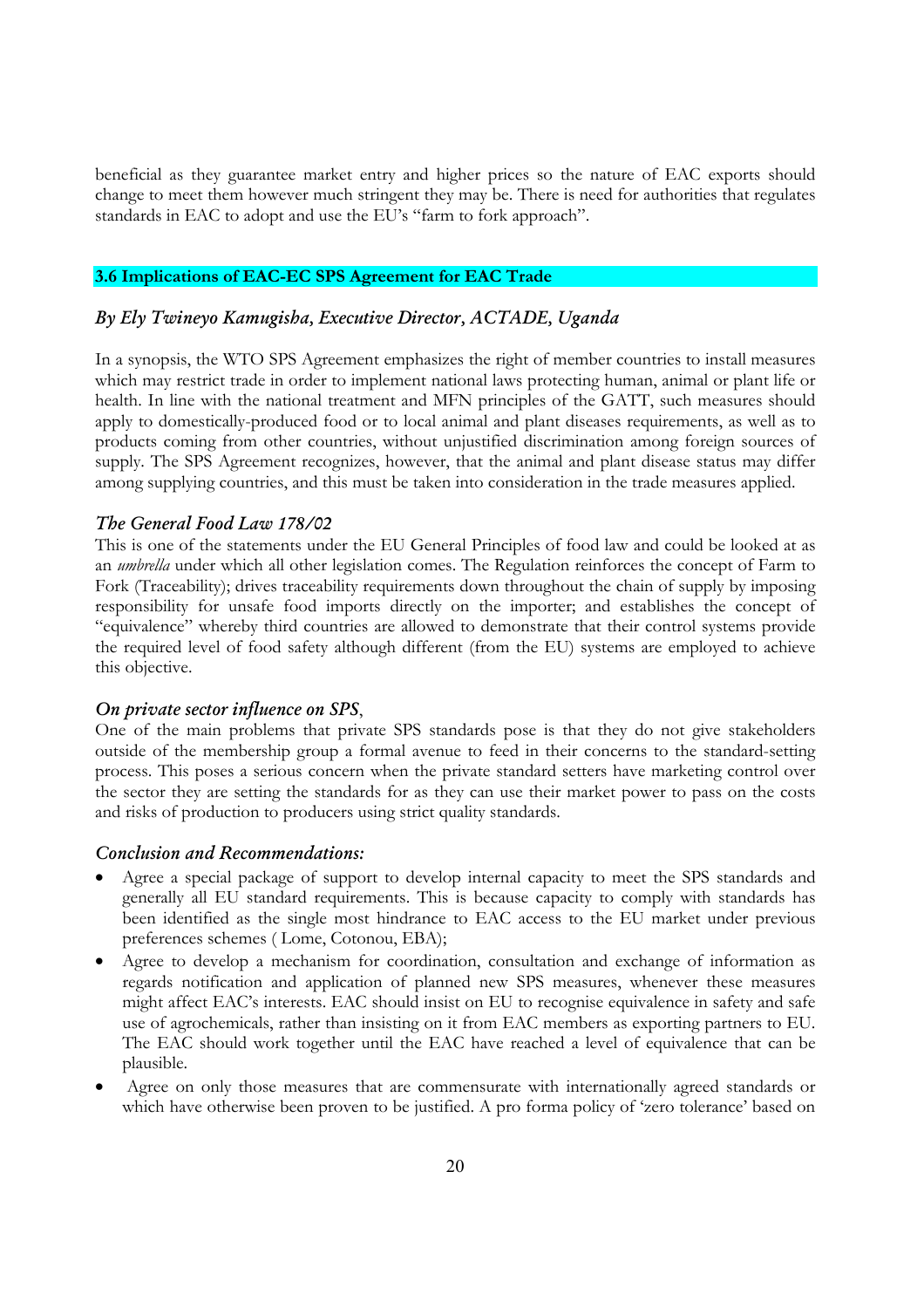the precautionary principle contradicts the WTO rules, as it would remove the need for scientific evidence.

- Request both a reasonable length of time for adaptation and for the supply of all relevant assistance necessary to comply by the end of the implementation period. This would give EAC exporters/suppliers time to build the capacity to comply with EU traceability requirements and thus effectively penetrate the EU market.
- Agree a facility which focuses on cooperation on SPS issues and other standards: e.g. through harmonisation of standards; equivalence agreements/setting-up detailed equivalence procedures; mutual recognition agreements; joint SPS management committees; and exchange of information.
- Related to the above, there should be a moratorium on SPS bans and other restrictions, unless there has been an early notification of a respective intent of the EU, followed by extensive consultations including all key EAC trade stakeholders possibly affected by such measure; and a presentation of comprehensive scientific evidence justifying the measure as well as compliance with all other provisions of the SPS Agreement.

# *Policy Points from the Discussions on the Presentations:*

- *Harmonization of standards.* In the EAC region, over 800 standards have been harmonized since 2001. Development cooperation should enhance harmonization of standards, evaluating them, capacity building for institutions so as to adopt standards easily.
- *Standards should focus and extend to environment.* Resources should be put up to meet the standards for exporters and farmers as relevant stakeholders.
- *EAC lack a competitive edge in standards.* Underpinning standards within the EAC region under EPA arrangement through mutual cooperation would spur the development of standards in EAC.
- *SPS remain a problem.* SPS standards may pose a challenge but they have to be met in order to access the niche market in the EU. In order to meet the organic market in the EU, there is need to involve the private sector and employ experts who could help in meeting these standards.
- *Settlement mechanisms in SPS.* Voluntary standards are necessary if exporters are exporting in a group. Mandatory standards have to be backed by scientific measures if they are to meet the niche markets of the EU.
- There should be a *mutual recognition arrangement* under the EPA between the standards setting bodies of both the exporting and importing countries. They too should conduct a conformity assessment considering their levels of technologies in their laboratories which is possible under the EPA development chapter.
- There is need for EAC to invest in standard certification schemes and participate in standards setting bodies as well.
- *Wealth creation* is the first stage towards poverty alleviation. The presenter stressed the need to make the assets and resources more productive by creating employment to generate incomes.
- *Liberalisation* should have regulatory measures termed as safety nets. This calls for government authorities to intervene and interventions to respond to the effects of liberalisation.
- *Food safety needs* ought to be observed. In the process of standardization, measures such as National food safety strategic plan should be initiated at national level before being taken to the international standardization processes. Other measures such as capacity building including infrastructure like laboratories ought to be take in.
- *The private sector* should be included in standard setting since they are the key producers and exporters as well as impose these measures. This should be enhanced by the development of intra-EAC trade.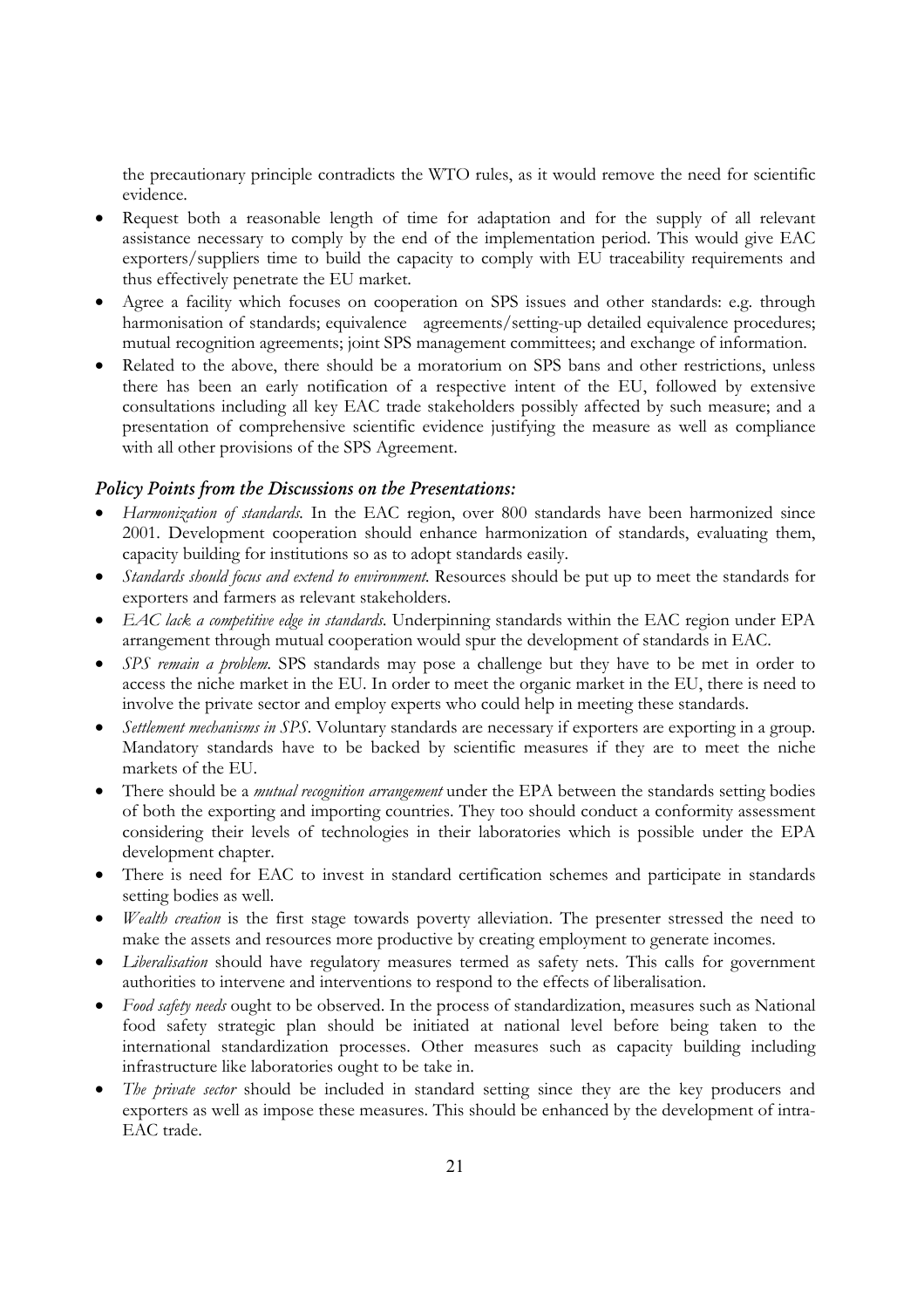- Under the article 5.7 of the SPS, it allows members to go beyond available sound science but obliges the relevant member to collect the scientific justification within a reasonable period.
- There is need for studies to show EU commitment on effects of liberalization (in terms of resources) especially on binding commitments.

## **3.7 Trade in Services and EPAs: What is at stake for the East African Community?**

# *By Victor Ogalo, CUTS Africa Resource Centre, Nairobi.*

### *The Importance of Services Sector in the EAC Region*

Since independence, trade policy of EAC countries has focused on agriculture, mining and industry but trade in services has been protected for different sensitive considerations. However, services sector has been the most important sector since independence in creating new jobs (57% in Kenya, 2006), spurring GDP growth (48% share in Uganda, 2007), strategic for backward and forward linkages with other sectors, foreign exchange earner (exports and remittances), attracting FDI, and is seen as the major enabler for achievement of development goals such as MDGs. Services activities have also become primary creators of new jobs<sup>2</sup> and play a critical role in economic growth by anchoring and supporting the entire goods production process and are also essential in improvements in social service provision.

## *Services in EPAs and GATS Architecture*

While WTO-compatibility of EAC-EU trade does not require liberalisation of services trade, the two parties have agreed to include services in their talks, so the GATS should provide the architecture within which to hold such talks:

- Article V of GATS demands that such liberalisation should entail "substantial sectoral coverage" regarding the number of sectors included for liberalisation, the modes of supply and the volume of trade affected.
- The objective of GATS is progressive liberalisation of international trade in services through successive rounds of negotiations and development of rules<sup>3</sup>.
- The most important principles of GATS include non-discrimination, (i.e. most favoured nation (Article II), national treatment (Article XVII) and transparency in market access (Article III)) and it also provides rules on domestic regulation (Article VI), mutual recognition (Article VII), general exceptions (Article XIV), guiding principles on progressive liberalisation (Article XIX), specific commitments in schedules (Article XX), compensatory adjustment in cases of withdrawal of concessions (Article XXI), dispute settlement provisions (Article XXIII), denial of benefits (Article XXVII).
- But developing countries, particularly least-developed ones, have some flexibility not to comply entirely with Article V since GATS Article XX allows them to: select the sectors in which they wish to undertake commitments; take fewer commitments than developed countries; and progressively extend market access in line with their development situation.

<sup>2 90%</sup> of new jobs globally are created in the services sector

<sup>&</sup>lt;sup>3</sup> See Article XIX on progressive liberalization, and X, XIII, XV and VI: 4, which set mandates for negotiations on emergency safeguard measures, government procurement, subsidies and domestic regulation.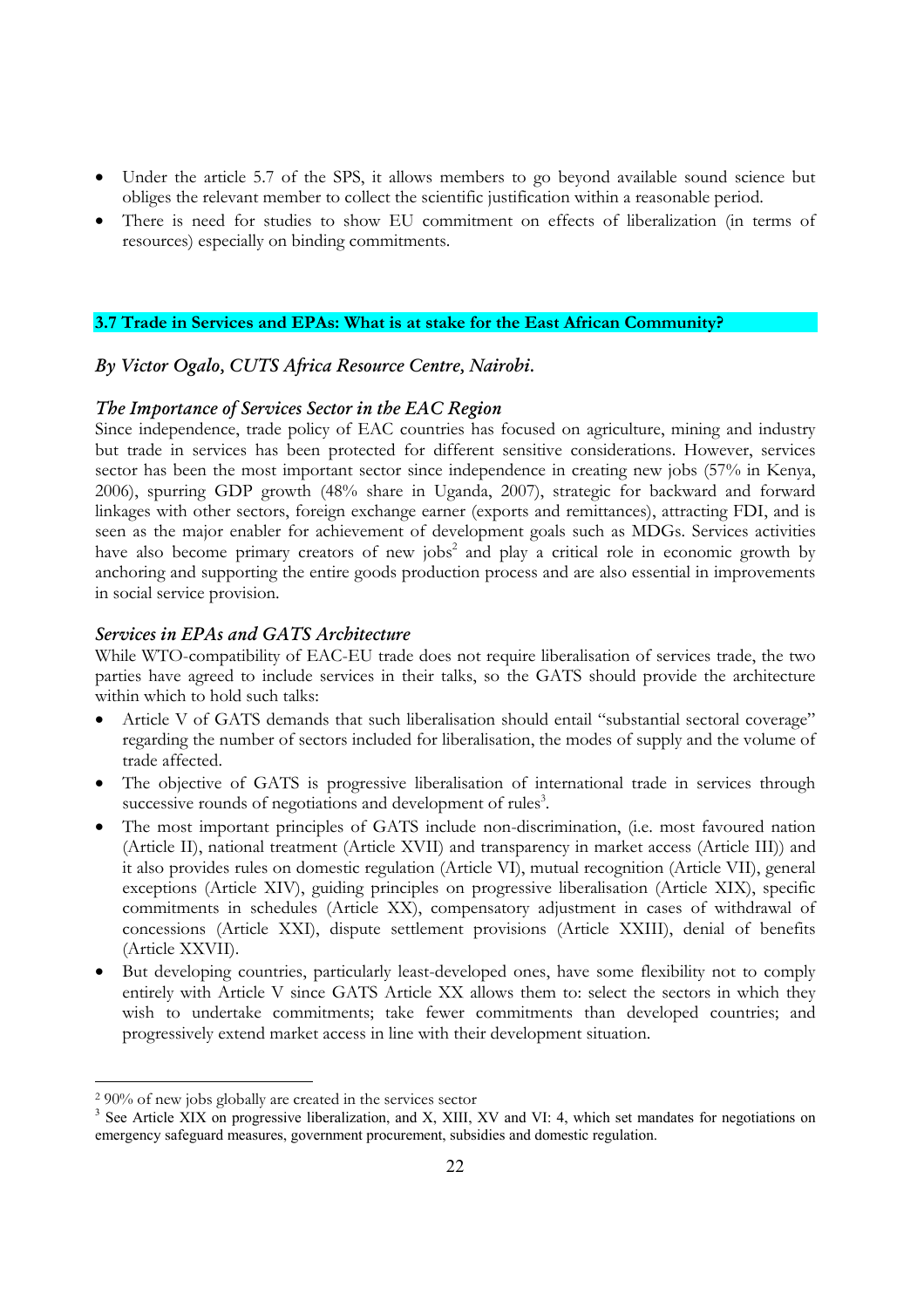• Article IV further obligates developed WTO Members to increase the participation of developing economies in the world trade by: strengthening the capacity, efficiency and competitiveness of their domestic services; improving their access to distribution channels and information networks; and recognising their right to liberalise only sectors/activities that are of export interest to them.

#### *GATS and EAC Commitments in other negotiations*

Before the coming into being of the WTO, EAC countries had implemented during 1980-90s autonomous liberalisation of some key services sectors under the auspices of the WB/IMF's structural adjustment programmes. The GATS commitments of 1994/98/99 proceeded to multilateralise this liberalisation and followed with a demand for further offers. Currently, EAC countries have received requests to bind more open their regulatory regimes under the Doha trade talks and it talks towards its common market, under the tripartite negotiations involving SADC and COMESA, and in the EPAs.

Under the GATS, Kenya took specific commitments in the telecommunication, financial, tourism and travel-related, and transport services. In their own negotiations of the Common Market, EAC countries have committed to liberalise their transport services except Marine and Railways services; Business services; Financial services; Telecommunication services; Tourism; Distribution; and, Education services; all the commitments are expected to be ready by end of August 2009. On this note, the presenter posed the question as to whether EAC would wish to offer the same sectors committed under the Common market to the EU under the EPA arrangement. EU's interests in the EAC market are in the movement of natural persons, mainly mode 3 and 4; Computer services; Postal and Courier services; Telecommunication services; Financial services; Maritime transport services; Electronic commerce; and Technical cooperation.

The important restriction to keep in mind is that once a sector has been bound it is not cheap/possible to retract the commitment (lose policy space) because of the costly compensation involved. EAC countries must thus, before making any offers, undertake deeper study of the sector they are interested in offering for liberalization. They would also have to configure their offers to balance between what they offer each other under the EAC, what they offer to African countries such as those in COMESA and SADC and to other WTO members where the EU is included.

# *Preparedness of EAC for Services Liberalisation in EPAs*

The presenter explained the regulatory gaps still existing in EAC and competitiveness weaknesses of their services sectors. He recommended that EAC should move forward cautiously and only gradually in liberalising any services sectors with EU. He further proposed that EAC should not be lured by the CARIFORUM EPA since the region in currently not in a position to agree the kind of reciprocal services commitments made by CARIFORUM in their EPA. But, he warned that EAC should be aware that the EC will most likely insist on having a standstill clause or guarantee that EAC will not introduce new barriers in sectors that have not been committed or opened in the EAC EPA and would also push EAC to go beyond their WTO commitments. It is clear that EC is interested in large infrastructural services; its requests to Kenya include a wide range of business services, telecoms, transport, maritime, financial, construction, distribution, etc. So, whatever EAC countries offer, EC will insist on securing offers that can be defended to meet the definition or concept of "substantial sectoral coverage", notwithstanding EAC's flexibilities provided by GATS Article XX.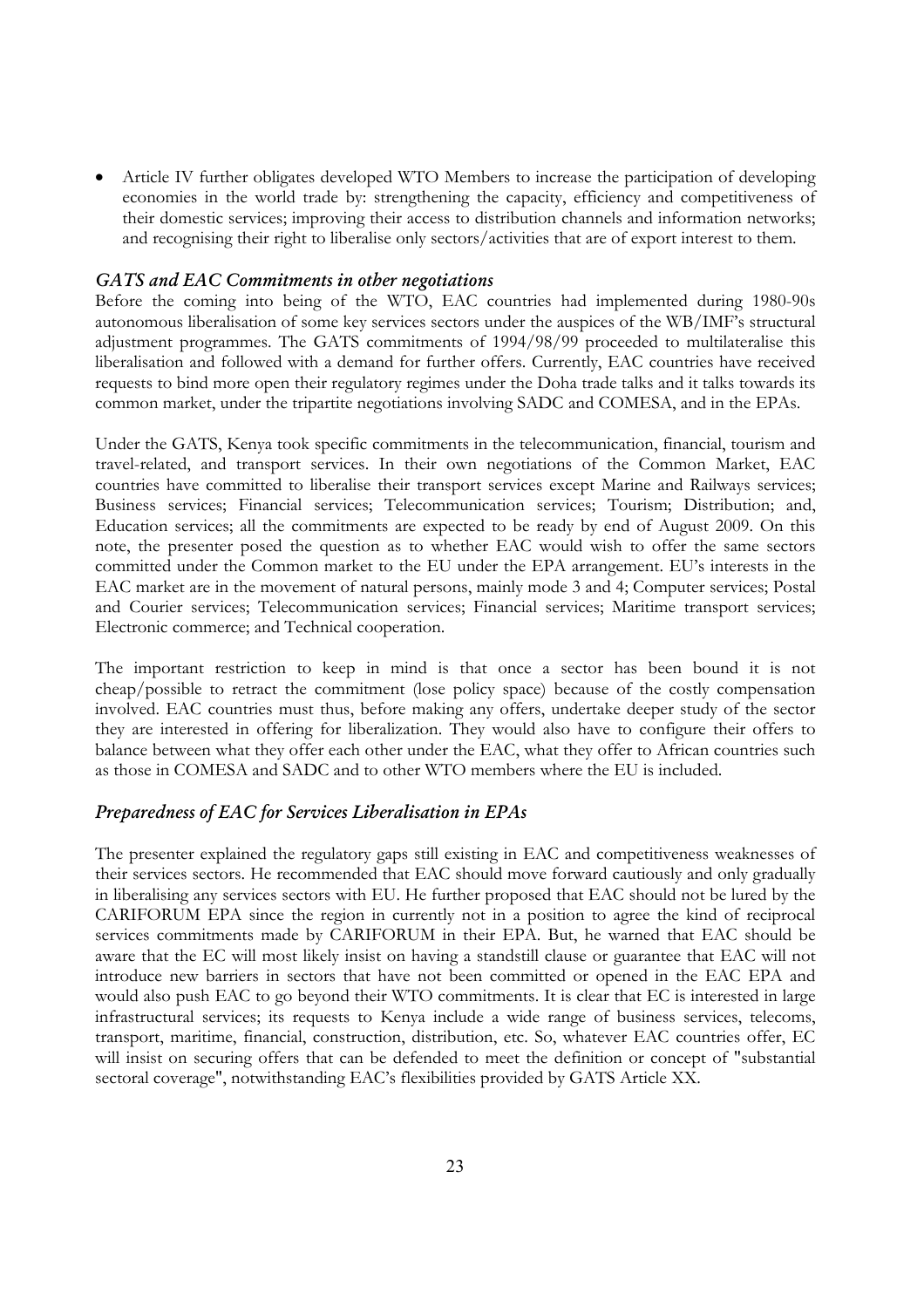His presentation of the preparedness of EAC to liberalise services sector reached the conclusion that EAC countries are not well prepared for services liberalisation at present and significant investments would be required upfront to improve regulatory regimes and develop competitiveness of services activities and further liberalisation may need to be differed. EAC face the following challenges:

- competition law nearly nonexistent;
- low competitiveness of sub-sectors;
- Lack of or weak domestic regulations/enforcement in some areas e.g., e-commerce;
- Supply capacity constraints, mainly infrastructural and human capacity/skills;
- Lack of knowledge of services trade in each country and in the region as well, made worse by inadequate human resources knowledgeable on services;

#### *Conclusions*

Above all, EU is the most competitive services exporter in the global economy and agreeing terms on services are high up on their agenda, yet, EAC services sectors are still weak and their share of global exports are less than in goods. Besides, past liberalisation under SAPs meant reduced government investment in some sectors, which has led to institutional decay in some cases and further opening of those sectors under the EPAs may worsen what is already a worse situation.

EAC should always study EC's requests alongside the 'Global Europe' agenda which outlines how and what EU will be pursuing in any bilateral and regional free trade agreement. The agenda is solely to secure new and profitable markets for EU companies and it is clear in that agenda that top priority is given to pushing for stronger intellectual property rights, reduced non-tariff barriers in its trading partners, and services. This strategy bears a threat that any country not ready to offer what EU wants will find it difficult to access EU market for their products. EAC should, therefore, not be chided that EPA is about their development as it is about EU getting what they have envisioned in their 'Global Europe' agenda.

Given the state of development of the services sectors in the EAC countries, the **competitiveness** of the EU in services, the extensive commitments a services agreement will involve and the limited value of concessions they can hope to extract in services, the EAC need to approach these negotiations very carefully. For these reasons the EU also need to show maximum flexibility to the EAC in any services negotiations that occur.

#### *Recommendations*

For the EAC:

- explore all options available, including the option of an agreement simply on development cooperation and not rules;
- scale-up efforts of assessing capacity and competitiveness of services sectors, understand the potential legal implications and opportunities in signing a services agreement with the EC,
- focus on what you want from EC first then define your market access requests and prioritise your requests;
- do not make offers in a vacuum as offers should be linked to requests but be entirely sure what you want from the EC and what EC wants from you, then hold out on offers in areas of interest to EC until they get you clear concessions of what you are interested in;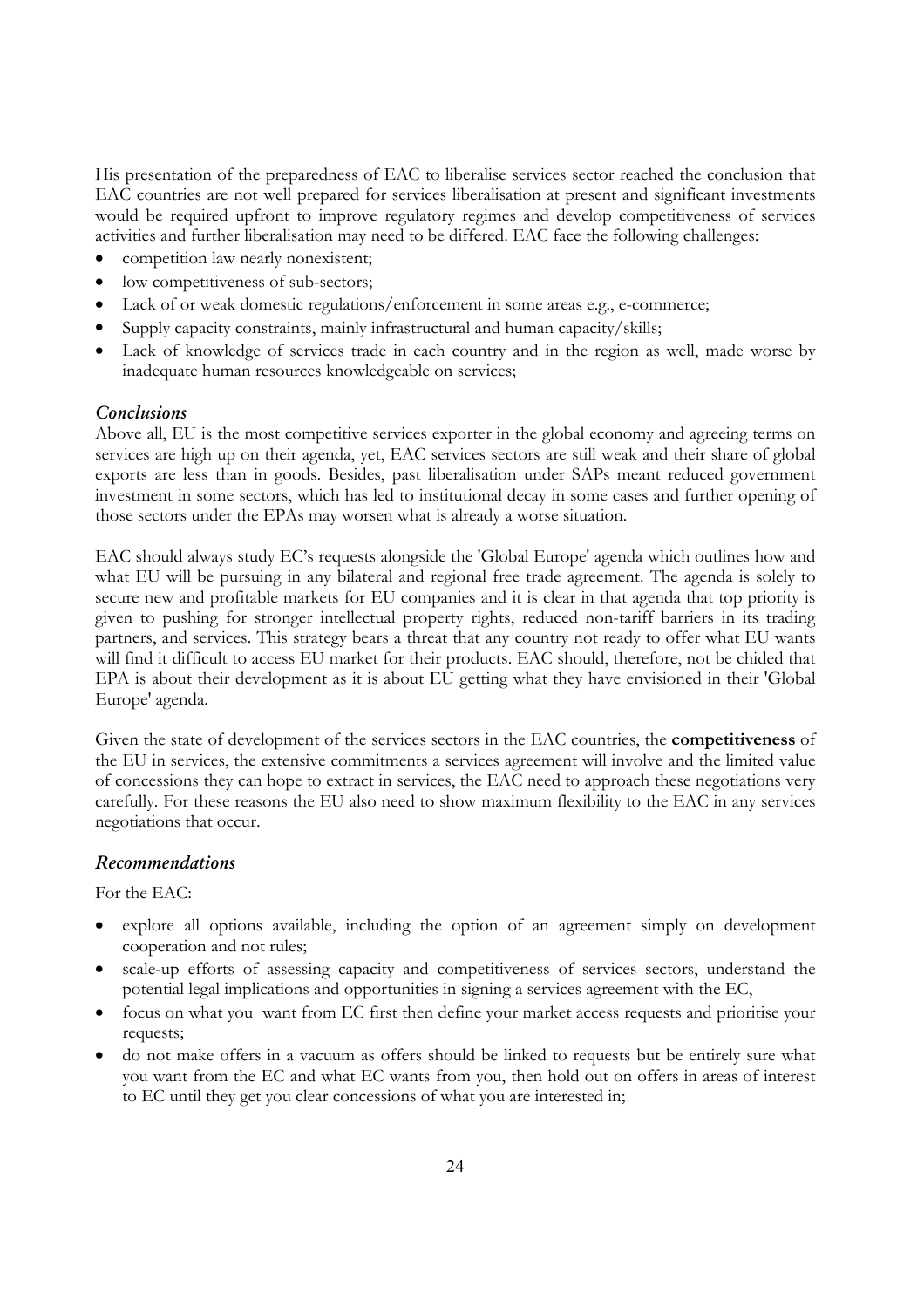- whatever you request and whatever EC requests that you may offer, there would be need to relate all that to all national and regional development plans or policy statements and sectoral plans; this is supposed to drive EAC's approach in trade, in EPA negotiations and in other negotiations;
- take care not to schedule an entire sub-sector unless you are entirely sure of your preparedness to open to competition any new services that may evolve in that sub-sector;
- ensure that scheduling of commitments is not done only on a defensive basis; some sectors may need to be offered if they have high export potential but require foreign investment (mode 3) or exposure to competition in order to increase their efficiency or lower cost of inputs; some sectors may be non-sensitive and with relatively low export potential and so may be dangled for liberalisation but this should be in exchange for better concessions from EC; and, yet, some sectors/activities may need to be excluded completely if they are sensitive to government provisioning of basic services, national security, or are better retained for domestic labour;
- diligently use the detailed CPC when scheduling commitments and check no commitment has been scheduled at the two-digit level as they need to be as specific as possible;
- undertake exhaustive review of country and regional laws to ensure that you find and understand all or any restrictions on market access or national treatment that exist;
- should any country chose to open a sector in which there is no domestic legislation or regulations or inadequate regulations, it would need to set the date for liberalisation of that service in the future with the aim of getting the regulatory regime effectively in place by then. Such offers would need to be complemented by getting firm commitment from EC that they will provide funding to support the development of regulatory regimes as may be required; and,
- demand that the EC makes clear and accountable their commitments on development assistance;
- finally, remain united in demanding maximum flexibility as provided by GATS Article XX in all aspects of any sector/activity that may be offered to EC; do not allow any room for EC to manoeuvre you.

For the EU:

- ensure that development and poverty reduction objectives of EPAs stay central to the negotiations, as demanded by the Cotonou Partnership Agreement;
- extend maximum flexibilities to the EAC in relation to services, in recognition of the terms of GATS article V and Article XX considering the limited levels of development of these countries;
- allow the EAC sufficient time frames to explore the implications of a services agreement for their economies, develop suitable strategies and negotiate terms that will promote their development;
- offer clear and accountable commitments in relation to development assistance and cooperation in any services agreement; and,
- allow EAC, should they consider it appropriate not to negotiate a full services agreement, to conclude an EPA without such terms and access development assistance to support the development of their services sector.

# *Points from Discussions on the Paper:*

- EAC as a region should undertake more studies in trade in services so as to assess their impacts in the negotiations as well as come up with comprehensive data to back them up in the negotiations.
- EAC regulatory institutions should be strengthened where they exist or established where they don't exist. However, having a regulatory institution is one thing; a strong regulator would also be needed.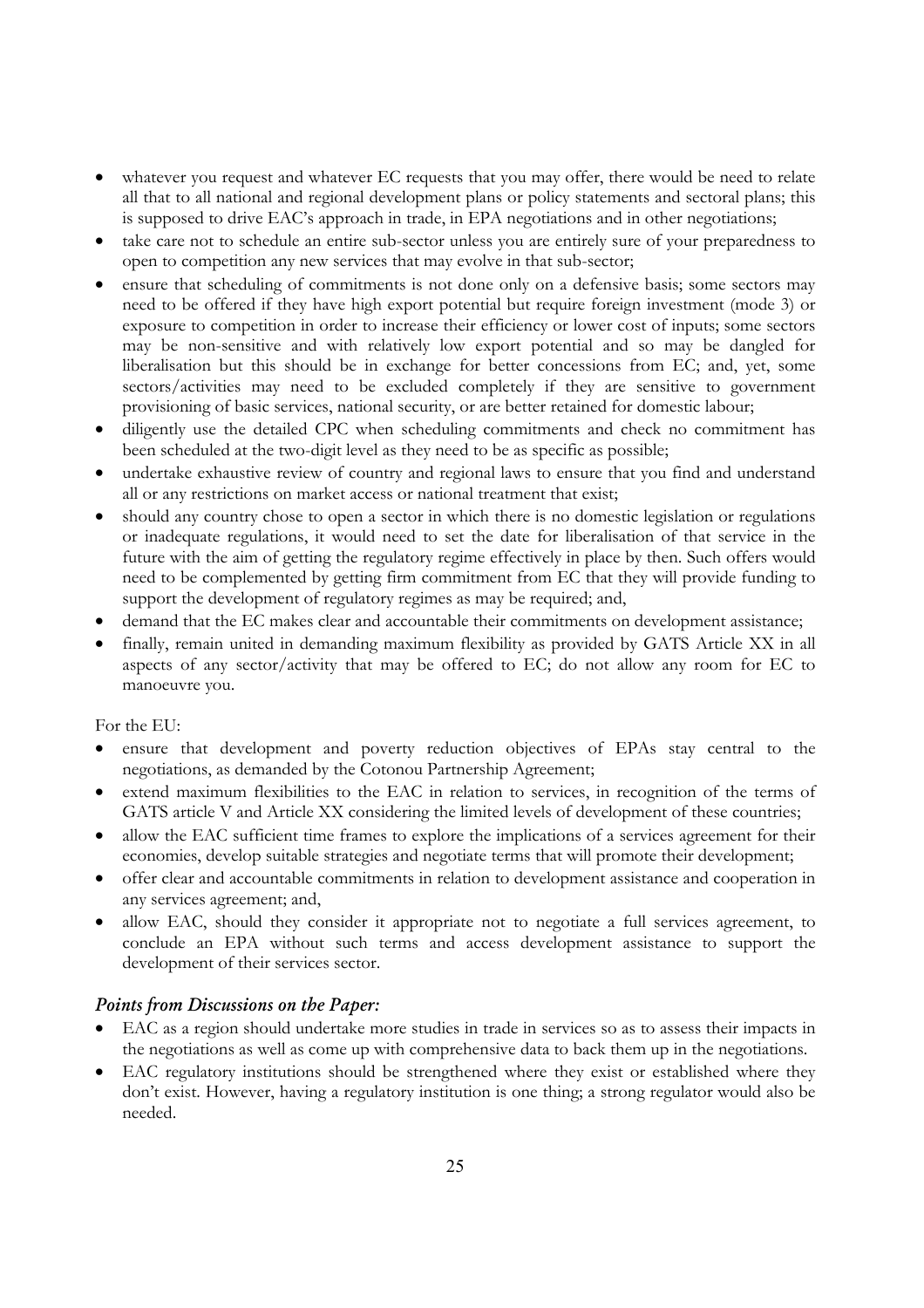- Health care services should be prioritised; quests for mode 4 and increased brain drain may end up taking away the best health experts and leaving EAC countries with quacks.
- There is need to harmonise education qualifications in the EAC and focus on setting higher standards to compete favourably.
- Under the horizontal commitments, EAC should request the EC to: take commitments for elimination of the application of any economic needs test (ENT) under mode 4; make commitments for recognition of academic and professional qualifications for persons with university degrees or equivalent technical qualification as well as the right to practice; and, eliminate any restrictions on intra-corporate transfers.
- Mode 4 under GATS. The mode does not cover people seeking access to a labour market in general, brain drain, or those seeking citizenship, asylum or permanent residence. In this regard brain drain needs to be brought back within the confines of definition of mode 4 so that we don't lose our best human resources to developed worlds without accruing benefits to us.
- Since it is so costly and almost impossible to withdraw an offer in the context of the current GATS provisions, either this provision should be provisions, either this provision should be revised to consider health issues or EAC should take their time and offer only what they have understood well after comprehensive research.

# **3.8 Export Taxes and EPAs: Another Trade Policy Tool under Threat from the EU?**

## *By Julian Mukiibi, CUTS Geneva Resource Centre*

An export tax is simply a duty applied by countries on products before they are exported, although it can take several forms. Export taxes can be introduced at a standard rate and can fluctuate depending on world prices and can also take the form of a complete ban on exports. Developing countries have tended to use them on exports of primary products, due to the volatility and decline in relative prices in world markets (WTO paper), to increase government revenue, and to alter income distribution.

## *The current state of play of Export taxes and EPAs in the EAC region*

All countries in the EAC except Rwanda employ export taxes as part of their trade policy. When looking at the implementation of export taxes in the EAC, none of the nations has a sufficient market share to cause price increases in the world market (the highest being Kenya, which produces 14% of worlds tea), but use export taxes on a variety of commodities other than tea, for a varying number of reasons. The reason why Europe is trying to ban use of export taxes in the EPAs is clear. In January 2009 it was stated that "removing trade barriers like export taxes must be a cornerstone of EU trade policy." This is a message that has been carried throughout the EPA negotiations with the previous trade commissioner, Peter Mandelson, so an understanding of the reasons why the EU has this position is important.

Export taxes are quite difficult trade policy tools to use effectively, but they have been used successfully to meet a number of objectives by a range of developing countries and EAC should be provided with the flexibility to make national decisions in using export taxes effectively as may suit their development strategies or objectives. The categorisation of export taxes by the EC as "policy sledgehammers" is, therefore, unfair, as used in the right way they can be "scalpels".

The negotiations towards the conclusion of the EPA negotiations should provide an opportunity for the terms on export taxes already agreed in the interim EPA to be reviewed in order to ensure that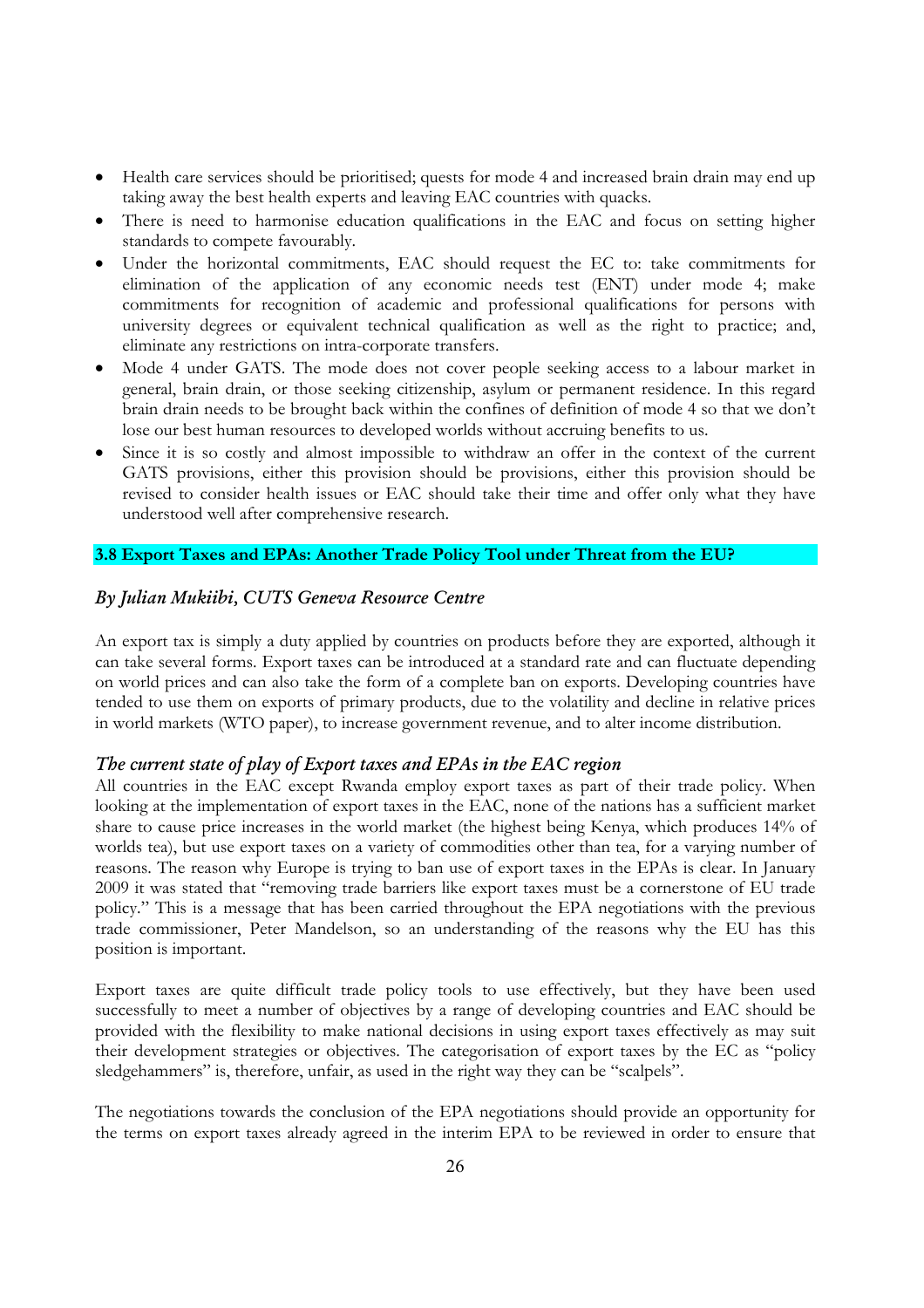flexibilities are in place to allow the EAC to use export taxes for the full range of developmental needs which they may require. It can be seen from many examples that the EAC are using export taxes for a number of legitimate reasons. Although the success and effectiveness of these measures has not been measured or proven, the EU is not basing its position on this information either and therefore their opposition to usage of such tools by the EC could be said to be ideological, polemical and not based on any developmental assessment.

# *Points from Discussions on the Paper:*

- The advocacy aspects include the flexibility that EAC wish to retain in EPA to retain export taxes; (export taxes are applied on minerals, flowers and fruits)
- The first angle of attack over export taxes is the argument of they are a trade *policy sledgehammer* leading to a 'beggar thy-neighbour' approach in the sense that they discourage global trade on goods on which they are applied. However, this argument is overstated given that export taxes on raw materials are primarily meant to reduce their exploitation and encourage value-addition but not to discourage global trade.
- Exporting by land locked countries is generally more expensive, especially bulk products; hence use of export taxes could be justified to support their technical capacity and to promote value addition so that light but high-value products are exported and transportation cost are reduced.
- Other reasons why exported taxes have been used are to control production or extraction of commodities or raw materials and to protect environment, for instance in the case of minerals.
- EPA should be GATT compatible but the GATT does not prohibit the use of export taxes, hence the policy tool should not be brought within the confines of such compatibility and should remain a national decision by EAC countries.
- Uganda does not charge export taxes but charges cess on goods in domestic circulation. However, the new understanding of the EC of on export taxes lumps together even the cess and transhipment charges as export taxes which, according to them should be abolished.

# **4.0 CONCLUDING REMARKS:**

A plenary session was conducted by Victor Ogalo of CUTS Nairobi. He briefly read a draft outline of what the report will look like and highlighted key messages. After which, he sought reactions from the participants about what they had learnt, about the outcome of the workshop, and their ideas on how the BIEAC project could be tailored to help create an inclusive EAC. The following is a gist of remarks both from Victor and other participants:

- There should be more engagements in the CSOs meetings so as to strengthen and influence the negotiations processes. These could be extended to address the plight of small-scale traders, farmers, producers and traders.
- The BIEAC project outputs such as the research papers, workshops, should be well disseminated to the stakeholder to be used as key reference and influence policies in the EAC.
- Phase 2 of the project should increase the scope of its coverage and include more government officials, chambers of commerce, farmer groups and small-scale traders
- In determining what research themes for phase-II of the BIEAC project, it would be important to take a visit to EAC Secretariat and explain to them what you are doing and ways in which you could help them with some of the areas where they need research to be done; this way, you avoid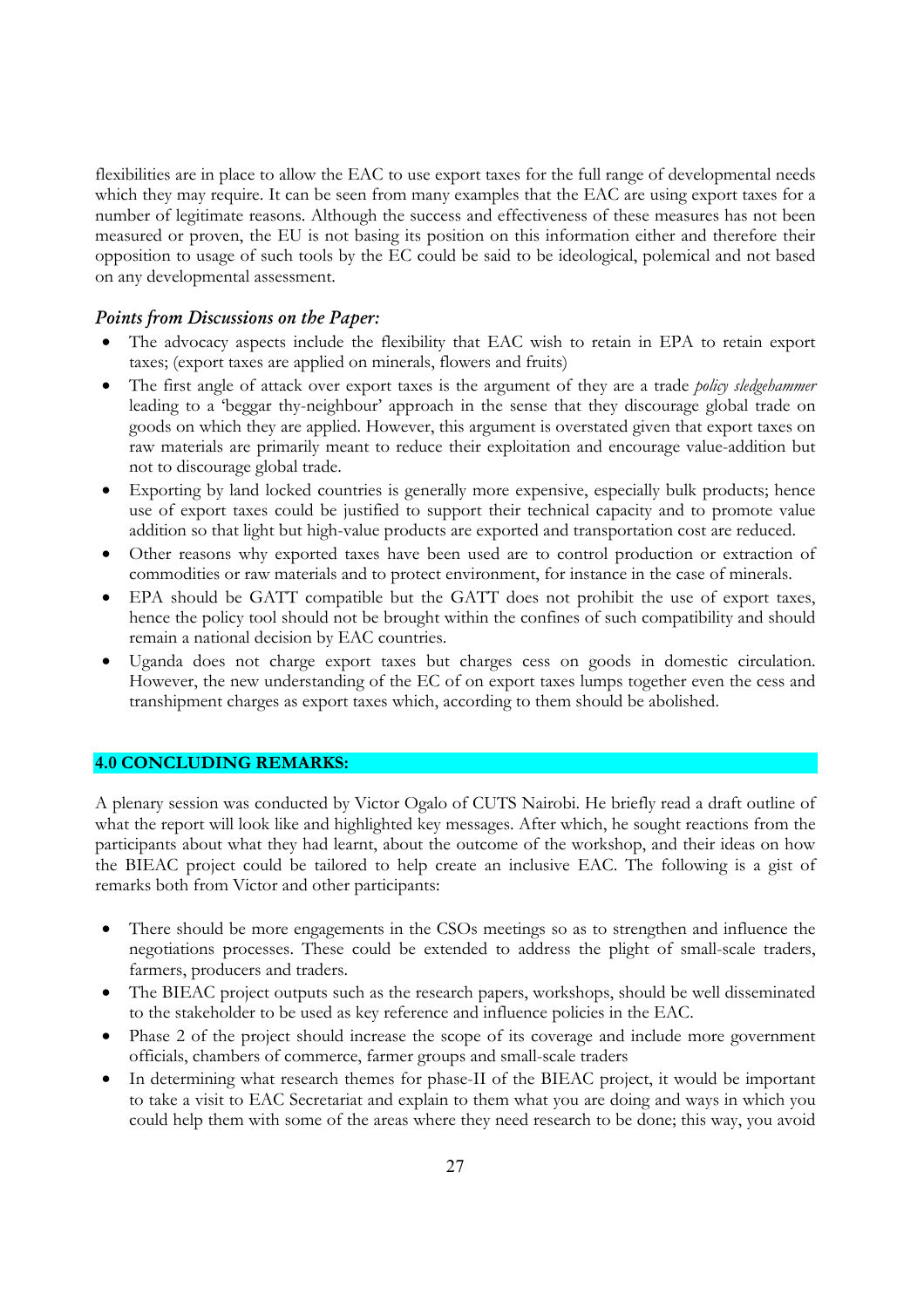duplication of duties but more importantly get the Secretariat to readily buy-in into what you are doing.

- CSOs have to get better organised to provide meaningful contribution to the EAC integration process and respond to challenges facing it.
- Civil Society Organisations working on trade and integration matters are so many and can not have a common podium with the EAC policy makers, so they could form an apex CSO body representing them, say at the EAC Secretariat.
- An opportunity for creating an apex CSO body for EPAs exists through BIEAC project, but check whether such a body exists already; that umbrella body could help change a lot including the terms of EPA negotiations if necessary for the region and accommodate concerns of grassroots people, farmers, small traders ignored.
- BIEAC project has the technical capacity and it must use this capacity to involve the government negotiators in the region. Its outcomes should also influence change in the processes. So, CSOs should not talk to themselves, you do good work but you should make more efforts to involve more than the Trade Ministry officials and bring on board other sector-specific stakeholders and organisations.
- ESRF presentation on state of play:
	- o Studies need to be carried out to face the challenges highlighted better in the presentation, it should be determined whether the BIEAC project is fulfilling part of the needs, and ways should be suggested how the studies can be disseminated better.
	- o regional integration is a casualty of the FEPA, the process has to be streamlined in light of the fact that Article 34 of the Cotonou Agreement states that we have to negotiate as a region; so far, there are more than 20 issues of concern in the interim EPA, with development being the shortest chapter and thus equivalent to a post-dated cheque.
	- o it is important to note that the negotiators have agreed not to sign on binding rules but only on capacity building and on cooperation.
	- o in Tanzania, the government speaks CSOs' language as CSOs and grassroots are involved in the consultations.
- Revenue and development implications paper:
	- It will be good to have GDP growth grounded model; if trade diversion effects are also included, are we getting into more serious trouble than by what comes out from the current assessment based on trade creation?
	- o Uganda study also showed losses in revenue and that consumer choice on cheap imports from EU may actually get restricted.
	- o In the last 10 years, government income has increased 20 times but money flowing into development has increased only 5 times, this means that aid dependence will increase; and if no development happens, unemployment will increase which will mean more social unrest in the region.
	- o There is no idea how the EPAs will affect positively EAC trade relations with China, India etc.
	- o Issues relating to trade in services liberalisation and on TRIPS will only add to the woes, revenue loses can be mitigated by consumer taxes/VAT and better revenue management Consumer taxes are already high, there are many hindrances to efficient tax administration in EAC where huge informal trade that should be the source of more revenue is yet to be captured in official trade figures.
- Agricultural Safeguards:
	- o The presenter should take note of the fact that safeguards do not apply to sensitive products as they are already protected by tariffs and we do not have the capacity to determine serious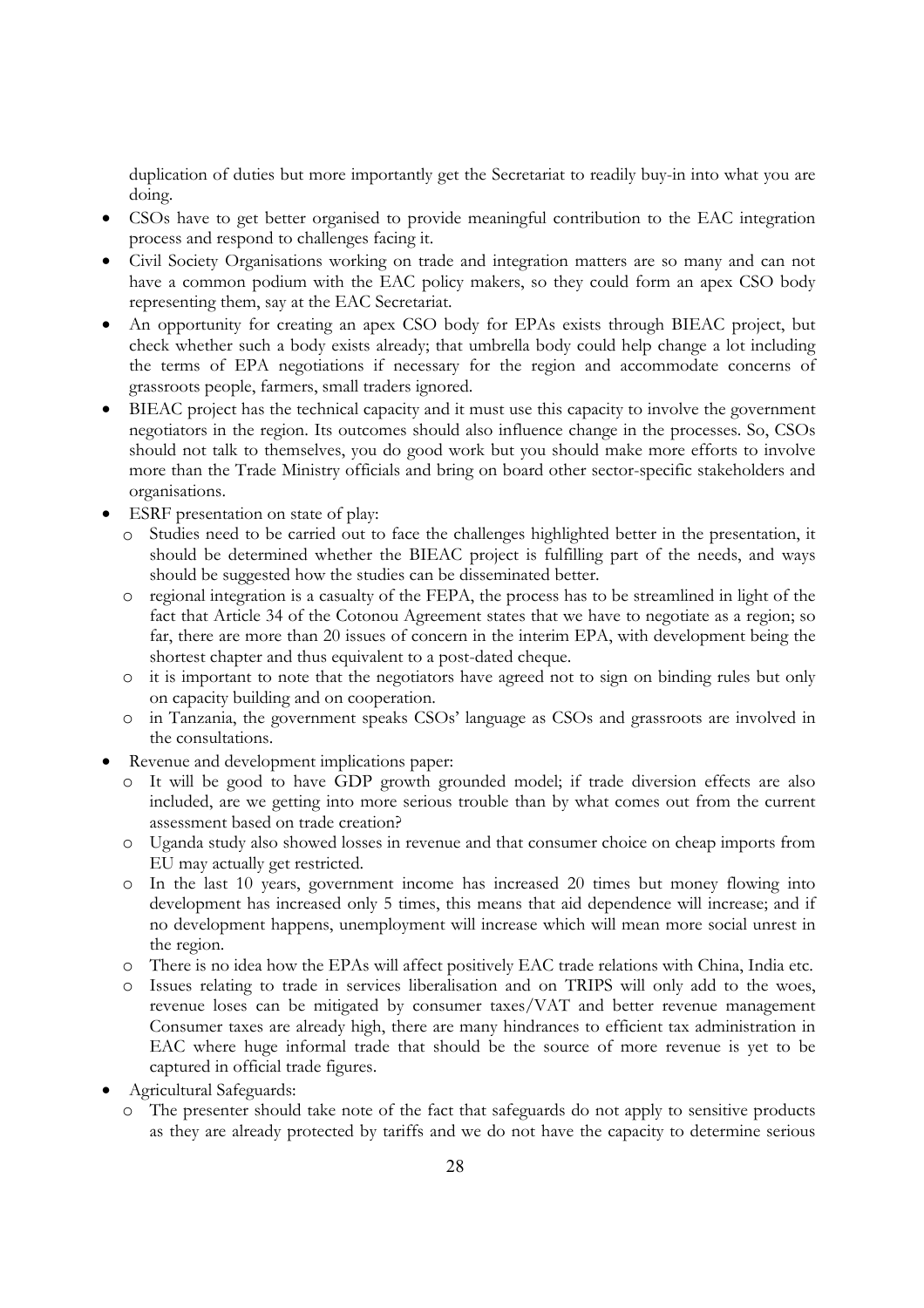injury or prove possible threats of injury on products or sectors where safeguards may be applied.

- o The four bullets in slide 27 of the presentation should be elaborated into texts for helping the negotiators<sup>4</sup>.
- Standards:
	- o 800 standards have been harmonised in EAC since 2001; but our traders may still find it impossible to export to EU since they keep changing goalposts in their standards and sometimes they apply standards selectively.
	- o On the issue of selective application of standards, take the case of exports of fish from Lake Victoria in the late 90s being allowed entry when they were exported from Uganda while denied entry when exported from Kenya, yet the fish exported by Uganda is born in Kenya where the waters are shallow and simply migrate to Uganda.
	- o The problem with shifting goalposts and frequent changes in EU private standards is mainly that it is not easy for us to invest appropriately in the standards infrastructure because you don't know when that infrastructure you have built is going to be obsolete as a emerging new standards will require you to establish different infrastructure; this is particularly a major challenge to small farmers/producers.
	- o EAC looks forward to diversifying its markets to export the same product to different markets, but different markets require different standards, the US may require a different standard on our flowers than would the EU or Japan, so how should we invest in infrastructure and be able to comply with such an array of different standards? May be CSOs could demand that all standards in the world be harmonised or measures of equivalence be easily recognised so that we are not allowed entry as long as we can prove that our compliancy measures are good enough or equivalent to meet the required standards.
	- o SPS remains a major market access issue with or without EPAs, so we should encourage (a) organic farming, (b) private sector development, (c) better knowledge of dispute settlement options like using ACWL, and (d) MRAs.
	- o DANIDA-supported public sector standards facility coming up in Uganda should be used to replicate similar institutional strengthening in other EAC countries..
- On reading of the draft report:

 $\overline{a}$ 

- o the workshop opened my eyes on how we will be trading with others, and am wondering why Kenya has no trade policy so on what basis is it negotiating EPAs?
- Since Kenyan trade policy is not yet put together, it is important to gather the entire dispersed policy documents and compile a single National Trade Policy.
- o I learnt a lot but since interim EPAs are here with us, the comprehensive EPA will necessarily follow so we should continue working to make sure that the comprehensive EPA contains our aspirations but should it fail to do so, our governments must seek for plan B, which is GSP+ .
- o Continue inviting government representative, the BIEAC is a promising project for us to face the challenges better.
- o research inputs to governments on EPAs is essential, CUTS should continue the good work .
- o we should be practical and accept domestic rigidities and solve them before we can liberalise our markets.

<sup>4</sup> Information contained in the slide under reference reads as follows: *The best ways and means of safeguarding the agriculture sector within the EPA context are*; (a) strong safeguard measures in the EPA agriculture text; (b) putting in place a financing mechanism specifically for agricultural related activities, such as, an Agricultural Fund; (c) the development cooperation chapter of the EPA must clearly include agriculture among the priority areas; and (d) ensuring the effective implementation of the provisions of the agriculture chapter in the EPA text.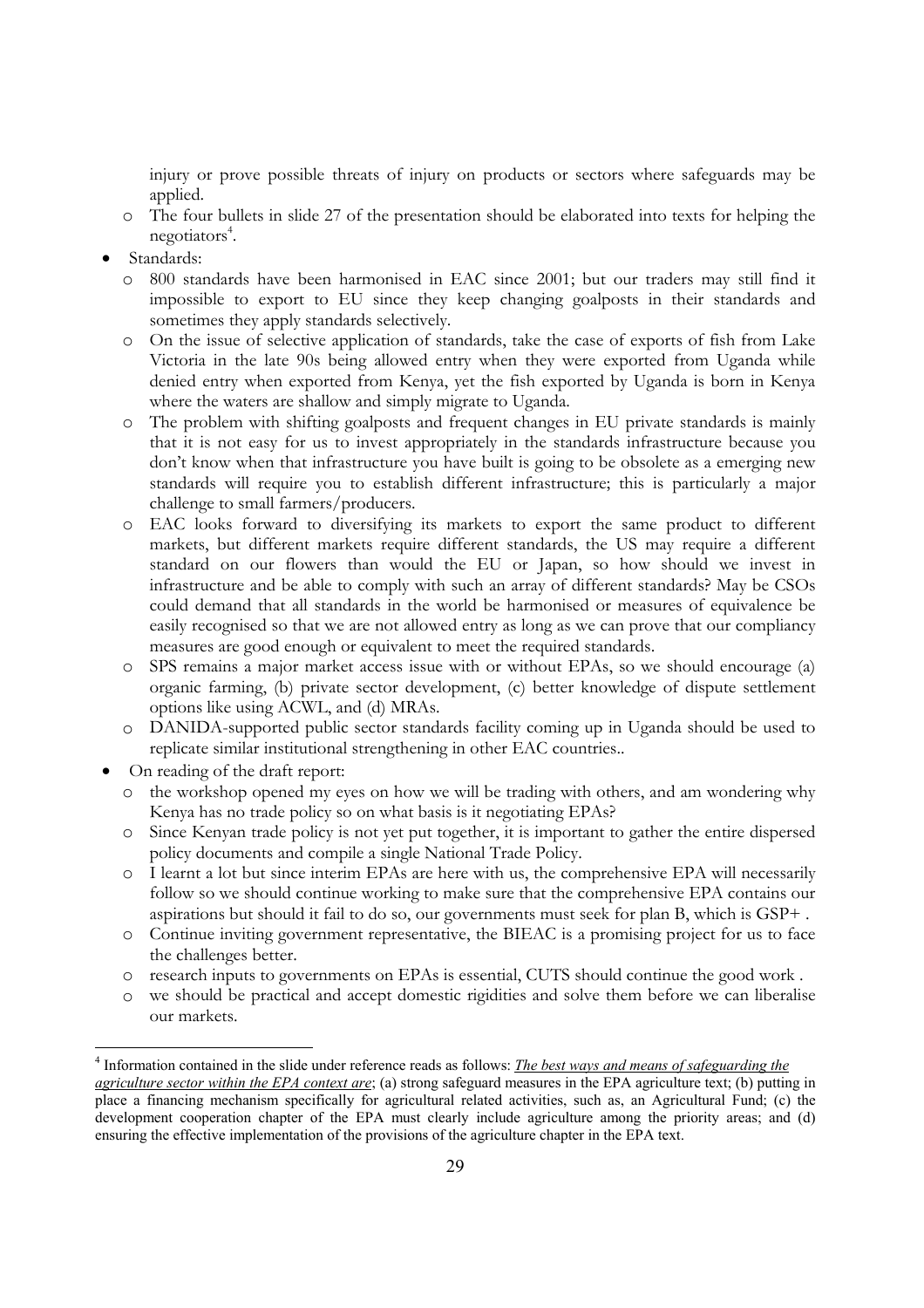- o the level of papers presented was very high, so it is important that somehow the results of research get into the hands of negotiators.
- o Am glad that the workshop gave us as the negotiators an opportunity to acquire the technical competence to understand the intricate issues from the perspective of CSOs which we in government may not have. There is a misconstrued perception that governments do not take CSO positions on board. Some times we agree to disagree but we do not ignore these positions.
- There have been innuendoes that there is too much 'seminologies' going on which wastes a lot of money but experience with time has proved that some sense and crucial lessons have been drawn from these speeches that have changed the development landscape; take for instance, the debate about gender mainstreaming that started in the 70s and was initially stereotyped as a women's affair has now led to recognition of gender in all development policies; these workshops are, therefore, critical in producing a groundswell of informed CSO positions that will bring big changes; CUTS has produced very useful objective analysis and that is empowering.
- o The time to plant a tree was 20 years ago and time to plant another tree is also now; it is important to keep narrowing down our margin of ignorance.
- o Let us push our governments towards a proper solution for the situation being created by the EPAs.

#### **5.0 CLOSING REMARKS:**

The closing remarks were made by Mr. Atul Kaushik, Director, CUTS Geneva Resource Centre. He thanked all the participants, GTZ, and CUTS Nairobi Resource Centre for making the workshop a success. He urged the outreach partners in the region to prepare advocacy documents and address them to government officials involved in the negotiations. Importantly, he called on them to give more input to the research papers presented in the workshop in an email network which will be set up by CUTS for the BIEAC project. A report on the workshop will be posted on the CUTS website. He also advised them to send their inputs to email addresses of Victor Ogalo and Julian Mukiibi (both are respectively from CUTS Nairobi and Geneva). Finally, he informed the participants that in the second phase of the BIEAC project, 'Regional Integration' would be the main focus and urged them to give their views on areas where CUTS should base their research.

#### **6.0 APPENDICES**

**6.1 Programme Outline** 

**DAY 1: Monday 27 April 2009** 

**08:30 – 09:30 Opening Session**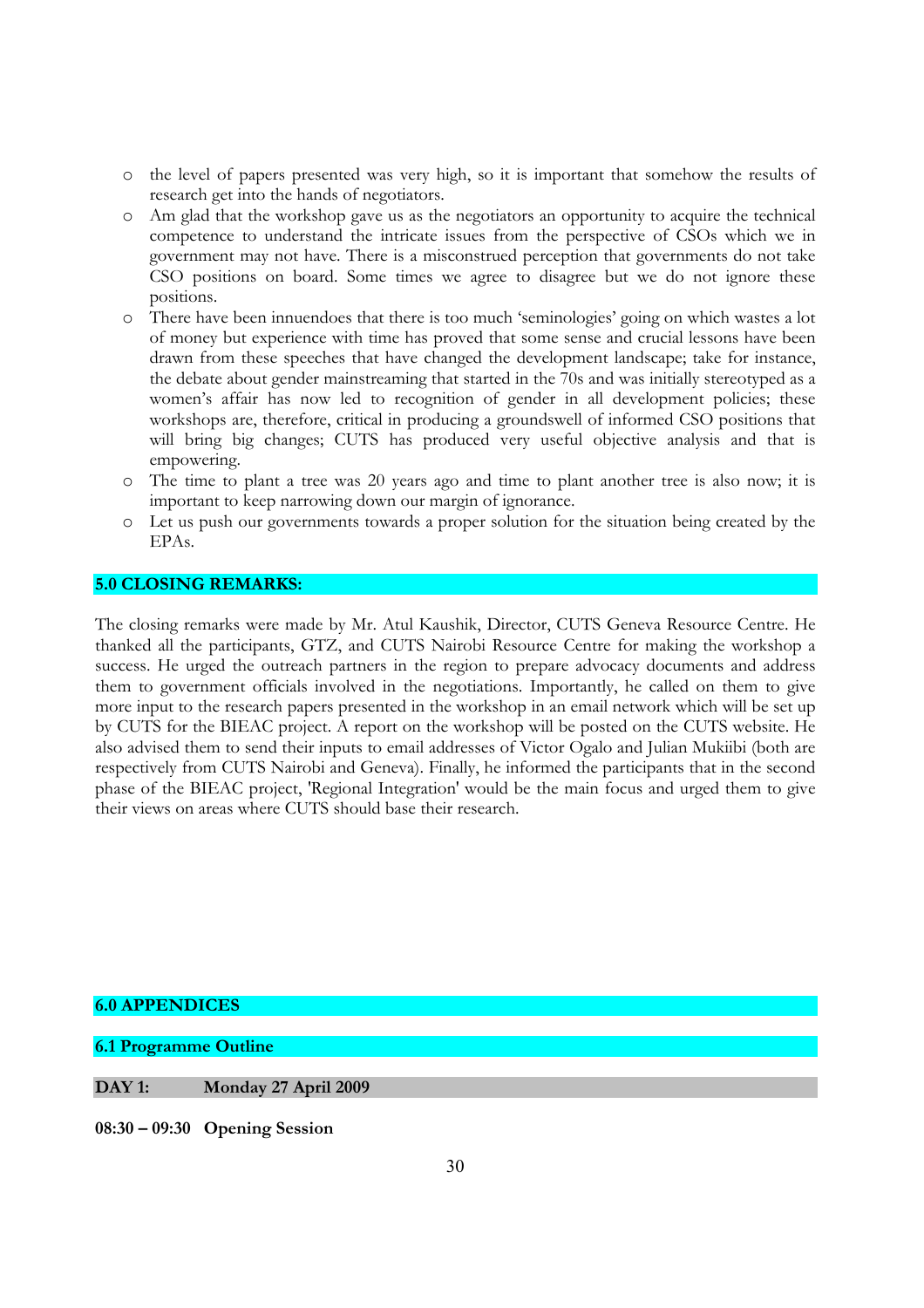Welcome Remarks by Clement Onyango, Centre Manager, CUTS NRC Remarks by Clarisse Bukeyeneza, Civil Society Co-operation Officer, GTZ-EAC Secretariat. *Brief Response and Clarifications* 

## **Reflections and Evaluation**

# **PLENARY SESSIONS 1: Overview of Building of Inclusive East Africa Community Project .**

#### **09:30 – 10:30**

*Presenters: Victor Ogalo, Programme Officer, CUTS, NRC* 

# **11:00-13:00 Paper 1: Status of EAC-EC Economic Partnership Agreements (EPAs) and Assessment of Revenue and Development Implications: Tanzanian Case**

- What has been initialled? What progress has been made in the negotiations of other issues, other than goods trade?
- What is the focus, objectives and scope of discussions on Singapore Issues?
- What have been the key achievements, setbacks/shortcomings and challenges during these negotiations? What strategy is the government pursuing to make the negotiations an inclusive process that incorporates civil society interests and positions?
- What strategies are (will be) embodied in these EPAs to ensure that they support poverty reduction and sustainable development, and EAC-ACP and EAC-Asia-Latin America regional integration?
- What if the EPAs turn out to be undesirable for EAC? Is there a plan B?

*Presenter: Monica Hangi,* Economic and Social Research Foundation (ESRF), Tanzania *Dr. Beatrice Mkenda*, University of Dar es Salaam, Tanzania

#### **13:00 – 14:00 LUNCH BREAK**

# **14:00–15:30 Paper 2: Safeguarding the EAC Agricultural sector in relation to the EAC–EU Economic Partnership Agreement (EPA): Case study of Rwanda**

#### *Presenter: John B. Kanyogoga*/Rwanda

Issues to be addressed:

- Potential implications of the proposed EPA framework on agriculture and agro-based processing.
- Interventions and policies to support economic and social adjustments to trade reforms in the sectors of agriculture and agro-processing.
- Opportunities for small farmers and ordinary citizens in the proposed EPA framework.
- NTB's and their potential to handicap the future trade relations with the EC.
- Trade defence measures related to agriculture.
- Recommendations.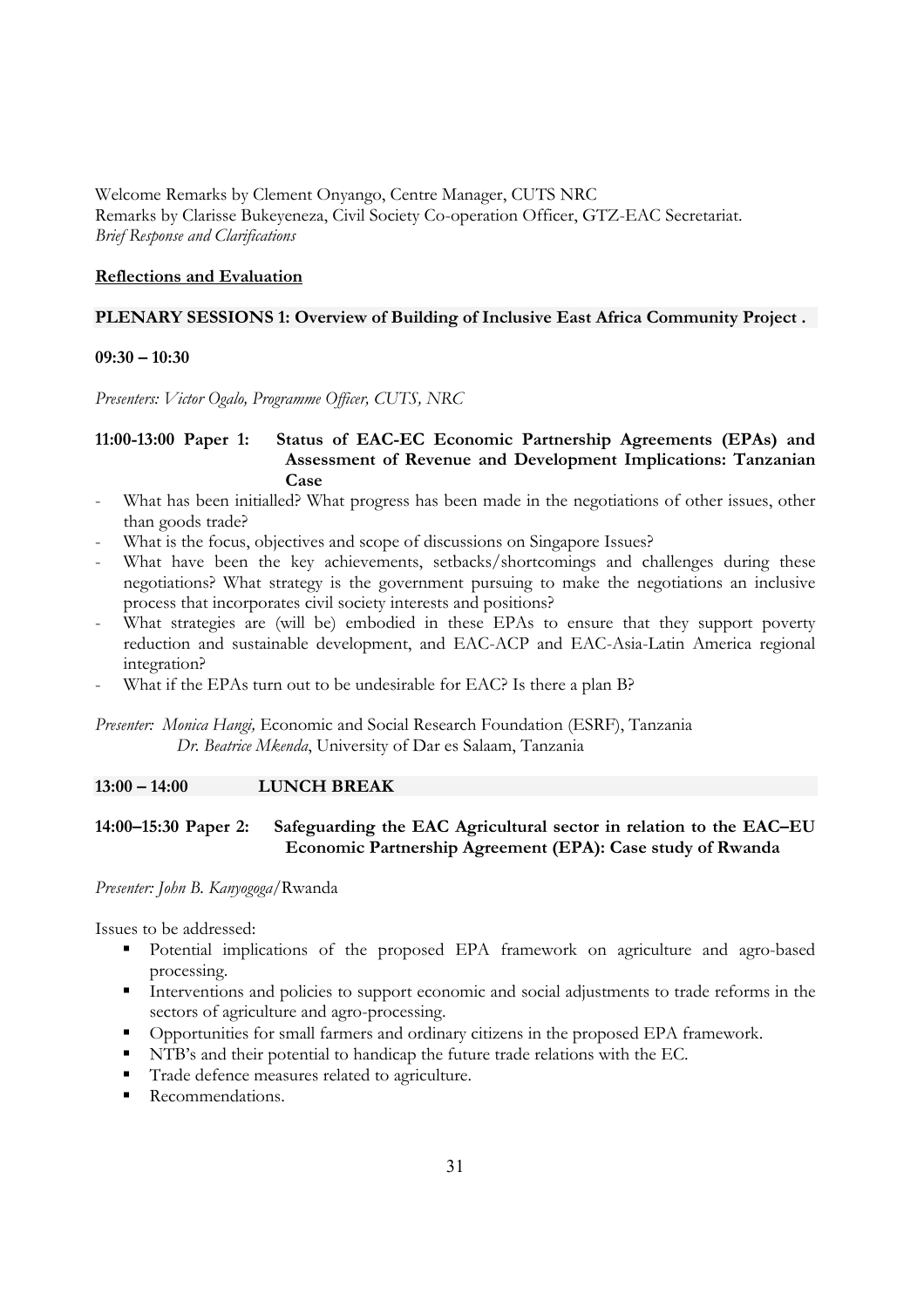# **16:00–17:30 Paper 3: A Critical Analysis of Implications of the Most Favoured-Nation provision in the EC-EAC Economic Partnership Agreement**

*Presenter: Julian Mukiibi, CUTS Geneva Resource Centre* 

Issues to be discussed:

- The MFN principle in general.
- Overview of MFN provision in free trade agreements and other EPA's.
- Implication of the MFN clause in the EC-EAC EPA.
- Recommendations.

# **DAY 2: Tuesday 28 April 2009**

# **9:00 – 10:30 Paper 4: Standards and Market Access under the EPAs: Implications and Way Forward for EAC**

*Presenters: Gloria Otieno, Institute of Social Studies (ISS), Netherlands*

Issues to be addressed:

- Standards and market access issues in the EPA.
- Types and nature of SPS standards that EAC exporters face in order to access EC markets.
- Who are the most affected/impacted by Standards in EAC?
- EAC countries' technical and human resources capabilities in meeting EC SPS standards.
- Way forward, recommendations and proposals on standards in the EPA negotiations.

# **11:00–12:30 Paper 5: Analysis of EAC-EC SPS Agreement: What are the Challenges and Opportunities for EAC Trade and Value-Additions?**

*Presenter: Elly Twineiyo*, African Centre for Trade and Development (ACTADE)*:* 

# **12:30 – 13:30 Paper 6: Trade in Services and EPAs: What is at stake for the East African Community?**

*Presenter: Victor Ogalo, CUTS Africa Resource Centre, Nairobi* 

Issues to be addressed:

- Importance of services sector in the EAC.
- EC concessions regarding opening the services sector.
- State of play in the EC-EAC services negotiations.
- Recommendations.

# **13:30 – 14:30 LUNCH BREAK**

# **14:30 – 15:30 Paper 7: Export taxes and EPAs: Another trade policy tool under threat from the EU?**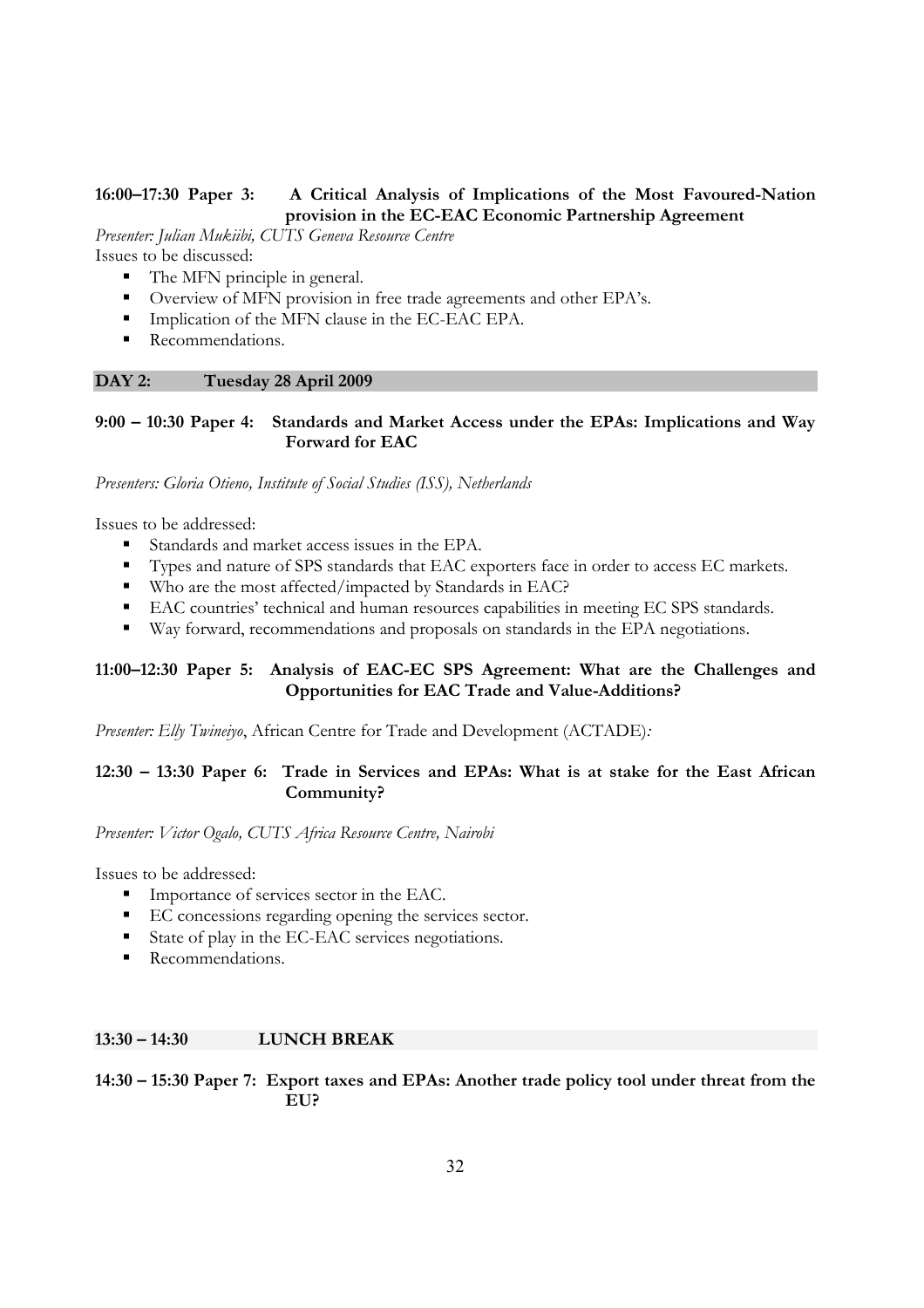# *Presenter: Julian Mukiibi, CUTS Geneva Resource Centre*

Issues to be addressed:

- Export taxes and their current application by the EAC member states.
- EC's stance on application of Export taxes.
- Merits/demerits of applying export taxes.
- **Recommendations**

*Discussant:* 

# **16:00-17:00: Reading of Draft Report of the Summary Discussions**

*Presenter: Rapporteur* 

# **17:00-17:30: Discussion of Next Steps and Closing Remarks**

*Presenters: Atul Kaushik, CUTS Geneva Resource Centre (GRC) All Advocacy Partners* 

# **17:30: Free time and Departures**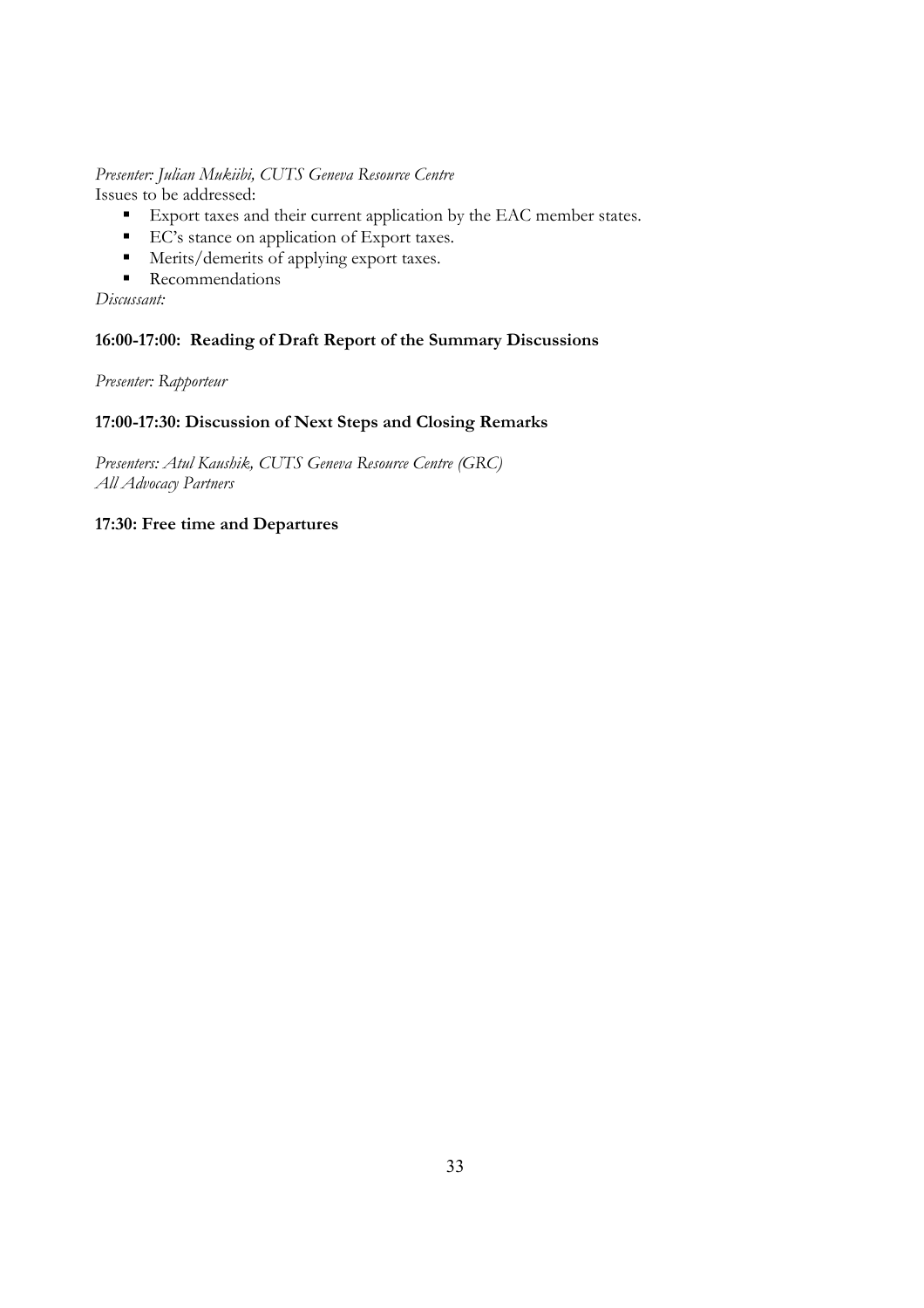# **6.2 List of Participants**

| <b>KENYA</b> |                 |                                                 |  |
|--------------|-----------------|-------------------------------------------------|--|
| S.N          | <b>NAME</b>     | <b>ORGANISATION &amp;CONTACTS</b>               |  |
| 1.           | W<br>Dorcas     | <b>Consumer Information Network</b>             |  |
|              | Kamunya         | P.O Box-7569-00300                              |  |
|              |                 | Nairobi, Kenya                                  |  |
|              |                 | Telephone-555774/84                             |  |
|              |                 | Mobile-0722 99 77 08                            |  |
|              |                 | Email-cin@swiftkenya.com                        |  |
|              |                 | Email 2:dockiemj@yahoo.com                      |  |
| 2.           | Muga Eliazar    | Ministry of Agriculture                         |  |
|              |                 | P.O BOX 30028                                   |  |
|              |                 | Nairobi, Kenya                                  |  |
|              |                 | Mobile: +256 722-410 687                        |  |
|              |                 | Email: eliazarmuga@yahoo.com                    |  |
| 3.           | Catherine       | Ministry of Agriculture                         |  |
|              | Kithinji        | P.O BOX 43137                                   |  |
|              |                 | Nairobi, Kenya                                  |  |
|              |                 | Mobile: +256 722-410 687                        |  |
|              |                 | Email: cwkithinji@gmail.com                     |  |
| 4.           | David M. Ngige  | <b>Central Food Network</b>                     |  |
|              |                 | P.O BOX 20-10100                                |  |
|              |                 | Nyeri, Kenya                                    |  |
|              |                 | Mobile-254 734 836655                           |  |
|              |                 | Email dmngige@yahoo.com                         |  |
| 5.           | Oduor Ongwen    | SEATINI-Kenya                                   |  |
|              |                 | P.O BOX 26063-00504                             |  |
|              |                 | Tel: 254 3860745/6                              |  |
|              |                 | Mobile: 254 722 525 940                         |  |
|              |                 | Email: ongwen@seatinikenya.org                  |  |
|              |                 | Email: oongwen@gmail.com                        |  |
| 6.           | Wairimu         | Food and Agricultural Organization (FAO)        |  |
|              | Mburathi        | P.O BOX 30470                                   |  |
|              |                 | Tel: 254 20 27253669                            |  |
|              |                 | Mobile: 254 722 630752                          |  |
|              |                 | Email: wairimu.mburathi@fao.org                 |  |
| 7.           | Judith Akoth    | <b>EACOR</b>                                    |  |
|              |                 | P.O Box-10476-00100                             |  |
|              |                 | Telephone-3861163                               |  |
|              |                 | Mobile-0712 29 41 20                            |  |
|              |                 | Email(1): intern@eacor.org                      |  |
|              |                 | Email(2)info@eacor.org                          |  |
| 8.           | Charles Obulloh | Kenya National Chamber of Commerce and Industry |  |
|              |                 | P.O BOX 47024-00100                             |  |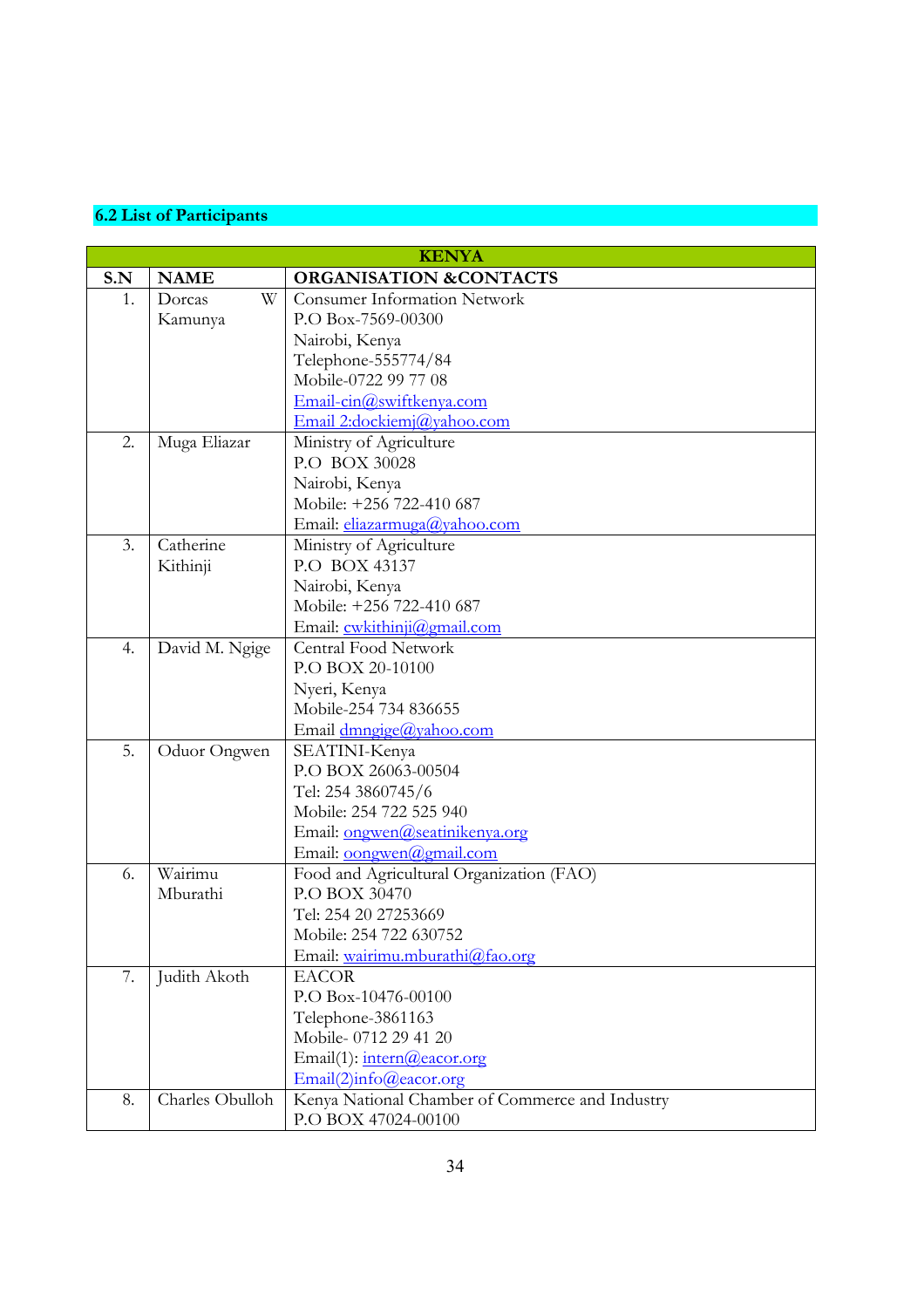|     |                   | Tel: +25422286482                               |
|-----|-------------------|-------------------------------------------------|
|     |                   | Mobile: +254 721 534712                         |
|     |                   | Email: kncci@swiftkenya.com                     |
| 9.  | Ongubo            | Ministry of Trade.                              |
|     | Nyakundi          | P.O Box-43137-00100                             |
|     |                   | Telephone-315001                                |
|     |                   | Mobile-0714 00 99 20                            |
|     |                   | Email(1) ongubon@gmail.com                      |
|     |                   | Email (2) ongubon@yahoo.com                     |
| 10. | Samuel Mogere     | Ministry of Trade.                              |
|     |                   | P.O Box-43137-00100                             |
|     |                   | Telephone-315001                                |
|     |                   | Mobile: 0720 56 17 89                           |
|     |                   | Email-(1) somogere@gmail.com                    |
|     |                   | Email (2) somogere@yahoo.com                    |
| 11. | Mitchelle         | <b>ACTION AID</b>                               |
|     | Magero            | P.O Box 42814-00100                             |
|     |                   | Nairobi, Kenya.                                 |
|     |                   | Telephone-4440440/4/9                           |
|     |                   | Mobile-0722 20 77 49                            |
|     |                   | Email(1): mitchelle.magero@actionaid.org        |
|     |                   | Email (2) angela.wauye@actionaid.org            |
| 12. | Kevin Kariuki     | <b>KENDREN</b>                                  |
|     |                   | P.O Box-5858-00100                              |
|     |                   | Telephone-3861590                               |
|     |                   | Mobile-0723 22 3074                             |
|     |                   | Email (1) kkwanya@yahoo.com                     |
|     |                   | Email-kiamakaara@gmail.com                      |
| 13. | Jacquiline        | Food Agricultural Organisation-Kenya(FAO)       |
|     | Gicheru           | Programme Officer                               |
|     |                   | Telephone-2725128                               |
|     |                   | Mobile-0720 95 15 95                            |
|     |                   | Email: <i>Jacqueline Gicheru@fao.org</i>        |
|     | 14. Gloria Otieno | Institute of Social Studies (ISS)               |
|     |                   | P.O Box-29776,2502LT The Hague, The Netherlands |
|     |                   | Kortenaekade 12 2518 AX The hague Netherlands   |
|     |                   | Telephone-+3170 426 05 96                       |
|     |                   | Fax-+3170 426 07 59                             |
|     |                   | Nairobi Telephone-0715 599 634                  |
|     |                   | Email: otieno@iss.nl                            |
| 15. | Robert Ndubi      | <b>ECONEWS AFRICA</b>                           |
|     |                   | P.Obox-1334-00100                               |
|     |                   | Mobile-0724 85 53 05                            |
|     |                   | Email(1) rondubi@yahoo.com                      |
|     |                   | Email(2) mdubi@econewsafrica.org                |
| 16. | Felix Okatch      | <b>APSEA</b>                                    |
|     |                   | P.O BOX 5156-00200                              |
|     |                   |                                                 |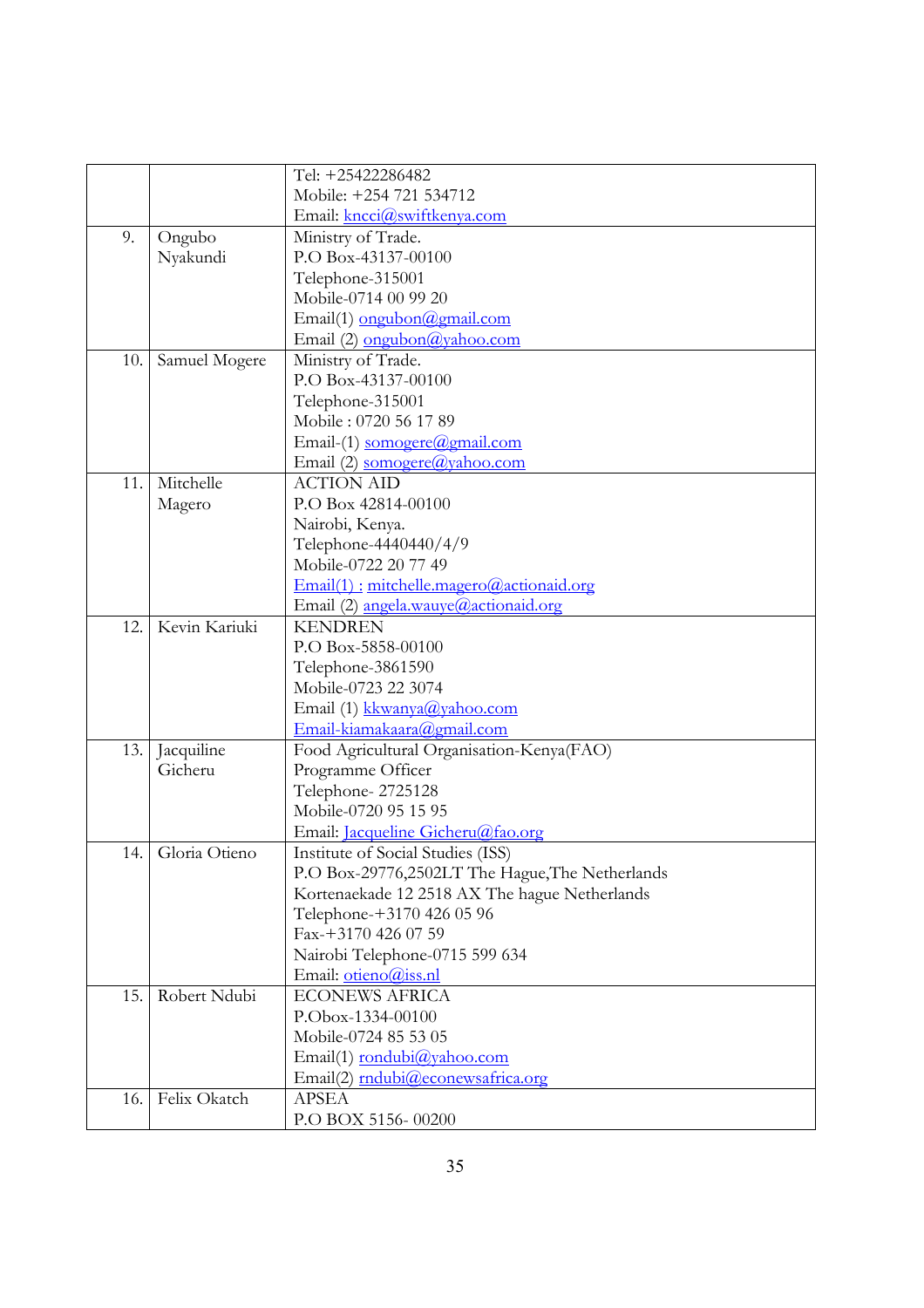|     |                  | Tel: 2212660                    |
|-----|------------------|---------------------------------|
|     |                  | Mobile: 256 721 735489          |
|     |                  | Email: felixokatc@yahoo.com     |
|     |                  |                                 |
| 17. | Clement          | CUTS-Nairobi Resource Centre    |
|     | Onyango          | P.O Box-8188-00200              |
|     |                  | Nairobi, Kenya                  |
|     |                  | Tel: +254 3862149/50            |
|     |                  | Email:cvo@cuts.org              |
|     |                  | Email: nairobi@cuts.org         |
| 18. | Samson Awino     | CUTS-Nairobi Resource Centre    |
|     |                  | P.O Box-8188-00200              |
|     |                  | Nairobi, Kenya                  |
|     |                  | Tel: +254 3862149/50            |
|     |                  | Email:samson.odhiambo@gmail.com |
|     |                  | Email: nairobi@cuts.org         |
| 19. | Victor Ogalo     | CUTS-Nairobi Resource Centre    |
|     |                  | P.O Box-8188-00200              |
|     |                  | Email :voo@cuts.org             |
|     |                  | Email: nairobi@cuts.org         |
| 20. | Daniel<br>Okendo | CUTS-Nairobi Resource Centre    |
|     | Asher            | P.O Box-8188-00200              |
|     |                  | Telephone-3862149/50            |
|     |                  | Mobile-0721612664               |
|     |                  | Email: nairobi@cuts.org         |
|     |                  | Email: danasher@yahoo.com       |
| 21. | Michael Wauda    | CUTS-Nairobi Resource Centre    |
|     |                  | P.O Box-8188-00200              |
|     |                  | Telephone-3862149/50            |
|     |                  | Mobile-0721612664               |
|     |                  | Email: nairobi@cuts.org         |
| 22. | Fredrick Njehu   | CUTS-Nairobi Resource Centre    |
|     |                  | P.O Box-8188-00200              |
|     |                  | Nairobi, Kenya                  |
|     |                  | Telephone-3862149/50            |
|     |                  | Mobile-0723583251               |
|     |                  | Email: nairobi@cuts.org         |
|     |                  | Email: niehufred@gmail.com      |
|     |                  | <b>UGANDA</b>                   |
| 23. | Ambassador       | SEATINI-Uganda                  |
|     | Nathan Irumba    | <b>P.O BOX 3138</b>             |
|     |                  | Kampala, Uganda                 |
|     |                  | Tel: +256 414 540856            |
|     |                  | Email: nathanirumba@yahoo.com   |
|     |                  | Email: seatini@infocom.co.ug    |
| 24. | <b>Bridget</b>   | SEATINI-Uganda                  |
|     | Mugambe          | P.O BOX 3138                    |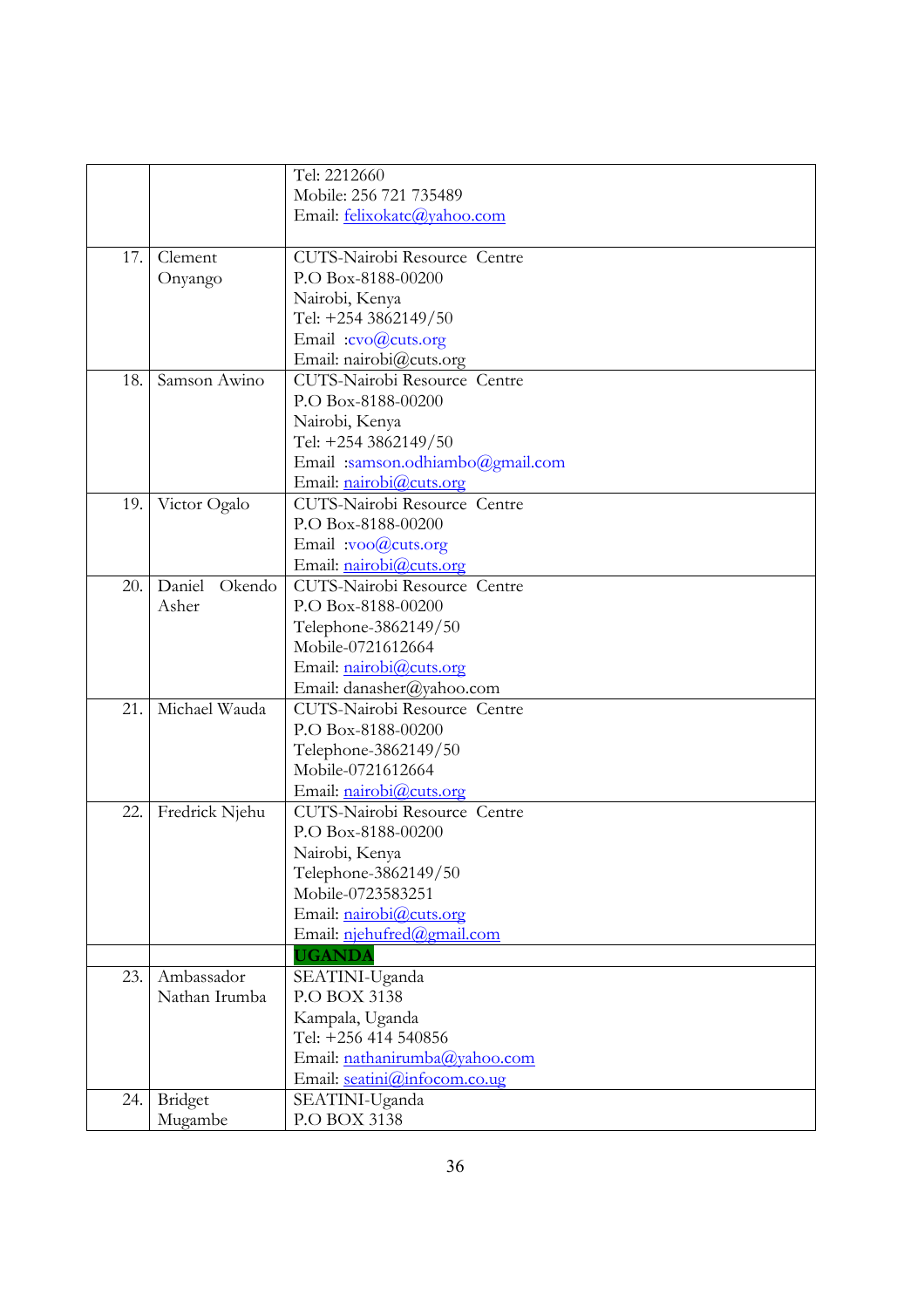|     |                 | Kampala, Uganda                                                  |
|-----|-----------------|------------------------------------------------------------------|
|     |                 | Tel: +256 414 540856                                             |
|     |                 | Mobile: +256 712508571                                           |
|     |                 | Email: seatini@infocom.co.ug                                     |
|     |                 | Email: b mugambe@yahoo.com                                       |
| 25. | Elly Twineyo    | African Centre for Trade and Development                         |
|     |                 | P.O BOX 16452                                                    |
|     |                 | Kampala, Uganda                                                  |
|     |                 | Mobile: +256 772 417 042                                         |
|     |                 | Email: actade@actade.org                                         |
|     |                 | Email: ellytk@actade.org                                         |
| 26. | Mukasa          | Development Network of Voluntary Organizations (DENIVA)          |
|     | Misusere        | P.O BOX 11224                                                    |
|     |                 | Tel: +256 41 530575                                              |
|     |                 | Mobile: +256 772 400 865                                         |
|     |                 | Email: mmv@deniva.or.ug                                          |
|     |                 | Email: info@deniva.or.ug                                         |
| 27. | Kassim Omar     | Uganda National chamber of Commerce and Industry/Public Opinions |
|     |                 | <b>P.O BOX 2431</b>                                              |
|     |                 | Kampala, Uganda                                                  |
|     |                 | Tel: +256 312 272 962                                            |
|     |                 | Mobile: +256 772 670370                                          |
|     |                 | Email:alliancefr@yahoo.com                                       |
|     |                 | Email:admin@pubopinions.org                                      |
| 28. | Gaboi Nicholas  | Ministry of Agriculture-Uganda                                   |
|     |                 | <b>P.O BOX 102</b>                                               |
|     |                 | Entebbe, Uganda                                                  |
|     |                 | Tel:+256 414 323557                                              |
|     |                 | Mobile: +256 772 610373                                          |
|     |                 | Email:gaboi70@yahoo.co.uk                                        |
|     |                 | Email: psmaaif@infocom@co.ug                                     |
|     |                 | <b>TANZANIA</b>                                                  |
| 29. | Musssa Bilegeya | Tanzania association of NGOS                                     |
|     |                 | P.0 BOX 31147,                                                   |
|     |                 | Dar es Alaam, Tanzania                                           |
|     |                 | Tel: +255 732 922 849                                            |
|     |                 | Mobile: +255 783 666 771                                         |
|     |                 | Email: tango@bol.co.tz                                           |
|     |                 | Email:msbillegeya@yahoo.com                                      |
| 30. | Monica<br>Ms    | Economic and Social Research Foundation                          |
|     | Hnagi           | P.O BOX 31226                                                    |
|     |                 | Dar es Alaam Tanzania                                            |
|     |                 | Tel: 255 22 2760260                                              |
|     |                 | Mobile: 255 717 001301                                           |
|     |                 | Email: mhangi@esrf.or.tz                                         |
| 31. | Dr. Beatrice K. | University of Dar es Alaam                                       |
|     | Mkenda          | P.O BOX 35045                                                    |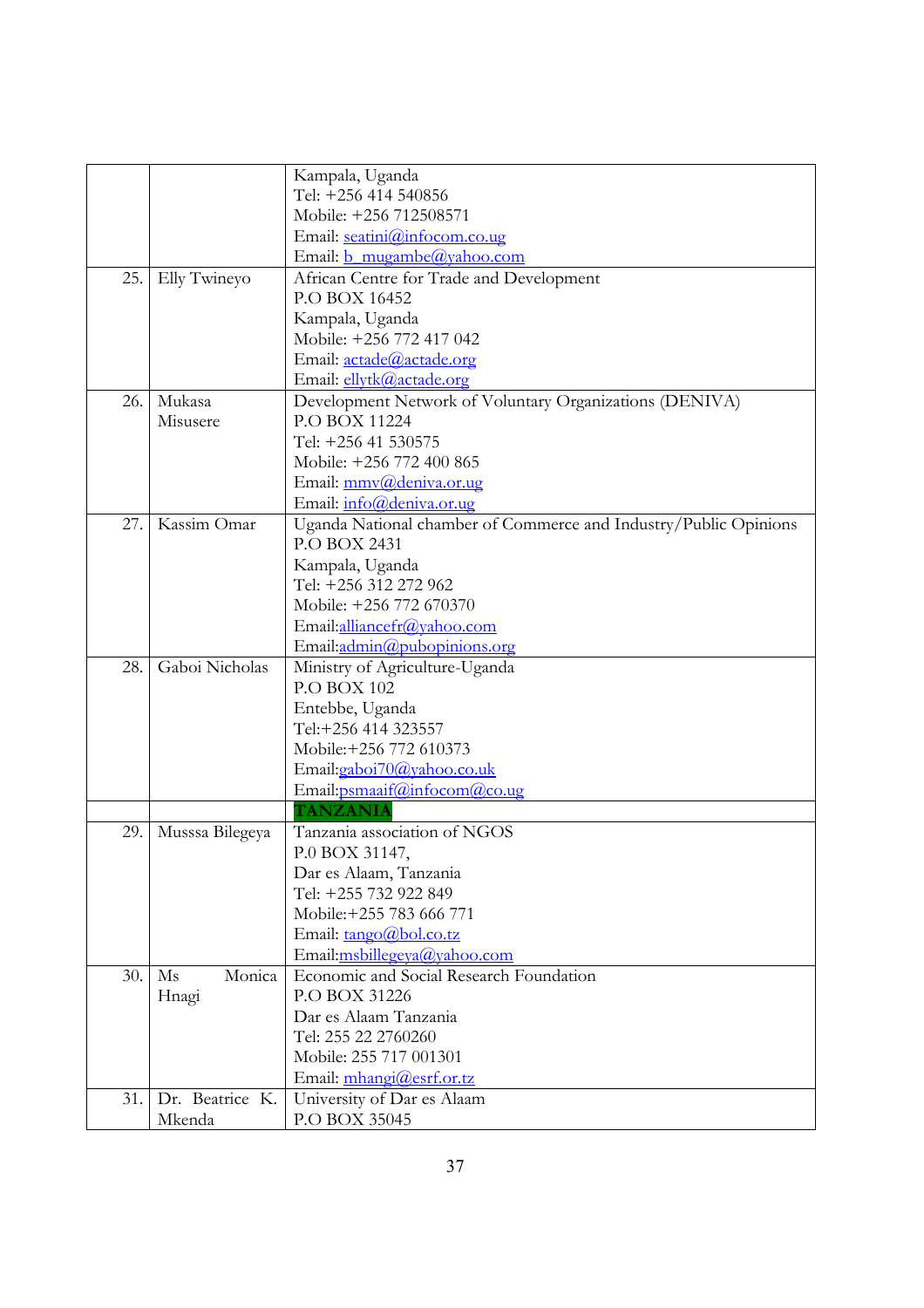|     |                  | Dar es Alaam, Tanzania                   |
|-----|------------------|------------------------------------------|
|     |                  | Tel:255 2410262                          |
|     |                  | Mobile: 255 784426 752                   |
|     |                  | Email: bkmkenda@udsm.ac.tz               |
| 32. | Fuime Anthony    | Union on Non Governmental organizations  |
|     | Simon            | P.O BOX 6075                             |
|     |                  | Morogoro, Tanzania                       |
|     |                  | Tel:                                     |
|     |                  | Mobile: 255 784 663991                   |
|     |                  | Email: <i>ungomoro@gmail.com</i>         |
|     |                  | Email: hudesaf@yahoo.com                 |
| 33. | Samuel<br>Dr     | Daima Associations Limited               |
|     | Nyantahe         | P.O BOX 75027                            |
|     |                  | Dar es Alaam, Tanzania                   |
|     |                  | Tel:+255-22-2771954                      |
|     |                  | Mobile: +255 75 427 8444                 |
|     |                  | Email:snyantahe@daima.co.tz              |
|     |                  | Email:snyantahe@gmail.com                |
| 34. | Clarisse         | EAC/GTZ                                  |
|     | Bukeyeneza       | P.O BOX 13584                            |
|     |                  | Arusha, Tanzania                         |
|     |                  | Tel:                                     |
|     |                  | Mobile: Clarisse.bukeyeneza@gtz.de       |
|     |                  | Email: bukeyeneza@eachq.org              |
| 35. | Nyamuryakange    | Tanzania Chamber of Commerce and Idustry |
|     | Tumaini Bakobi   | P.O BOX 9713                             |
|     |                  | Dar es Alaam, Tanzania                   |
|     |                  | Tel:+255 22 2119436/7                    |
|     |                  | Mobile: +255 784 339310                  |
|     |                  | Email: tbakobi@tccia.com                 |
|     |                  | Email: tumainibakobi@yahoo.com           |
| 36. | Laiser<br>Thomas | MVIWATA, Tanzania                        |
|     | John             | P.O BOX 47                               |
|     |                  | Monduli, Arusha Tanzania                 |
|     |                  | Tel:+255 232614184                       |
|     |                  | Mobile:+255 754 676879                   |
|     |                  | Email:mviwata-monduli@satconet.net       |
|     |                  | Email:tomlaiser@yahoo.com                |
|     |                  | <b>RWANDA</b>                            |
| 37. | Francois         | ACORD-Rwanda                             |
|     | Munyentwari      | P.O BOX 1019                             |
|     |                  | Kigali Rwanda.                           |
|     |                  | Tel: 250 078 8763163                     |
|     |                  | Mobile: 250 78 850 2420                  |
|     |                  | Email: acordrwanda@rwandal.com           |
|     |                  | Email: fmunya@yahoo.com                  |
| 38. | John<br>Bosco    | Trade and Development Links              |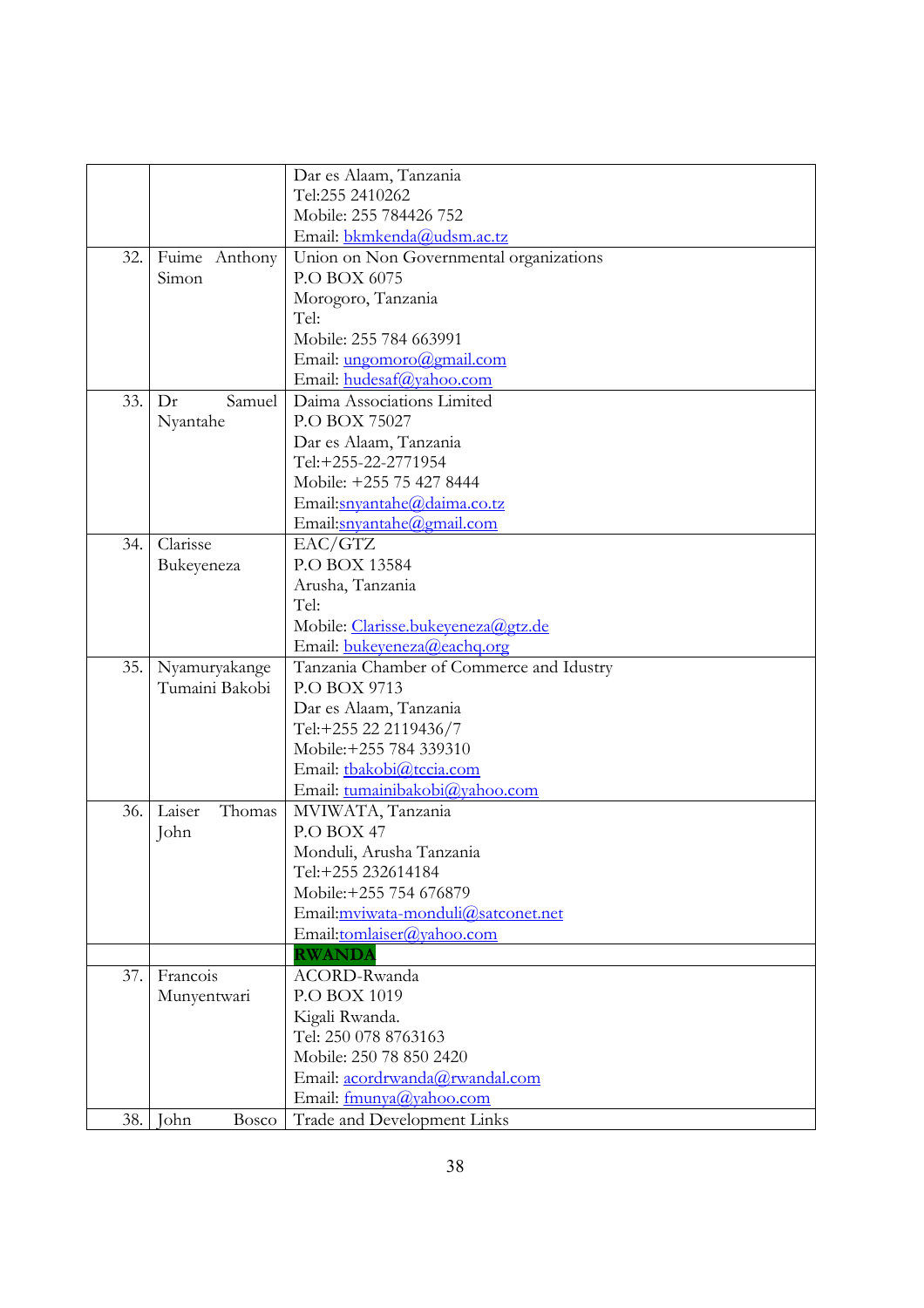|     | Kanyaogoga        | P.O BOX 6454                                             |
|-----|-------------------|----------------------------------------------------------|
|     |                   | Kigali, Rwanda.                                          |
|     |                   | Tel:                                                     |
|     |                   | Mobile: 250 788 763163                                   |
|     |                   | Email: jkanyangs@yahoo.com                               |
| 39. | Musine Juvenal    | <b>INBARAGA</b>                                          |
|     |                   | P.O BOX 1642                                             |
|     |                   | Kigali, Rwanda                                           |
|     |                   | Tel: +250 788574644                                      |
|     |                   | Email: abahiizi@yahoo.com                                |
|     |                   | Email: mmassimue@yahoo.com                               |
| 40. | Senyabatera Jean  | National Consortium of NGOS Working on Rural Development |
|     | <b>Bosco</b>      | P.O BOX 1993                                             |
|     |                   | Kigali, Rwanda                                           |
|     |                   | Tel:0252 584865                                          |
|     |                   | Mobile: 250 8536011                                      |
|     |                   | Email: jeanboscos@gmail.com                              |
|     |                   | Email:cocoaib2g@rwanda1.com                              |
| 41. | Ruatzana          | ACORD-Rwanda                                             |
|     | Francine          | P.O BOX 1019                                             |
|     |                   | Kigali, Rwanda.                                          |
|     |                   | Tel: 250 0252 574619                                     |
|     |                   | Mobile: 250 788521694                                    |
|     |                   | Email: acordrwanda@rwanda1.com                           |
|     |                   | <b>BURUNDI</b>                                           |
| 42. | Godefroid         | Action Developmentet Integration Regionale (ADIR)        |
|     | Marinankunda      | P.O BOX 6133                                             |
|     |                   | Bujumbura, Burundi                                       |
|     |                   | Tel: 257 22 25 40 55                                     |
|     |                   | Mobile: 257 22 25 49 55                                  |
|     |                   | Email: gmarinankunda@gmail.com                           |
|     |                   | Email: godemanir@yahoo.fr                                |
| 43. | Metuschella       | ASBL Agakura                                             |
|     | Kezamutima        | P.O BOX 2960                                             |
|     |                   | Bujumbura, Burundi                                       |
|     |                   | Tel: +257 242654                                         |
|     |                   | Mobile: 257 77 741 664                                   |
|     |                   | Email:aga.bnzdop@yahoo.fr                                |
|     |                   | Email: aga.bnzdop@cbiny.com                              |
| 44. | Freddy            | Association des Commerce, tourism and Industry (ACOBU)   |
|     | Ndayishimiye      | P.O BOX 492                                              |
|     |                   | Bujumbura, Burundi                                       |
|     |                   | Tel: 257 22248663                                        |
|     |                   | Mobile: 257 79589587                                     |
|     |                   | Email: ndafedy01@yahoo.fr                                |
| 45. | Alice<br>Mme      | Councillor to Ministry of Commerce, Industry and Tourism |
|     | <b>HARINDAVYI</b> | P.O. Box:492 Bujumbura                                   |